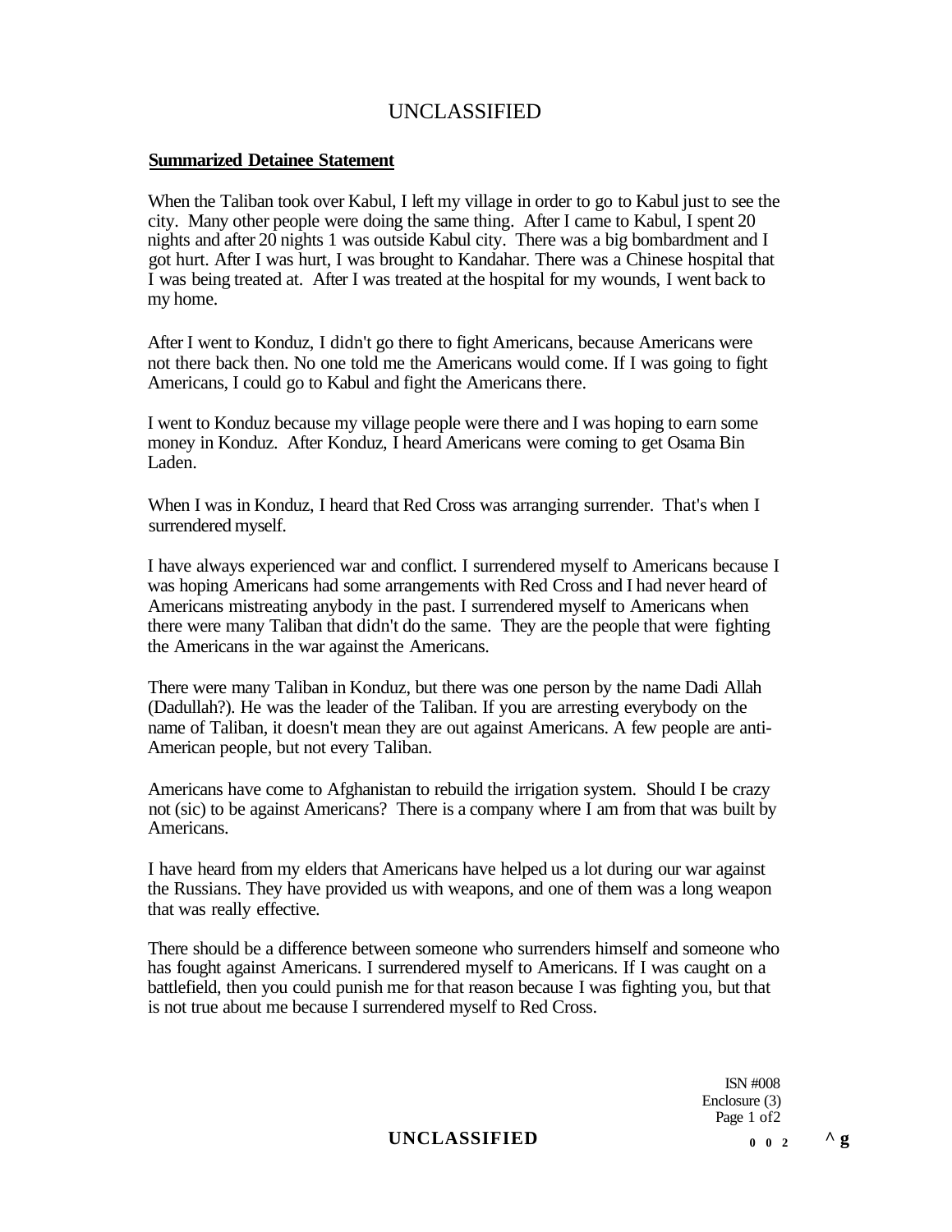1 have seen the pictures that Afghanistan is being rebuilt and I am happy that Americans are rebuilding my country because it was destroyed by fighting. I see no reason why I should be against Americans. I don't have anything else to add to this.

#### **Answers in response to questions by the Recorder;**

I went to Konduz. I went there to earn some money but there was Taliban there when I went there. I didn't go to fight anyone. I surrendered to Dostum. I don't know who he was, but he was the leader of something. When I surrendered I was in the car with another man. That man was a Taliban Leader. I had a Kalashnikov rifle in Konduz. The Kalashnikov was given to me forcefully by the Taliban. I don't recall the exact date it was given to me.

After I spent a lot of time in Konduz, I heard on the radio that the Americans are coming to Afghanistan to get Osama. I can't recall how much time I spent in Konduz. I lived in something like a fortress in Konduz with other people. There were not tanks surrounding the fortress.

I surrendered to Dostum.

### **Answers in response to questions by the Personal Representative:**

I do not want to talk about the Kalashnikov.

### **Answers in response to questions by the Tribunal Members:**

There were no questions from any Tribunal Members.

## **AUTHENTICATION**

I certify the material contained in this transcript is a true and accurate summary of the testimony given during the proceedings.

Colonel, U.S. Marine Corps Tribunal President

> ISN #008 Enclosure (3) Page 2 of 2

UNCLASSIFIED

002 *r\*a*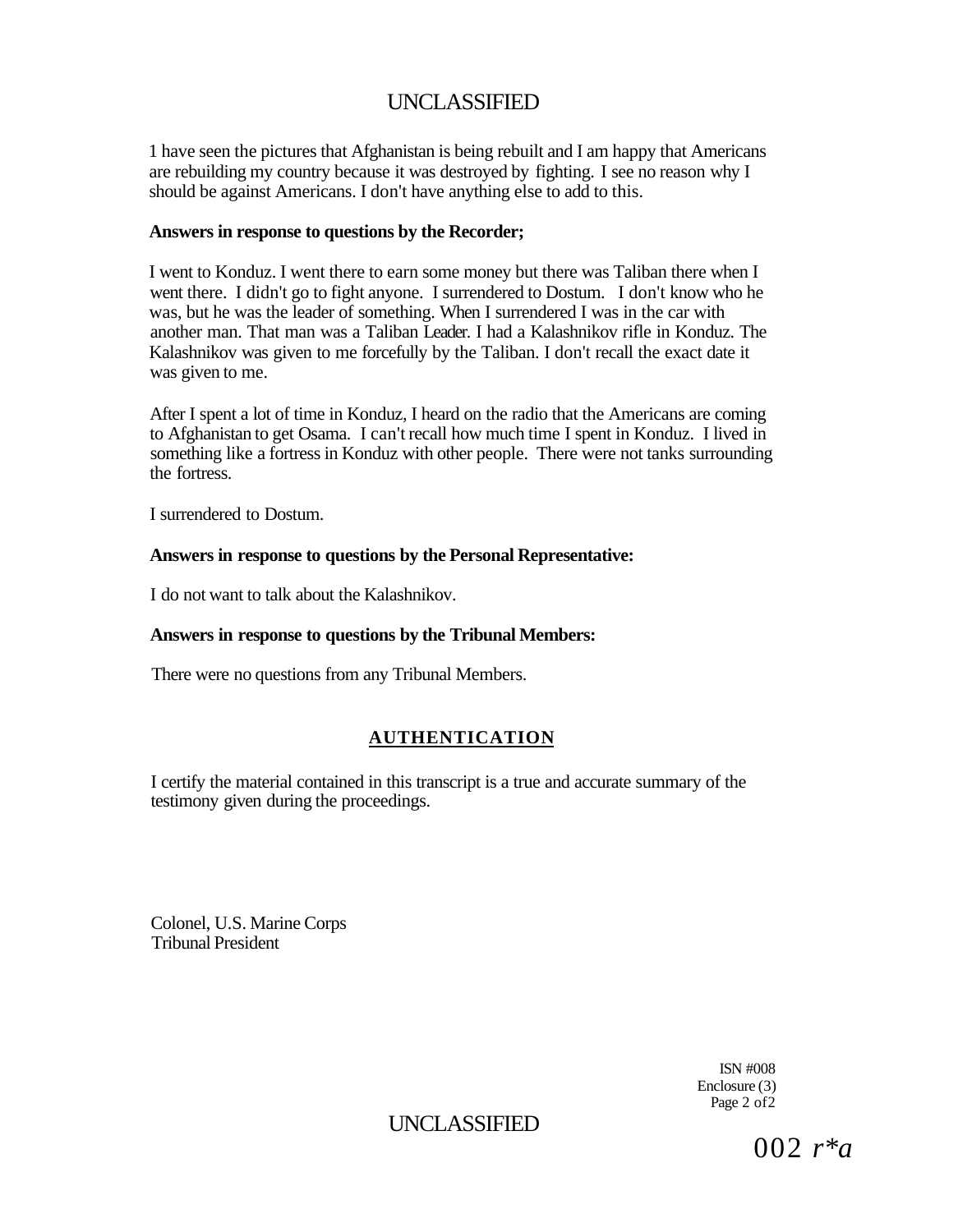#### **Summarized Detainee Statement**

In the name of Allah, the most compassionate, the most merciful, I swear by almighty God that my testimony before this tribunal shall be the truth.

#### **The detainee was sworn and testified as follows:**

If the Tribunal would allow me, I would like to say something before I answer all those questions on the paper. The first time I left the house and joined the Taliban, I was just a soldier with them, a small person in their organization who was working with them. I did not have a problem with anyone before and I wasn't going to fight with anyone. There was a time when the Taliban were ruling the country. So if I were still at home I would still be under their administration of the country. I would go and join them, and work for them to make money for my family. That's what I did, I went and joined them and worked as a small soldier for them. Some of the things on the paper that my Personal Representative read to me couldn't be an accurate statement in what my job role was when I was working at the Governor's house. It says, <sup>\*\*</sup>I was more than a commander. I was a big leader in the Taliban." If I'm wrong there was a Governor, a ruler of the country I worked for, and if that was wrong for doing that, then yes I did that, but I had no choice because the whole country were ruled by the Taliban. There were no other options or choices that I could do, but I was free. I would go anywhere. It wasn't as if I was bound to their training or anything. It was just that I was working with them to make money for my family. Before all the fights in Afghanistan when the Russian people were there fighting each other, I never acquired a weapon before in any of those fights. Now I can answer some of the questions. I could explain most of the questions and that could be included in my statement.

#### **Answers in response to questions by the Personal Representative:**

I wasn't a member of the Taliban. I work with them. I was a soldier with them, if that counts me as being a member of the Taliban then yes, but I am not a Taliban. Basically like where they came from, going to Madesta, or like going to school. I wasn't that kind of Taliban, but I work with them and if that makes me a Taliban then you can decide. I didn't have a personal AK-47 or a Kalashnikov. Where I worked, they would usually give it to you when I was a guard being the guard for someone, yes they would provide me that, but as far as a personal one that I would carry all the time. When I was in Kabul I was working with the Taliban, the Security Chief actually give me a weapon to do the guard for them. I was not the active governor for Masar-E-Sharif. I was a bodyguard for the Governor of Masar-E-Sharif. If he was to go anywhere I was going with him. If he entered the room I would open the door for him, but I had no relations to him. I worked for the governor. I didn't serve as the acting governor. When the governor left town to go visit his family in his village, nobody was in the governor's mansion, only his bodyguards. So he would tell us that if anyone comes in if you guys could solve the problem that's fine, if not, tell them to come back on this date and I'll be here. So I was the in-door guard who was present while the governor was absent. So if they got the impression that I was the acting governor, it wasn't that I was the acting governor, I was just a guard in the governor's palace. In the question it says that I was the acting governor, I was not I was just a bodyguard. I might have helped some people while the governor wasn't there, and I might have solved some

> ISN#006 Enclosure (3)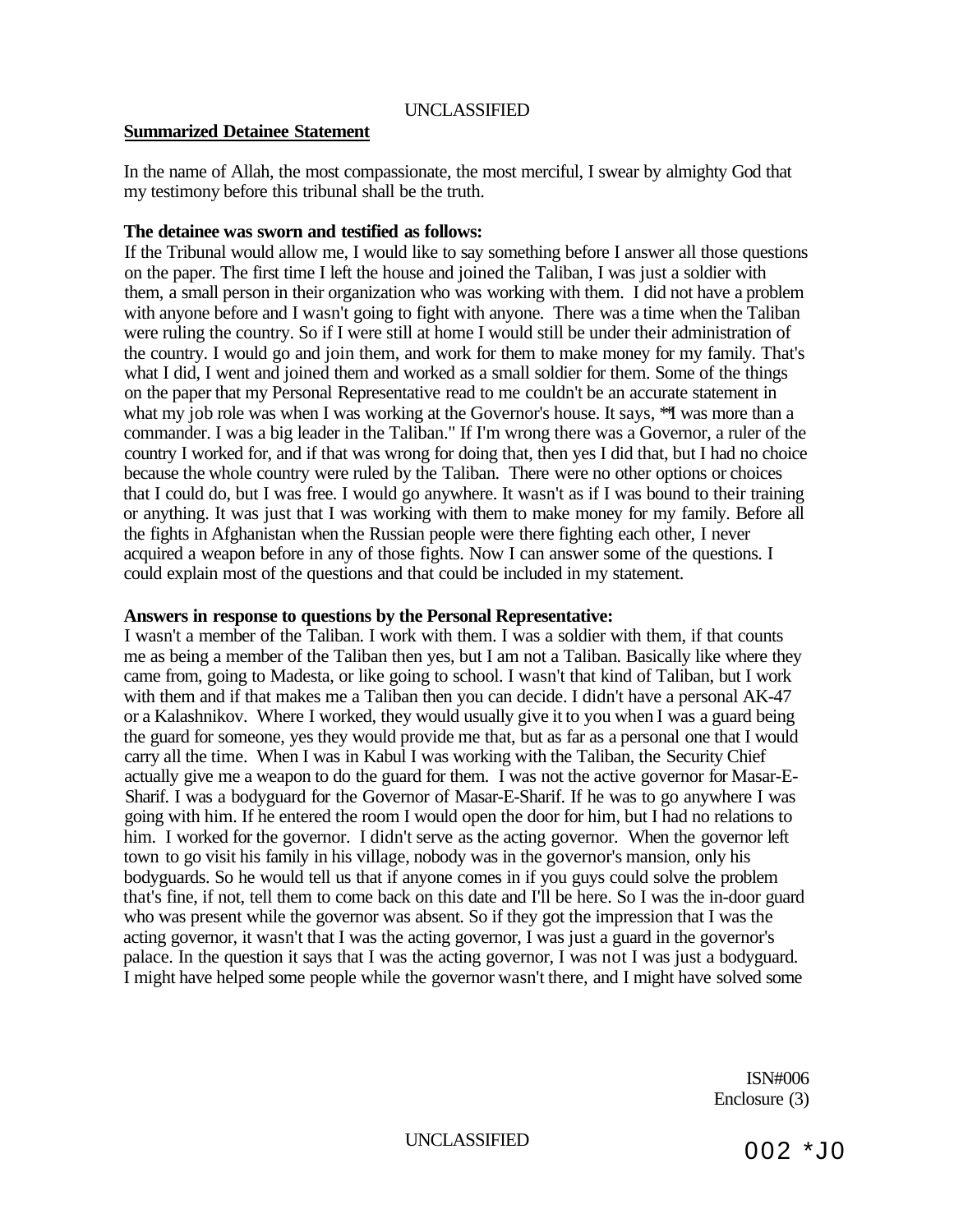problems, like I told my Personal Representative. I could say it again, would you like to hear it again. When the governor was away some people would come. We couldn't just close the doors. If two people were fighting they would come to the governor and if the governor wasn't there, we would tell them to go to this person, the commander or to the police. If someone needed financial help they could go somewhere else or come back another time and meet the governor. The question that says that I was there for 8 or 9 months as acting governor, it wasn't 8 or 9 months continuously that I worked there. In those 8 or 9 months the governor was there, but he would go home for like 10 days or a week, then yes we were staying in the governor house. Then he would come back and he was the governor, and then after about a month he would go back to his family. So we were there for those 8,9 months, and he was actually in position or in charge at the whole time. He was actually coming time after time. So in those 8,9 months he visited his family numerous of times and when he leaves he would tell us, okay you guys stay and keep the door open and help people. If you can't help them, tell them that I'll be back. So we were there for the whole time working in the governor's house, and he was still the governor and he was coming time and time after. I did not participate in any military operations. In the Government's evidence of question number 1, it says I was fighting on the front lines of Marsha Ree as a Taliban fighter. It never happened like that. I mentioned and I said before in the Russian times I never fought. I never entered any fight. Even though the American government and the other Allies came to the country and they would fight against anyone of them. The fight was far from the city and I was living in Masar-E-Sarif, the governor's house. I was going to Kunduz to see my family, but when I was going the road was blocked. I was leaving Kabul providence in Afghanistan and there were two roads there, one going to Kunduz and the other to Sabangan. The Sabangan road, which was going to my house, was closed so I took the other road to go around it, and that's why I went towards the direction of Kunduz. In the question it says that I worked with other Taliban soldiers to go to Kunduz and reunite them. Nothing happened like that. I didn't travel with any soldiers, and I did not go to liberate any soldiers. I went to visit my family. I took the road to Kunduz because I wanted to visit my family. There was nothing I could, it was getting dark so I thought I could stay there for the night and in the morning I would continue my trail to the house. I didn't know the Kunduz area and I didn't know anyone there so. I was looking for someone who could guide me as to how to get to my village from Kunduz. Which road should I take? How could I get there? There were no cars or any transportation. So that's why I stayed there the night and in the morning I could get someone to help me. 1 went to see this person, he wasn't a Taliban commander, he was just an elder of the village, and that's why I went to him because usually you could go to the elder. I went to ask bim why the road was closed, and to tell him that's why I came this way, and now I don't know which way to go and if he could tell me which is the quickest way to go to get to the village where my family is, and if he could tell me where I can get transportation. He told me that I couldn't make it by myself because people are fighting and it will be hard to go through them by myself, He told me that there are other people staying over there who are Taliban and they are going to surrender to the Northern Alliance, so you can go with them tomorrow. They are going to surrender and it's close to your village. Then once they surrender then they won't do anything and you could just tell them okay, and they would let them go to their house. So you can go with them and when you get there you can either go to your house or you can go and tell the Northern Alliance that you are working with them or you are with them and they will let you

> ISN#006 Enclosure (3)

UNCLASSIFIED **©o** 

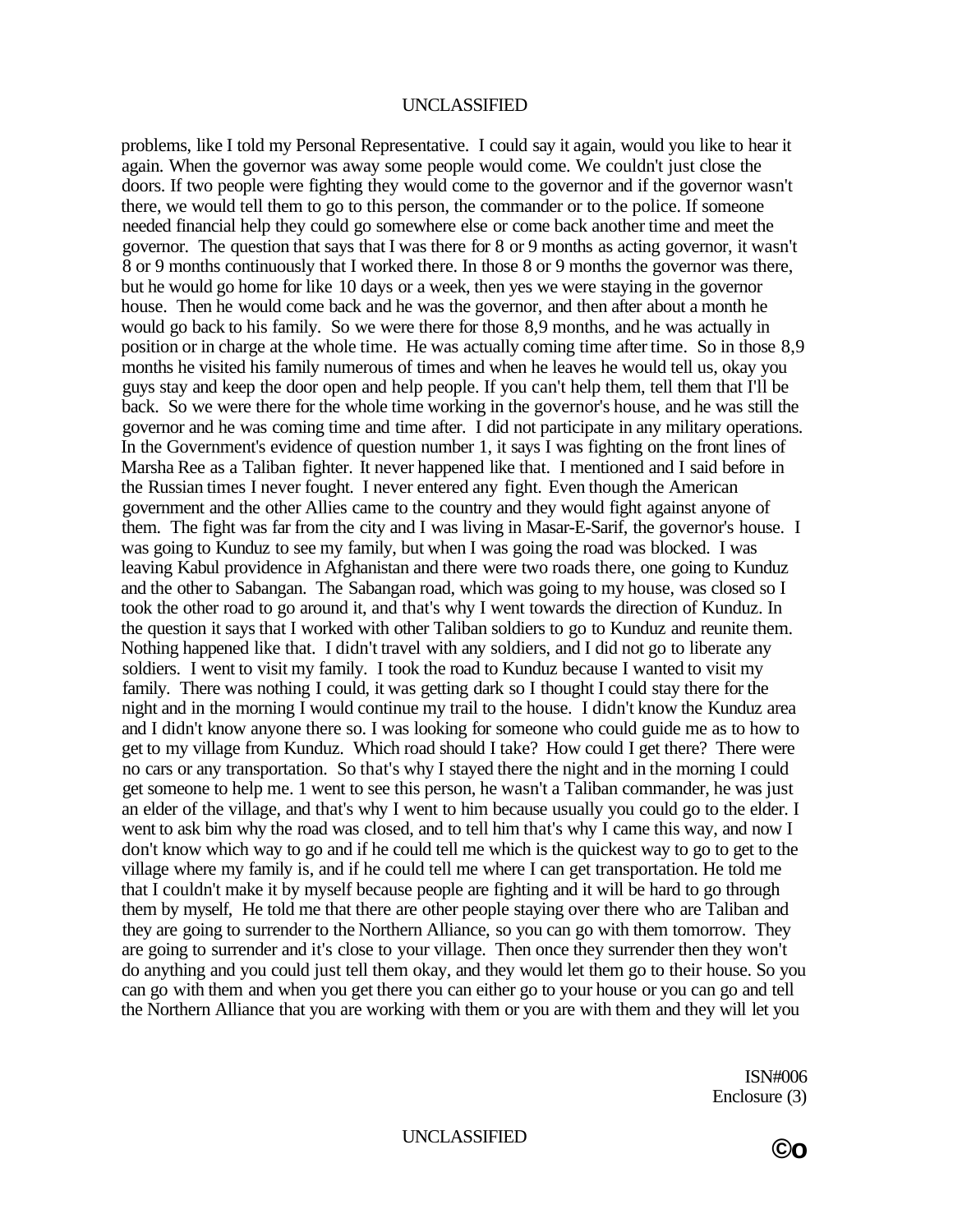go home. Since that group was taking the same road that I was supposed to take to get to my house, I didn't know any of them. They were coming from Kandahar and going to the Northern Alliance. So I diought since they were going in the same direction I could join them and make the way safely to my house. I was only thinking about getting to my house. I didn't think about surrendering because I wasn't fighting with anyone. I wasn't thinking that I would be captured. Once we left Kunduz, after the city was a big dessert and a lot of people were going in the same direction. Some were walking; some were going in a car. Our group was going in the same direction by foot Once we crossed the dessert to a place called Eargamert, once we got there we got surrendered to the Northern Alliance. When I left Kunduz, we were walking and we walked a lot and I was tired and I was fasting at the time and it was hard for me. A lot of people were walking and we were walking and I was actually asking for a lift from a lot of cars, and finally one car stopped. I didn't know how many people were in there, I didn't know who was in there, and I never seen them before. When I got to the car there were 3 or 4 other guys in there and the Taliban leader and the elder was in the car also. It's not like I know them. It's not like I know the car because I never saw it before. I was stopping a lot of other vehicles and this was the only one that stopped for me, and I was tired of walking and that's why I got in. Since I was fasting I was trying to I was trying to get into any vehicle because I couldn't walk anymore, this car stopped for me and I got in and soon after they got captured and they said that I was a part of their group. I was questioned. They asked me if I was a bodyguard in Jalalabad, and I did work with them as a small soldier and it was the Taliban government. They did ask me questions and when I answered them they took different points and put it together, but it didn't actually happen this way the way they showed it in the paper, I assured under the oath that against the United States or its Allies, I never thought about fighting against them and I'm not thinking in the future to ever fight against them. The only thing I did was that I served in the Taliban government, which I was living at the time in their country so 1 served as a soldier and that is the only mistake I made. Other than that I didn't do anything illegal or was I part of the Taliban. That's all and if anyone would like to ask me questions they can go ahead.

#### Answers in response to questions by the Recorder:

In Taliban time in their government<sup>\*</sup> anyone working for them or a part of their government, as I was a small soldier for them, that's how I got the name Mullah. I can read and write because I went to school in my village for a year or two, but I didn't get the title because of my education. In our country, they call a Talib who go to the religious school and read only the religious study get religious education by reading the Koran and research the Koran that's how they become a Talib. In my school they teach you how to read and write. I don't know about the whole country, but where I am from, not a lot, but some of the people could read and write. They weren't recruiting people because they could read or write.

Answers in response to questions by the Tribunal Members;

He told us any concerns to the government we couldn't touch or do anything with it or help anyone. He told us we were only staying in the Governor's mansion and if anyone comes just direct them to get help, and if they need to get financial help or they need to go somewhere direct them where they need to go. Whether it's to the police or they should go to the other security

> ISN#006 Enclosure (3)

UNCLASSIFIED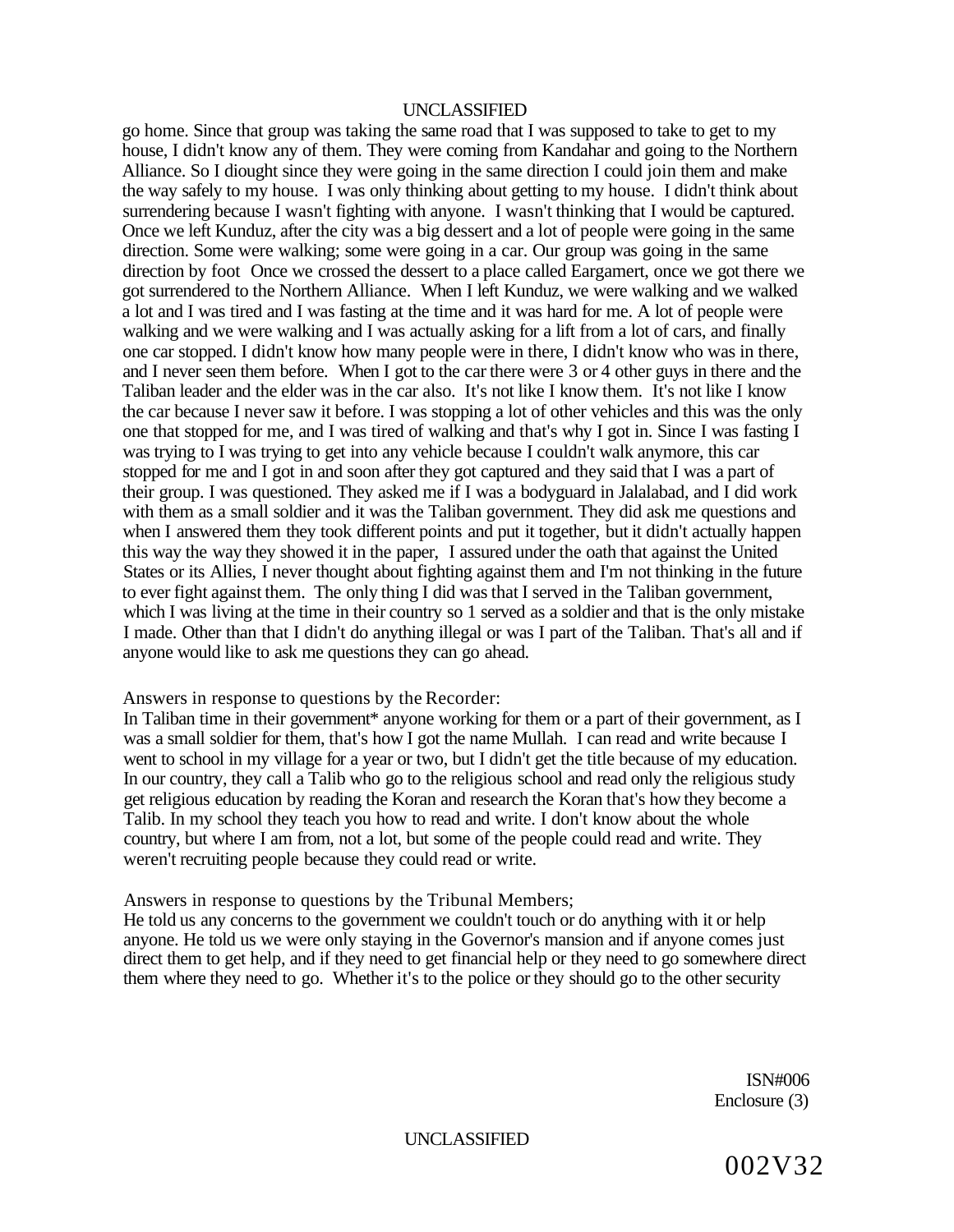forces. Yes, we did that, but we cannot touch any government matters when we were there. No we didn't solve any disputes between people. Yes, there were people coming to the governor house, but we were directing them to go to where they should go, like to the elders or whether they should go to the police. The highest-ranking Taliban people I knew were the Governors of Jalalabad because I worked with them. I heard other names, but I don't know if they were higher-ranking people. I was a bodyguard for both the governors, but the only difference was I was in his house most of the time because he visited his family a lot When I was captured I did not have a weapon on me. I only had my clothes on. In addition, I would like to say one more thing. Like I told my Personal Representative, I am really a poor person to my family and I didn't have a lot of resources, so I did it to survive and I had to work somewhere, and that's why I worked for the government and to help my family. If you ask anyone in my village and they can tell you that I was never a part of any organization. I never worked with them. I only worked for my family. I needed to survive, so I did work with the government, which was at the time the Taliban government and I work with them and that's the only mistake I made if you want to call it that, or that's the only thing I did. That's probably why I'm here because that's the only mistake I made, but I didn't have a choice because I had to provide for my family. The Taliban was there in the country. It's not like I could go somewhere else because they were all over the country so I worked there with them. I had to do something to provide for my family. So that's the only mistake I made and in the future I'm not thinking about working with them again or an organization. I am a good man. I just want to go and raise my family and provide for them. That's all I can say. Other than that, I don't have anything else. This concludes my statement. Before I worked for the Taliban, I was a tailor and I did fanning. That's how I supported my family.

## AUTHENTICATION

I certify the material contained in this transcript is a true and accurate summary of the testimony given durinc the proceedings.

COLONEL, USMCR Tribunal President

> ISN#006 Enclosure (3)

UNCLASSIFIED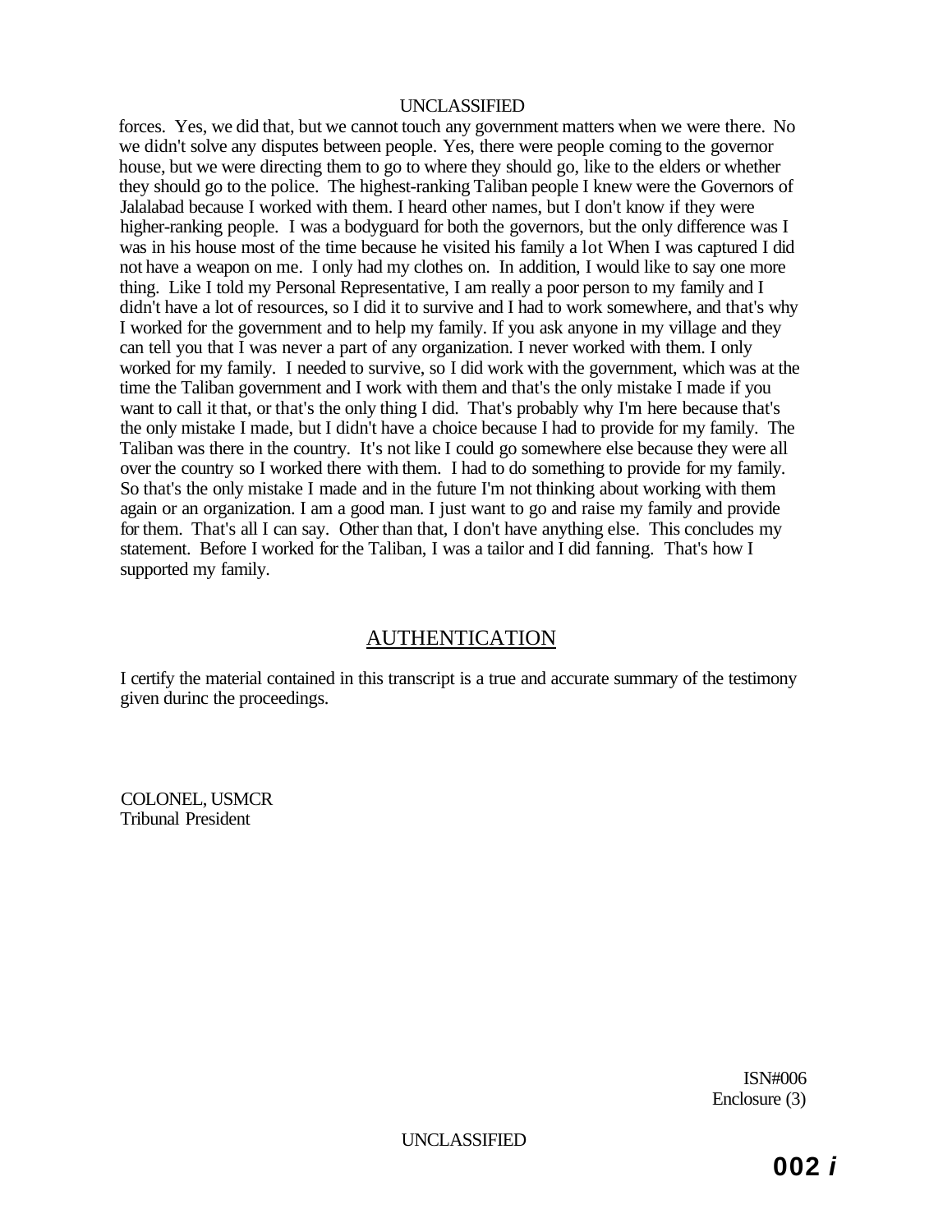### **Summarized Unsworn Detainee Statement read by Personal Representative**

Regarding the U.S. Government's Unclassified Summary of Evidence, dated 25 August 2004, defining that I am an enemy combatant, I, Gholam Ruhani, state the following;

I was forced into the Taliban Regime. The Taliban was the government. It was not pleasant for me to be there. I had a good life in the past. I had a store selling electrical equipment. My family and I worked in the shop.

The Taliban law was that young people had to join the Taliban. I had to join, but protested several times that I had an old father and I wanted to go back to my family.

I wasn't with the Taliban full-time; I was still running my store. I was required to check in with them every 10-15 days. One of the things I was required to do was to work security for a small group, but I had no position of authority or responsibility.

If I had not cooperated with the Taliban Intelligence service member, I would have been sent to the front lines. I was afraid I would be killed.

In order to cooperate with the Americans, I provided English to Pashtu translation at the 9 December 2001 meeting, during which I was captured. I thought it was a friendly meeting, of which I believed I was on the American's side.

Abdul Haq Wasiq and Hajt Gholam Mohammad and an American called 'Tony" were present at the meeting. I turned over my pistol and ammunition to the American, as an act of faith, because it was a friendly meeting. Everyone in Afghanistan carried a weapon at that time. I expected to leave the meeting and return to my life, my shop and my family. Instead, I was arrested.

#### **Summarized Unsworn Detainee Statement**

This is the statement I wanted to present to the Tribunal, with the assistance of my Personal Representative.

The information he wanted to portray to the Tribunal was accurate.

I understand that all combatants against the United States were brought here. I never had a war against the United States and I am surprised *Vm* here.

This Tribunal was supposed to have happened 3 years ago. I have been here 3 years and I am not guilty.

My complaint is whether guilty or not, it [my case] is supposed to go to a Tribunal or court at the time of capture. I've been here 3 years and I'm going through the process now.

> ISN# 003 Enclosure (3) Page 1 of6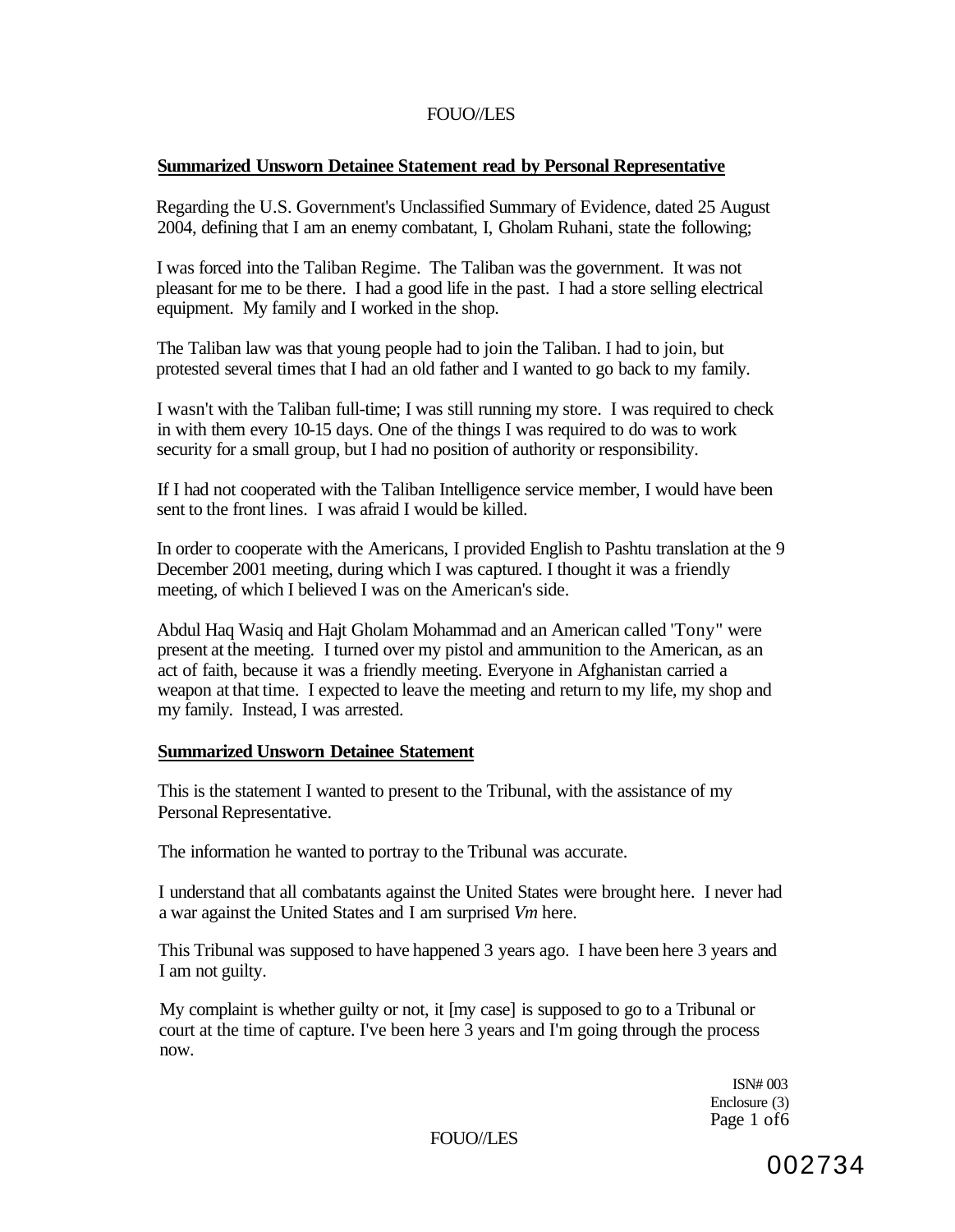I have no further statements, but am asking you to situate [evaluate] my situation.

#### **Summarized Answers to Ouestions bv Tribunal Members**

- Q: Did you grow up in Kabul?
- A: No, in a city called Ghazni.
- Q: Is that in Afghanistan?
- A: Yes.
- Q: Is the electronics shop where you work in Kabul?
- A: No, in my hometown, Ghazni.
- Q: How far is it from your town to Kabul?
- A: About 140 km.
- Q: How did you, from your town, end up working for the Taliban in Kabul, as opposed to in your own town?
- A: Only my name was with the Taliban group. I didn't do anything with it
- Q: I don't understand your answer.
- A: I was only with the Taliban system. I had nothing to do with it.
- Q: When you registered with the Taliban, did you register in your town?
- A: I was working with them in Kabul only.
- Q: I still don't understand. From your town, how did you end up working for the Taliban in Kabul?
- A: I was registered with the Taliban, but I didn't have anything to do with them. I was just there, so I didn't go to the war.
- Q: Where did you register?
- A: In Kabul.

ISN#003 Enclosure (3) Page 2 of 6

FOUO//LES

002V3S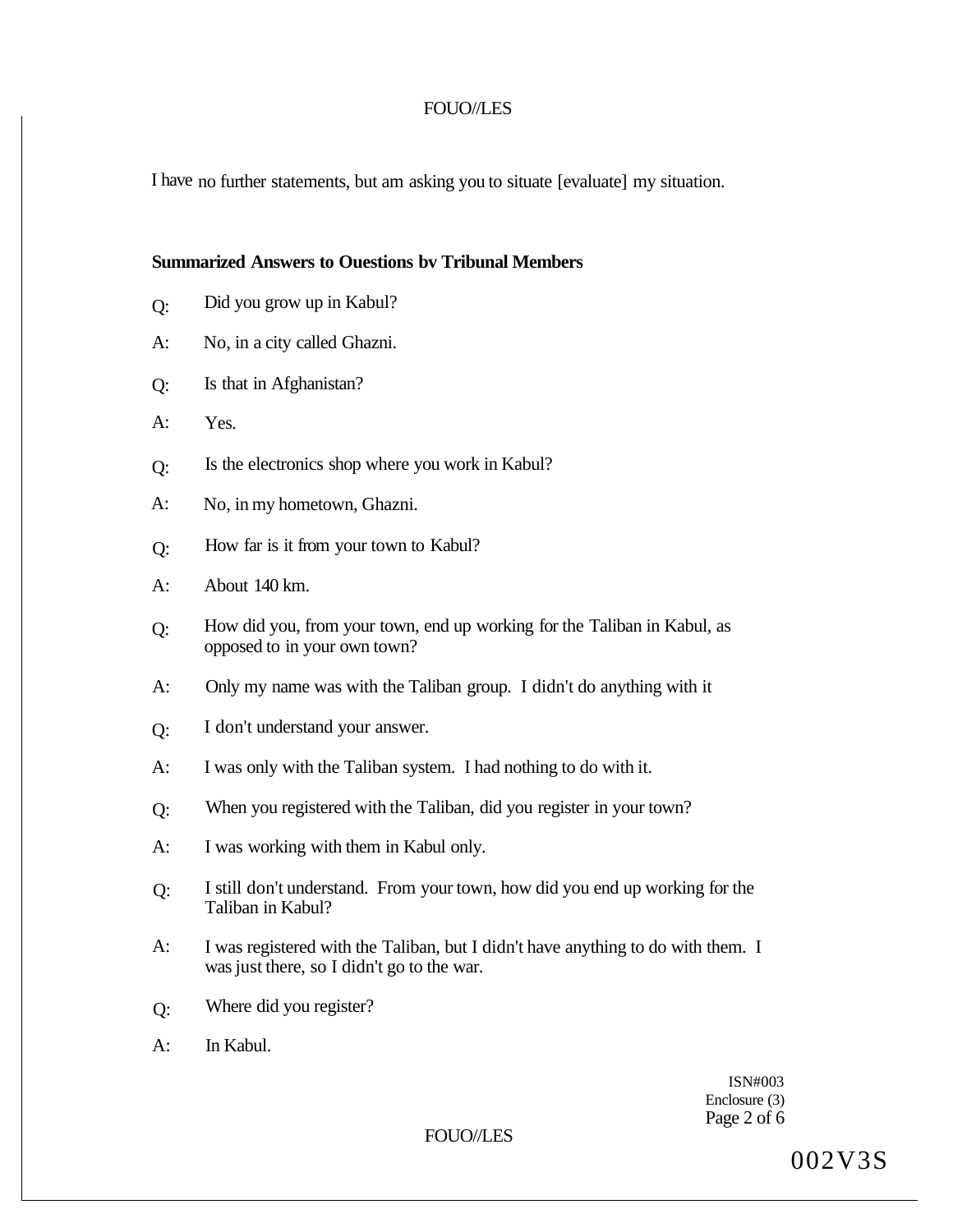#### FOUO/LES.

- Q; When you registered, did they give you options as to how you would serve them?
- $A^{\dagger}$  Like what?
- Q: Did they say you may have this job or that job?
- A: For the short time, I was doing deliveries for the Taliban.
- Q: When you went to the meeting where you were arrested, you had a pistol. Is that correct?
- A: Yes, all Afghan people carried a gun at that time.
- Q: Was that pistol your pistol, or was it provided to you by someone?
- A: It was my personal pistol,
- Q: Do you speak English or understand English?
- A: Yes, I do.
- Q: Did you provide translation services for either the Taliban or the Americans?
- A: I never translated for the Taliban.
- Q: In the summary of the evidence, it says that you served the Taliban Intelligence Service as a driver and as a clerk. Did you have any other responsibilities for them?
- A: I was not a cook or a translator. All I was, was delivery. For the short time I was only doing delivery. I wasn't translating or cooking either.
- Q: When you say delivery, what exactly do you mean?
- A: 1 had a small motorcycle...1 was transporting small cars.
- Q: Give us an example of what you would deliver and to whom.
- A: I was transporting.., the person that I was responsible, had a motorcycle...I was transporting, the guy that was the sponsor; I was transporting his car back and forth. .
- Q: Would you transport people in the cars, as well?

1SN# 003 Enclosure (3) Page 3 of6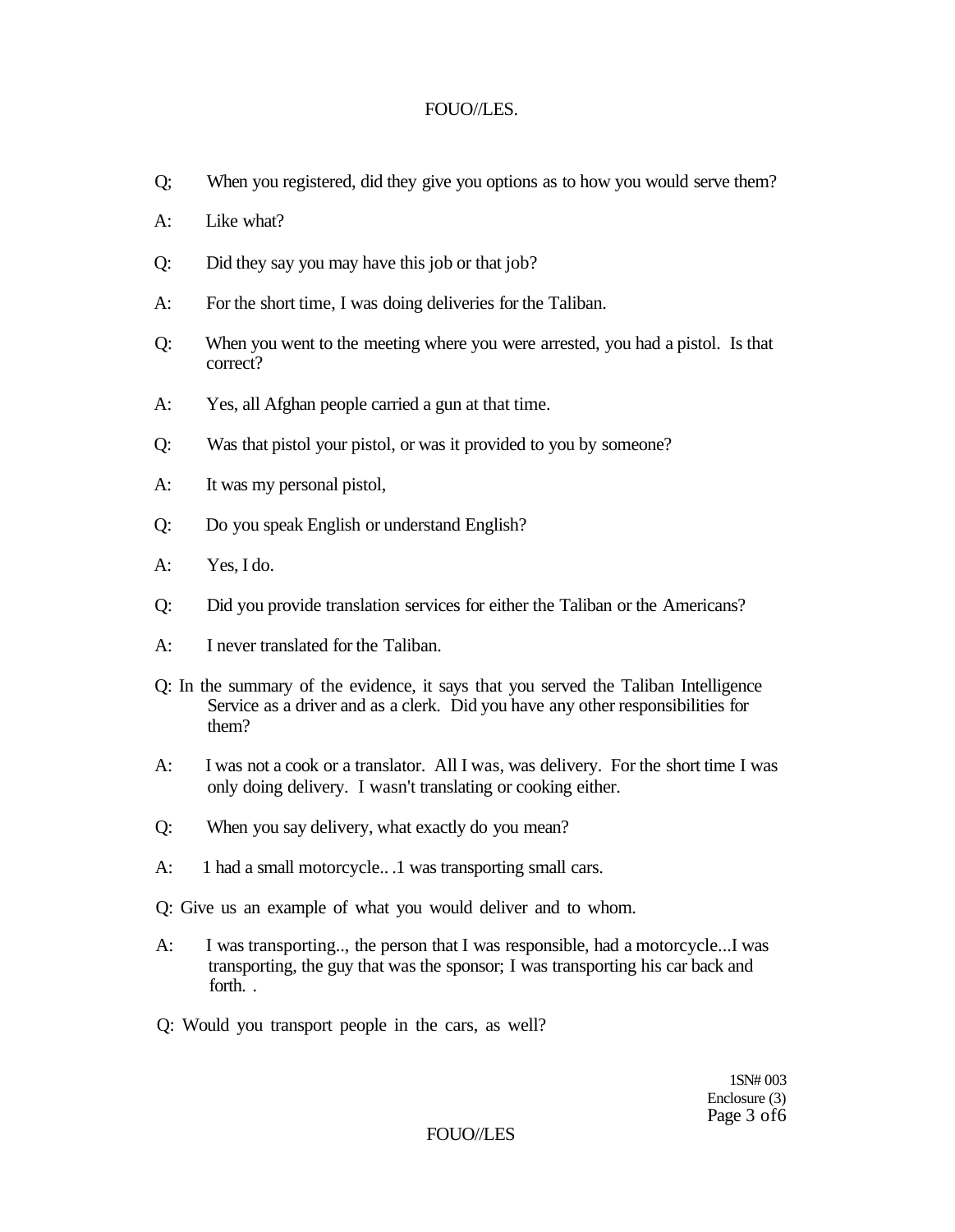- $A: N_0$
- Q: It would appear to us that to work for the Taliban Intelligence Service is a position of trust.
- A: No, anybody can take the job out there.
- Q: Certainly the Taliban would not allow someone they did not trust to serve them in their Intelligence Service.
- A: I wasn't working as intelligence. I was working in security.
- Q: Tell us more about your responsibilities in security.
- A: Those that lost their personal property, they were coming to complain, and I was looking for that... I'm sorry, I wasn't doing that. The location that they come and report it, that's what they (inaudible). Those people that lost personal stuff or whatever.
- Q: I'm not sure I quite understand the answer as it relates to my question.
- A: Can you repeat the question?
- Q: In the statement that you gave to us, through your Personal Representative, I believe you said that one of your responsibilities was that you provided security for a small group.
- A: I was working for a small district, and that was my responsibility for the security.
- Q: Did you have the responsibility to provide security for individuals?
- A: I wasn't the one doing that. Our office handling the case, they were responsible for the area. I wasn't the person doing it.
- Q: Did you carry your personal pistol whenever you were on duty?
- A: Even before I joined the Taliban, I still had my own personal gun.
- Q: Are you proficient in firing weapons?
- A: No.
- Q: Did the Taliban require you to use your weapon?
- A: No, I wasn't at war.

ISN# 003 Enclosure (3) Page 4 of 6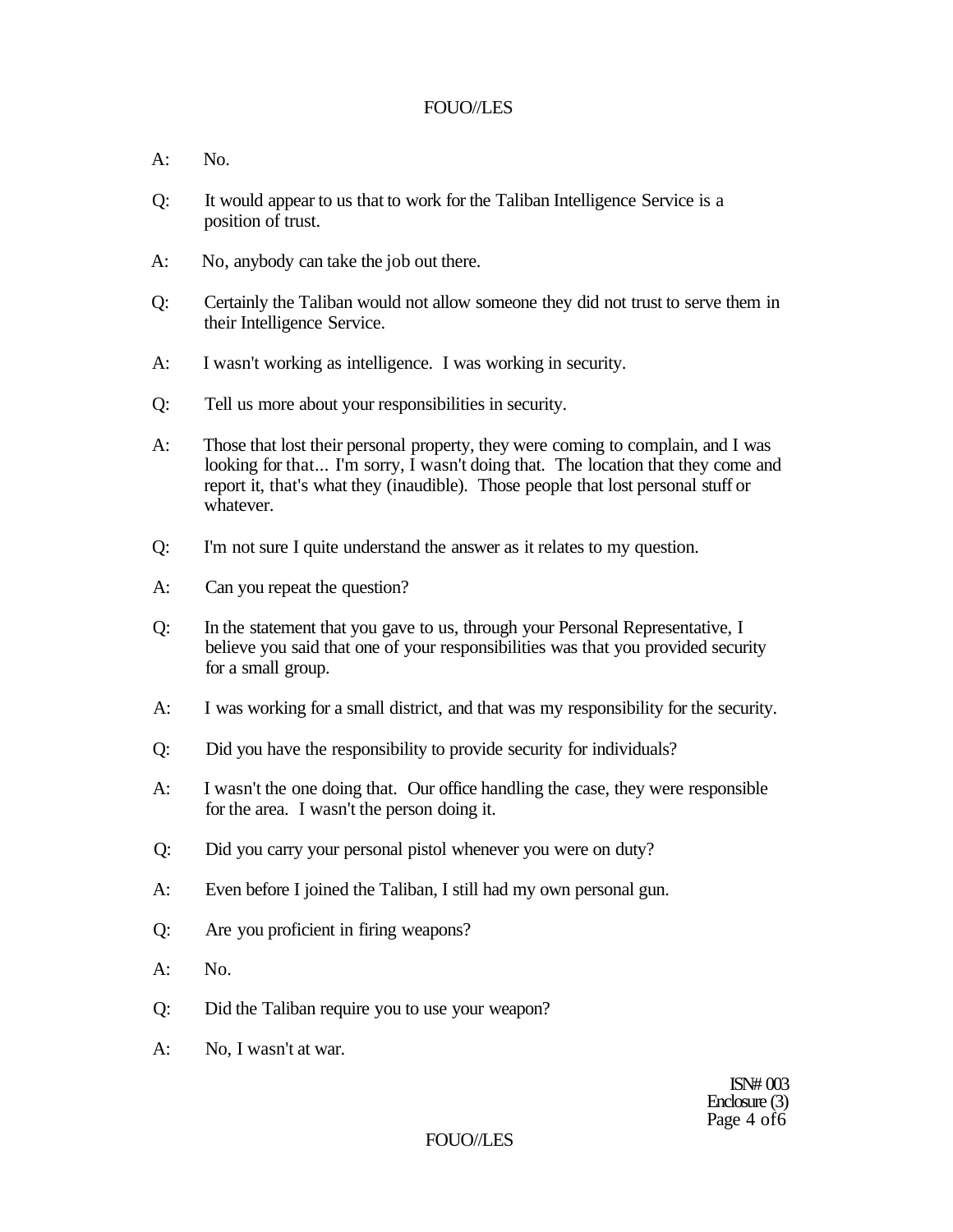- Q: During the time when you were working for the Taliban, did you ever have to use your weapon?
- A I never used my gun against anybody.
- Q: With your weapon, did you ever go to a firing range, a training range in Kabul?
- A: I never went to a firing range.
- Q: Your weapon was never fired, at all, in Kabul?
- A: No.

#### **Summarized Answers to Questions by Tribunal President**

- Q: Where did you learn the English language?
- A: In the city of Ghazni, my hometown.
- Q: Was it at a school or college?
- A: It was personal courses.
- Q: Making reference again to the Unclassified Summary of Information, it indicates that when you were captured, you had in your possession ammunition.
- A: Yes, I had a gun and I turned it in to the Americans.
- Q: Besides the pistol, did you have any other weapons or ammunition in your possession?
- A: No.
- Q: Had you ever received training on any other weapon, besides the pistol?
- A: No, I didn't have any other training on other weapons.
- Q: Very well, thank you.

### **Summarized Answers** to **Questions bv Tribunal Members**

- Q; What caliber was your pistol?
- A: The name was Makarov, I don't know the size of it.

ISN# 003 Enclosure (3) Page 5 of6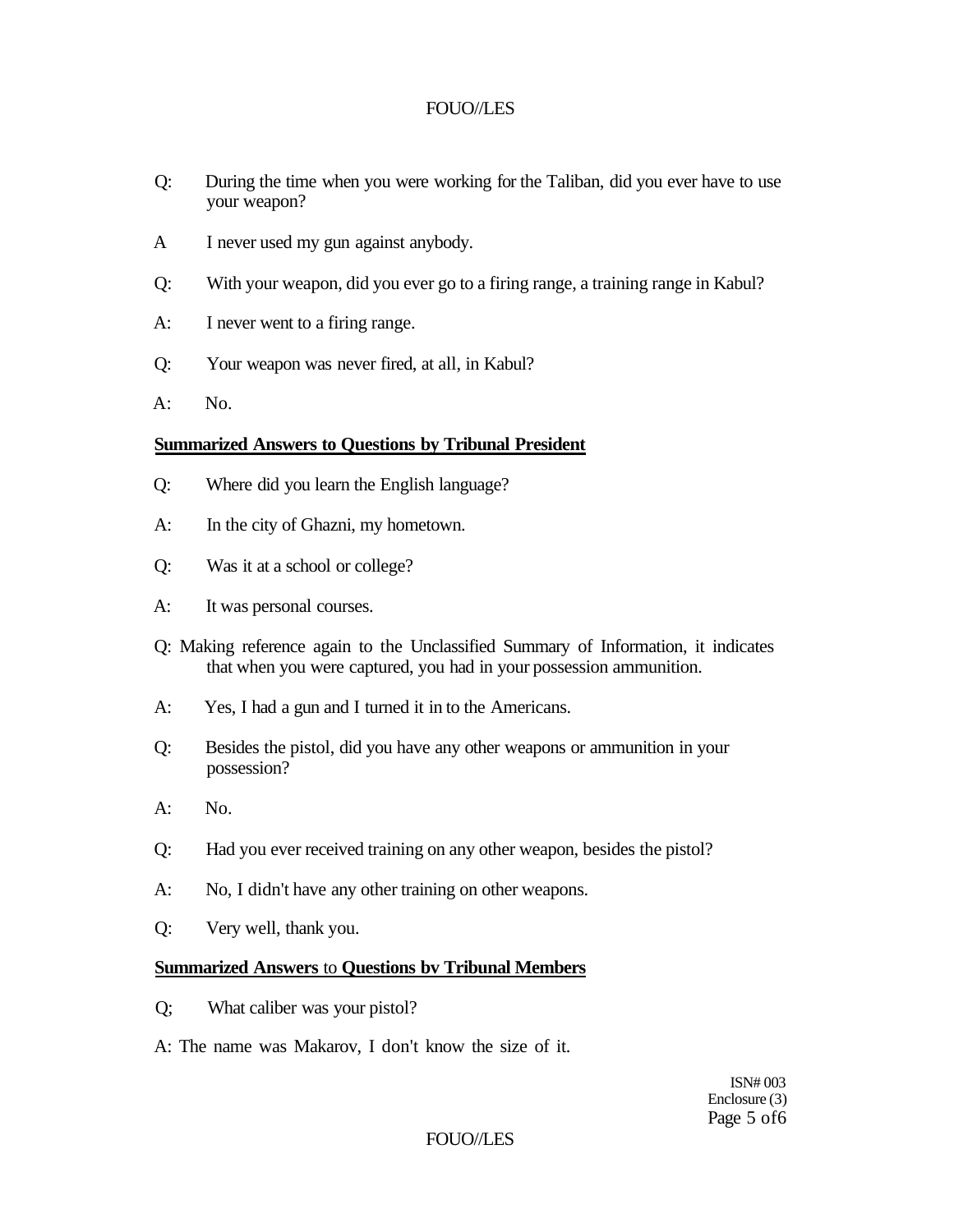Q: How many years of formal education have you had?

- A: I only had 5 years. Unfortunately I couldn't have any more.
- Q: What was the highest level you were able to attain?
- A:  $6<sup>th</sup>$  grade.
- Q: How old are you right now?
- A: About 26 years.

No further questions.

#### **Summarized Unsworn Detainee Statement**

I have no further statements. All I want to say is that I am not guilty. I am asking for your help. I never was against the [United] States or [the Northern] Alliance.

### AUTHENTICATION

I certify the material contained in this transcript is a true and accurate summary of the testimony given during the proceedings.

GEO Colonel, U.S. Marine Corps Tribunal President

> **ISN# 003 Enclosure (3)**  Page 6 of6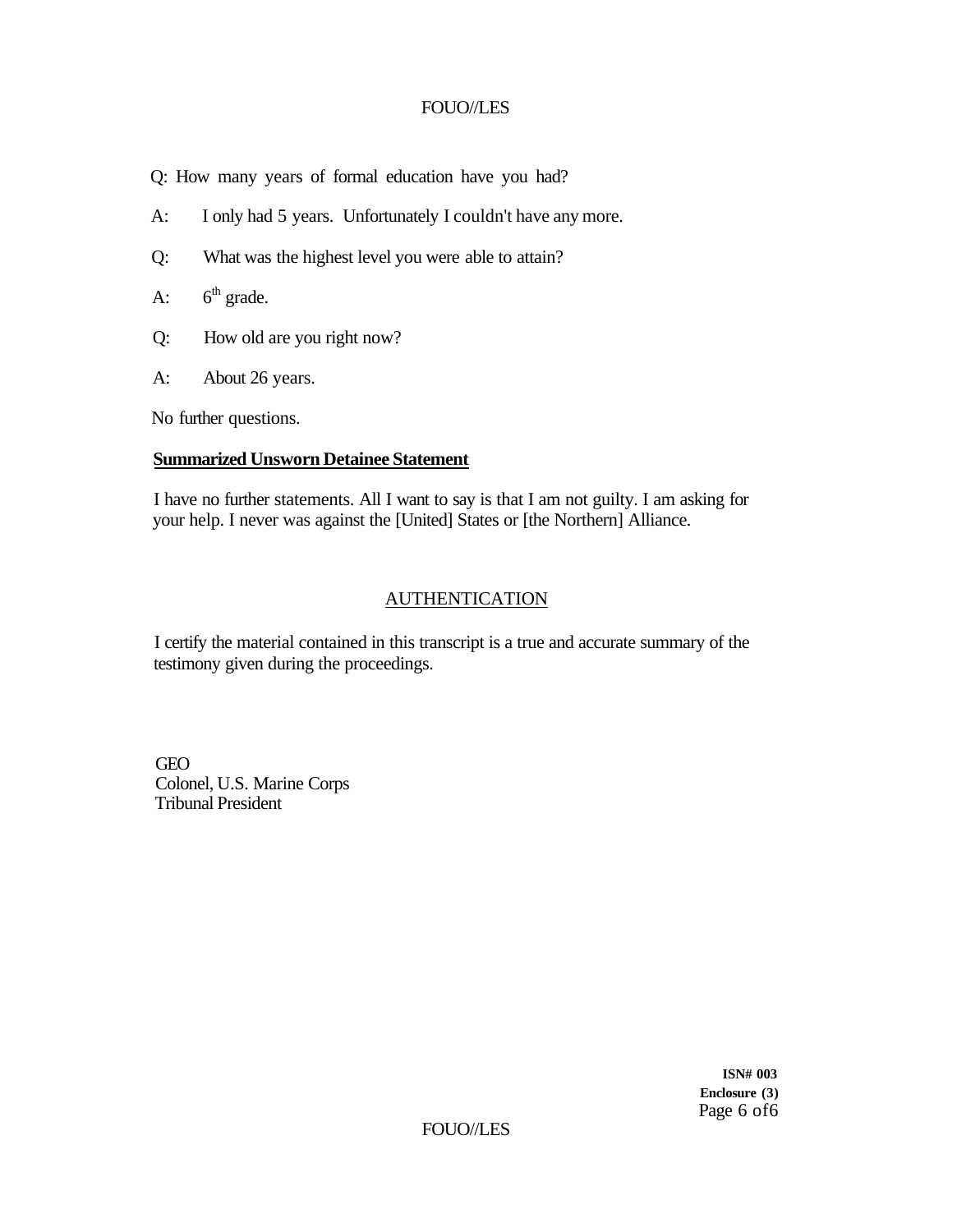#### **Summarized Detainee Statement**

Tribunal President: Fahd, you may now present any evidence you have to the Tribunal. And you have the assistance of your Personal Representative in doing so. Do you want to present any information to this Tribunal?

Detainee: Yes I do.

Tribunal President: Would you like to make your statement under oath?

Detainee: The Representative has my statement

Tribunal President: Yes, but would you like to make some statements after the P/R makes his statement.

Detainee: Yes, I would like to say something after he is done.

Tribunal President: Would you like to make your statement under oath?

Detainee: Possibly or not.

Tribunal President: We have a Muslim oath if you would like to take a Muslim oath.

Detainee: Am I supposed to take oath in this place or not?

Tribunal President: Yes, if you would like to.

Detainee: What am I saying?

Tribunal President: You are going to be given a Muslim oath if you would like to take it.

Detainee: I don't know if I am supposed to take an oath in this place or not.

Tribunal President: Listen to the Muslim oath and see if you want to take it.

Detainee: I know the Muslim oath and I have done it before. Am I supposed to do it here in this place officially? Is it lawful to do it here?

Tribunal President: Yes, it is lawful. We took an oath and you can take an oath.

Detainee: I am sorry but I can't

Tribunal President: No problem.

ISN#215 Enclosure (3) Pagel of  $12$ 

UNCLASSIFIED//FOUO 002 V40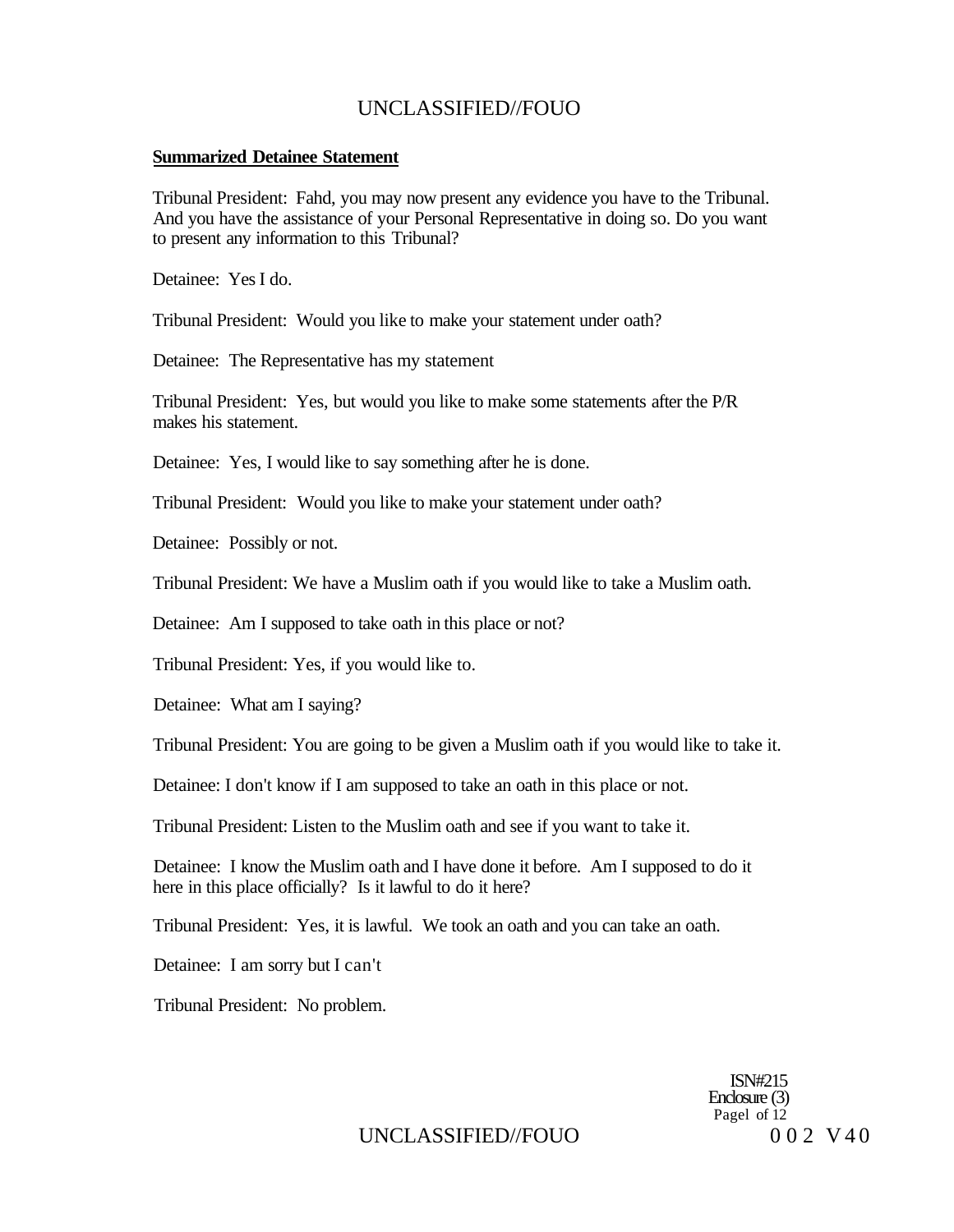Detainee: I have to ask my brothers if it is okay or not. If there will be another Tribunal I will do it, but I have to ask my brothers first.

Tribunal President: We don't have time at this time to allow you to ask your brothers so we will go on without you taking the Muslim oath.

Detainee: Please continue.

#### **The Detainee declined to testify under the Muslim oath and testified to the Tribunal in substance as follows:**

Personal Representative: Madam President, the Detainee and I met and we have prepared a written statement that I will read. Then, with your permission, I will allow the Detainee to respond to each point. Regarding 3-a-l, "the Detainee traveled from Saudi Arabia to Afghanistan in early 2001." That is false, Detainee traveled to Pakistan and never to Afghanistan. He honestly does not remember the year he traveled to Pakistan. Is there anything else the Detainee would like to add?

Detainee: No.

Personal Representative: Regarding 3-a-2, 'the Detainee voluntarily joined the Taliban to participate in Jihad." That was false. That did not happen. Again, he never entered Afghanistan. Anything the Detainee wants to add?

Detainee: No.

Personal Representative: Regarding 3-a-3, "the Detainee received training in Afghanistan on the operation of the AK-47 rifle, PF machine gun, and rocket propelled grenade launcher." The Detainee said this is false. Detainee claimed to have made this statement under torture. He was beaten up, his wrist was broken and eardrum punctured. This torture took place in Kandahar. Is there anything else the Detainee would like to say?

Detainee: No.

Personal Representative: Regarding 3-a-4, "the Detainee was provided with an AK-47 and 7.62 mm PK." The Detainee said this was false. He never touched an AK-47, 7.62 mm PK or a rocket propelled grenade launcher. He never got any training on this. Is there anything else the Detainee would like to say?

Detainee: I do not have anything in addition to what the Personal Representative has there.

> ISN #215 Enclosure  $\triangleleft$ ) Page 2 of 12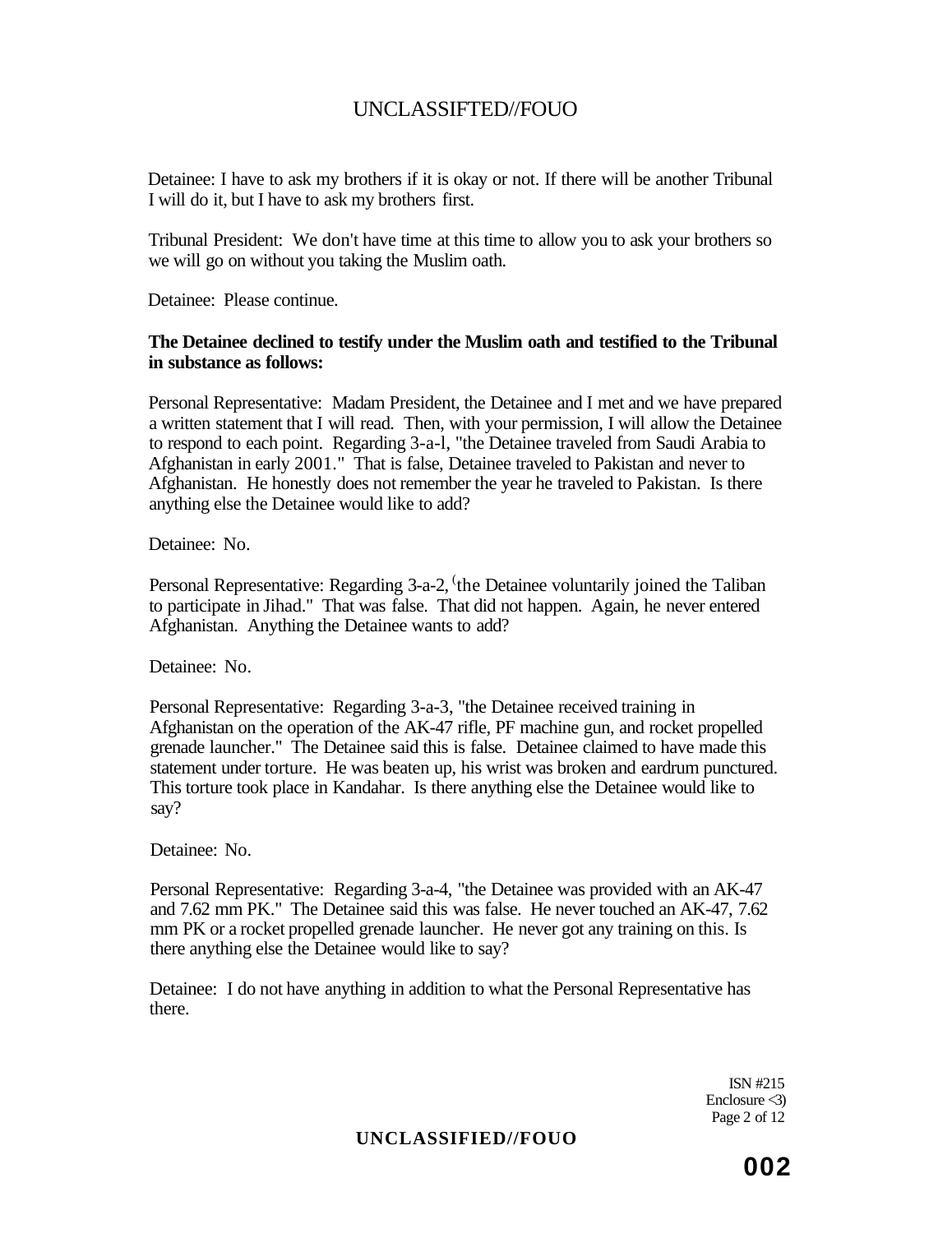Personal Representative: Regarding 3-a-5, "the Detainee agreed to fight with the Taliban." The Detainee stated this is false. An interrogator here in GTMO, without any torture, told him he would never get out of Cuba unless the Detainee agreed to say or make statements; so the Detainee said that.

Detainee: Also the interrogator said to me I would not leave this place unless I agreed to everything the interrogator was saying. I had to say something to them.

Personal Representative: Regarding 3-a-6, the Detainee met with and received money from Usama Bin Laden. The response was this was false. I never said this. I never met or received money from Usama Bin Laden. I only heard of Bin Laden from the radio stations.

Detainee: Yes.

Personal Representative: Regarding 3-a-7, "the Detainee's name was on a list of probable Al-Qaeda operatives." His response was this was false. The Detainee stated his name was on the Internet. When the Detainee was caught in Pakistan, a Pakistani officer took my name and picture.

Detainee: I did not say the officer was the one who put it there. The man was a Pakistan officer. He took my picture and he took my name. I do not know if he was the one who did it, or other people.

Personal Representative: The Detainee stated it would be easy for anyone to get his name. Even another detainee here in Cuba stated he saw his name and full picture on the Internet. That is how the Detainee (ISN 215) found out his name and picture was on the Internet.

Detainee: Yes.

Personal Representative: Anything else?

Detainee: It was not just one person. Multiple people have said that

Personal Representative: Regarding 3-b-l, "the Detainee fought on the front lines for approximately nine months and fired his weapon at coalition forces." The Detainee stated this was not true. The Detainee was never in Afghanistan. This was all not true. He made this statement after an interrogator in Cuba spoke to him and told the Detainee he would never leave Cuba unless the Detainee agreed to say this or make allegations against himself.

> ISN #215 Enclosure (3) Page 3 of 12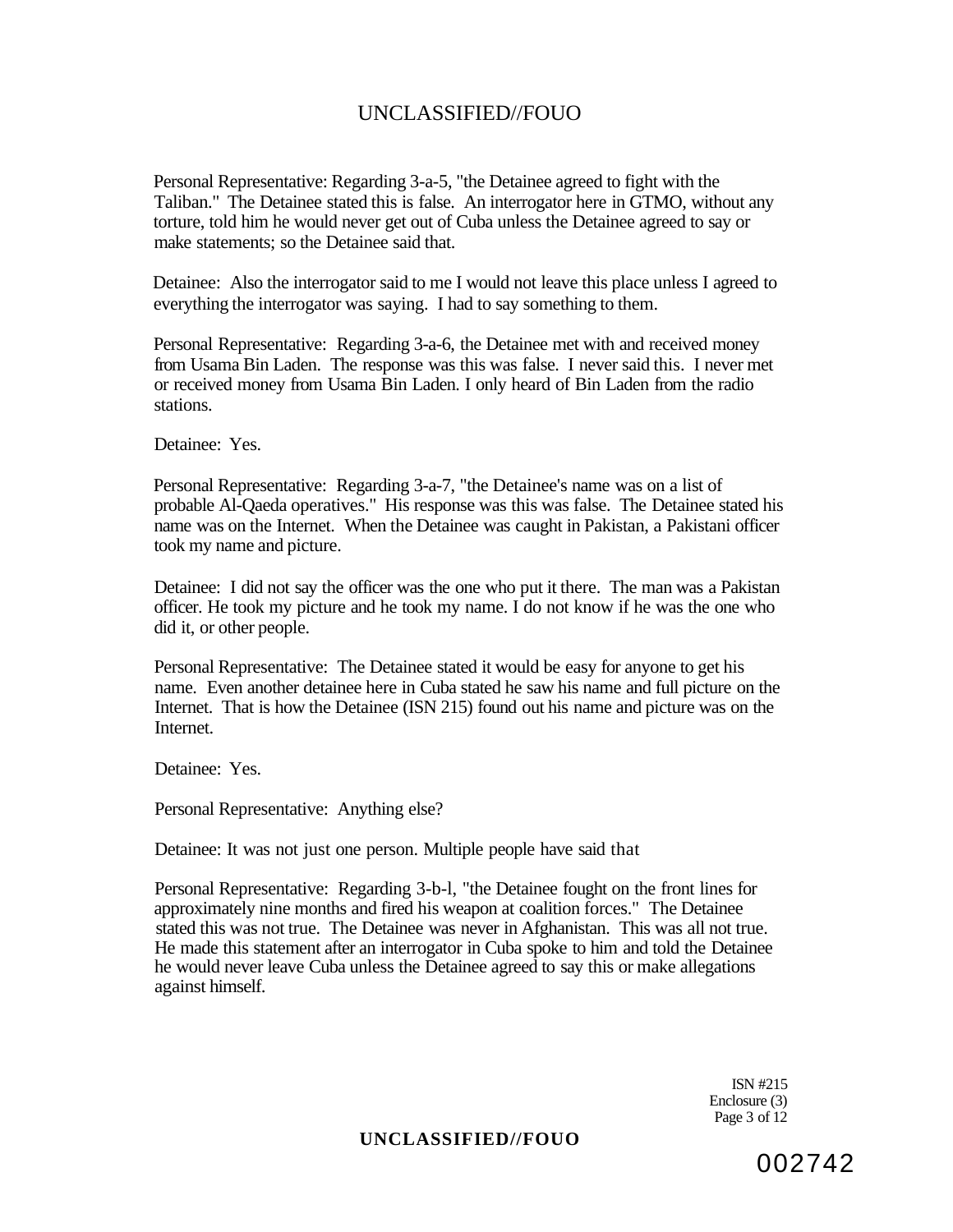Detainee: Not exactly, but the interrogator made it clear to me. When I went back to my room I thought about it. Five Afghanis got released from here and they were fighters. That's it

Personal Representative: Regarding 3-b-2, "the Detainee manned anti-aircraft weaponry during combat" The Detainee's response was this was not **true** and he used the same reason as above. That the interrogators in Cuba talked to the Detainee and told him he would never leave unless the Detainee agreed to say these things or brought allegations against himself.

Detainee: Which answer to which point was that?

Personal Representative: The Detainee manned anti-aircraft weaponry during combat.

Detainee: That was not right. I do think I said that to the integrators.

Personal Representative: Right, but during our talk you said the interrogators told you that you needed to make allegations against yourself. And that was why you said that.

Detainee: Yes, the integrator said to make up anything. So I thought about it and I told them I was a fighter. Is this allegation a Taliban allegation?

Personal Representative: This was an accusation that said that you participated in military operations against the United States and its coalition partners, and they are saying that this was what you did.

Detainee: But in my story, when I said I was a fighter, I never mentioned I trained on anti-aircraft weapons. I never mentioned that. I did mention the Kalashnikov was what I had with me, but not the anti-aircraft weapons. I never said that.

Personal Representative: I think that answers the question. Are you saying you never manned an anti-aircraft weapon?

Detainee: In the story that was mentioned to the integrators?

Personal Representative: When you and I met, your response to that question was that this accusation was not true and you cited the same reasons as the other accusations.

Detainee: That is correct, but the story that I said to the integrators was I trained on the AK-47 and mortars. Not anti-aircraft weapons. I did not mention anything about antiaircraft weapons.

> ISN #215 Enclosure (3) Page 4 of 12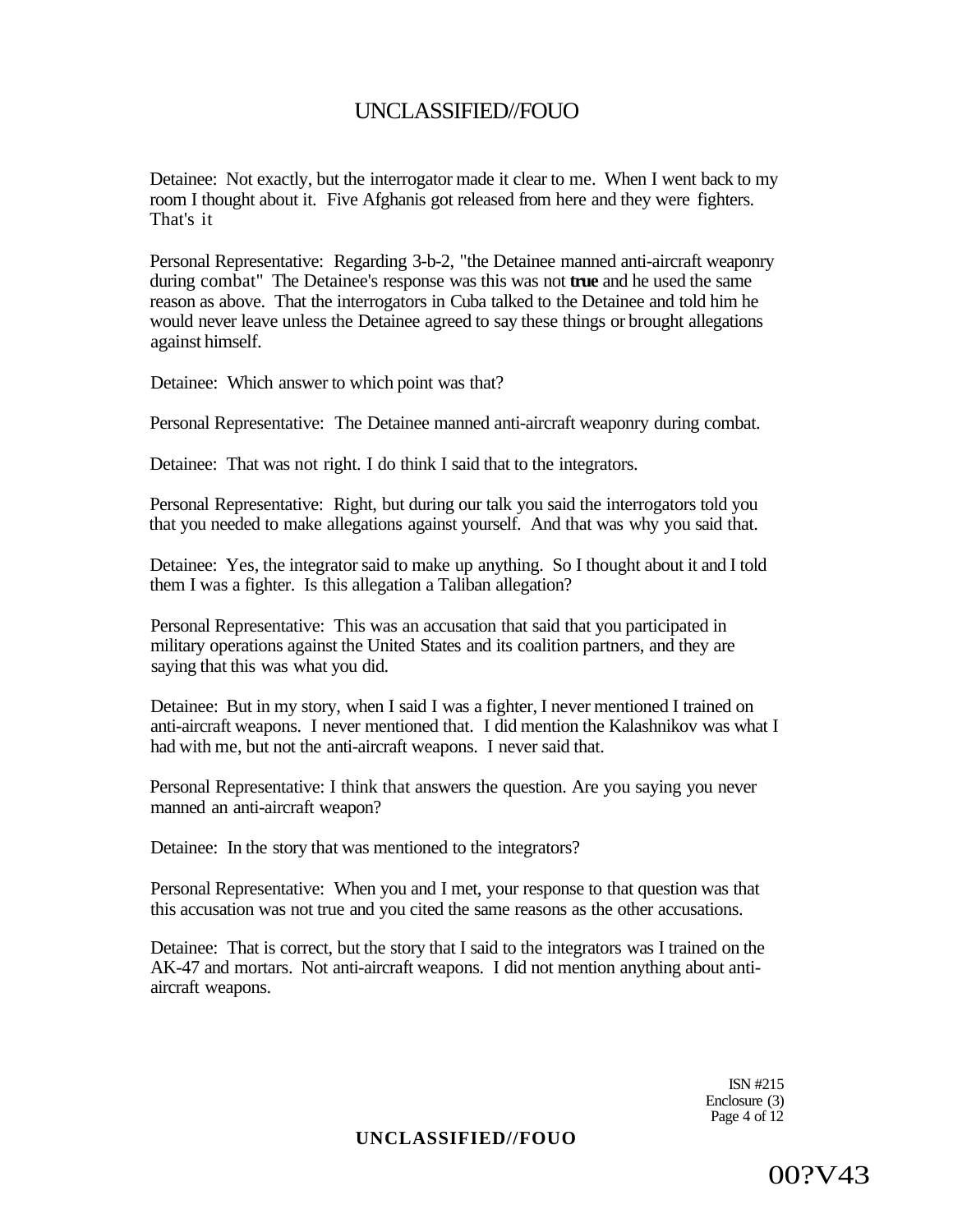Personal Representative: Regarding 3-b-3, "the Detainee was present at Torn Bora during the U.S. air campaign." The Detainee's response was this was not true. The Detainee had no idea where this came from and he never said any of this.

Detainee: Yes, I said I never went to or entered Afghanistan.

Personal Representative: That covers all the accusations. Would you like to say anything else?

Detainee: I have my story to tell, but I don't know how to tell it.

Tribunal President: You may start your story now.

Detainee: Before I left Saudi Arabia, persons named Hemood Sultan and Ahmed Ali were talking to me. We all were sitting and we all agreed that we would leave. Hemood Sultan said he had a friend in Pakistan named Habib Al Rahman. Rahman was a religious person. So I called him and talked to him to see about the situation. If it was safe to visit there and to help. Rahman said we could come there and we would be welcome there. When my group arrived in Pakistan, we met Rahman in the Karachi airport. We sat in a house that belonged to Habib Al Rahman for three days. Later we went to the different Pakistani villages. My group traveled from village to village mentioning God is well. When we got to the checkpoint, a military person asked for our passports and official papers. So when this military person saw my group was Arab, he moved our group aside and had us taken to the police station. We were told we from Afghanistan. I told the officer I did not come from Afghanistan, but I had been traveling through and praying at the villages in Pakistan. Habib Al Rahman was talking to the officer also. The police told us we were liars and accused us of coming from Afghanistan. They put us in a detention facility close to the police station. I don't remember how many days exactly, but we were there about a week. So later on Habib Al Rahman spoke to one of the guards. He asked the guard what was happening and the guard told him the United States was attacking Pakistan and a war was going on. The United States was bombing Afghanistan and there was a war there too. The guard then said any Arabs found and arrested in Pakistan would be given to the American forces. The other guards told us exactly the same thing about what was happening. Then about two days later, they separated Habib Al Rahman and Abdul Al Kahn from the rest of us because they were Pakistani. Then two days after that, they told me that they were going to give me back to my country, my government. We were leaving with the police escort. We were not handcuffed. When we left, Hemood Sultan and Ahmed Ali escaped. I was sick with malaria at the time and 1 could not escape. So they took me and placed me in a police vehicle. I was taken to a big prison with Arabs in it. From that prison I was moved to another prison, the third prison. I stayed there about two weeks. Then after that I was handed to the Americans.

> ISN#215 Enclosure (3) Page 5 of 12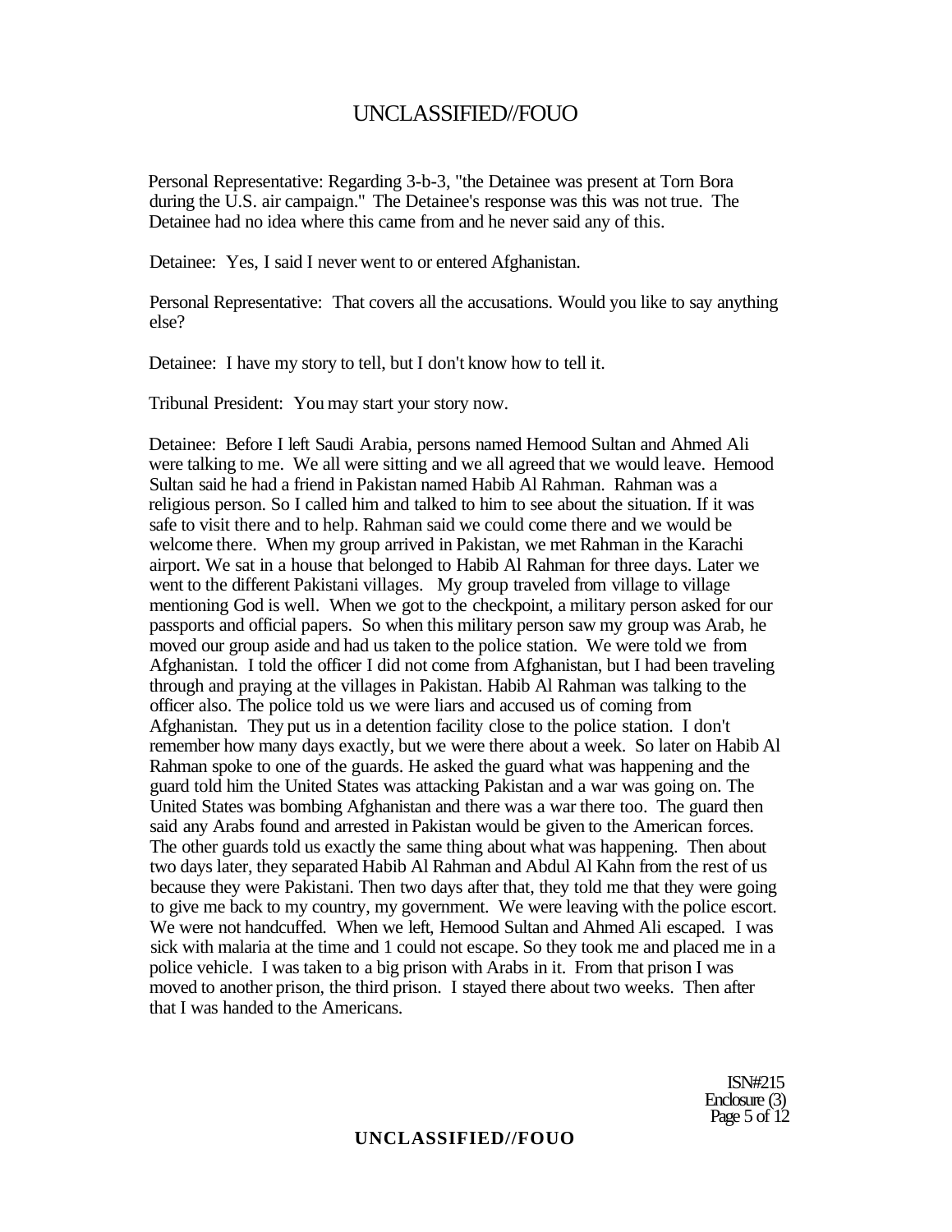Tribunal President: Does that conclude your story?

Detainee: This is my story.

Tribunal President: Personal Representative, do you have any questions for the Detainee?

Personal Representative: No, Ma'am.

Tribunal President: Recorder, do you have any questions for the Detainee?

Recorder: Yes, Ma'am. You said that you never trained with or used anti-aircraft weaponry, but you said you had an AK-47? Is that correct?

Detainee: Yes. This is the story I told to the integrators.

Recorder: You said that, but you did not have it in your hands?

Detainee: In the story, I told them I did carry a weapon.

Recorder: You have never in your whole life been to Afghanistan?

Detainee: No, I never entered Afghanistan.

Recorder: When you were tortured in Kandahar, you broke your wrist. Which wrist?

Detainee: This hand (referring to his left wrist).

Recorder: Are there marks or bumps or deformities?

Detainee: If you can see it, it goes from there to there (referring to the left wrist. Recorder approached the Detainee and inspects the Detainee's left wrist. The Recorder did not notice any injuries to the Detainee's left wrist). You will see that spot where it shows. And they popped my eardrum.

Recorder: Regarding the Internet, when the officers took your information; did they only take your name and picture?

Detainee: Just my name and my picture.

ISN#2I5 Enclosure (3) Page 6 of  $12$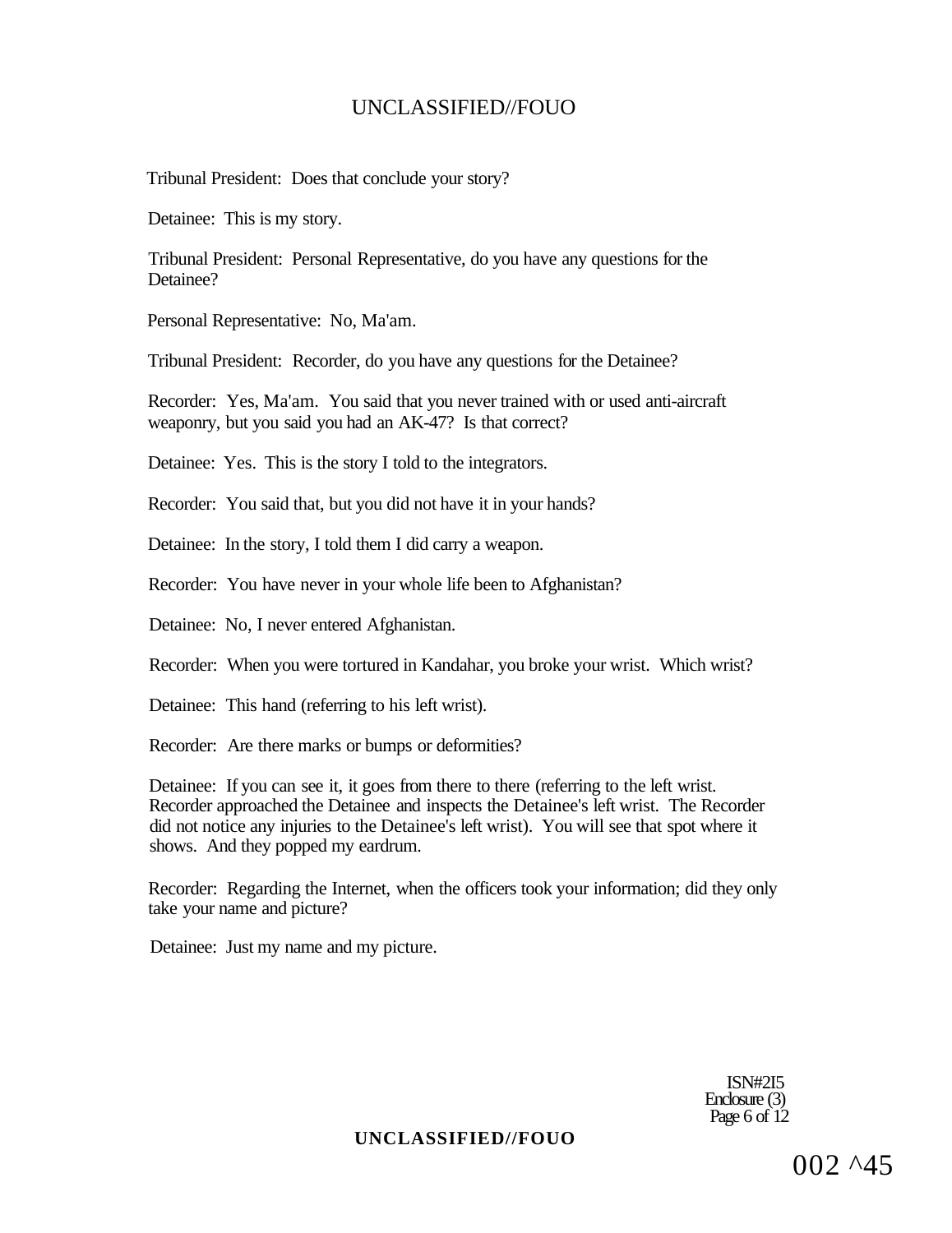Tribunal President: Do any of the Tribunal Members have any questions for the Detainee?

Tribunal Member: Yes, Ma'am. Can you tell me when you went to Pakistan?

Detainee: I cannot remember.

Tribunal Member: Do you remember when the United States was attacked in-New York on September 11\*?

Detainee: Before or now?

Tribunal Member: On September  $11<sup>th</sup> 2001$ , when the airplanes flew into the World Trade Center.

Detainee: I know that.

Tribunal Member: Did you travel to Pakistan that same year?

Detainee: No, no, I didn't even know there was an attack there.

Tribunal Member: When did you find out there was an attack?

Detainee: When we entered the prison.

Tribunal Member: Which prison?

Detainee: In Pakistan in the same police station. You can take the dates from when I left Saudi Arabia from the Saudi Government. I cannot remember the exact date I left Saudi Arabia, but the Saudi Government knows.

Tribunal Member: How long were you in Pakistan? How many months?

Detainee: A long time period. I don't remember how long.

Tribunal Member: Was it more than a year?

Detainee: Maybe a year or less or little bit more. I am not sure.

Tribunal Member: Do you have any type of military training?

Detainee: No. In my country I was in the military.

ISN#215 Enclosure (3) Page 7 of 12

UNCLASSEPIED//FOUO

002 /46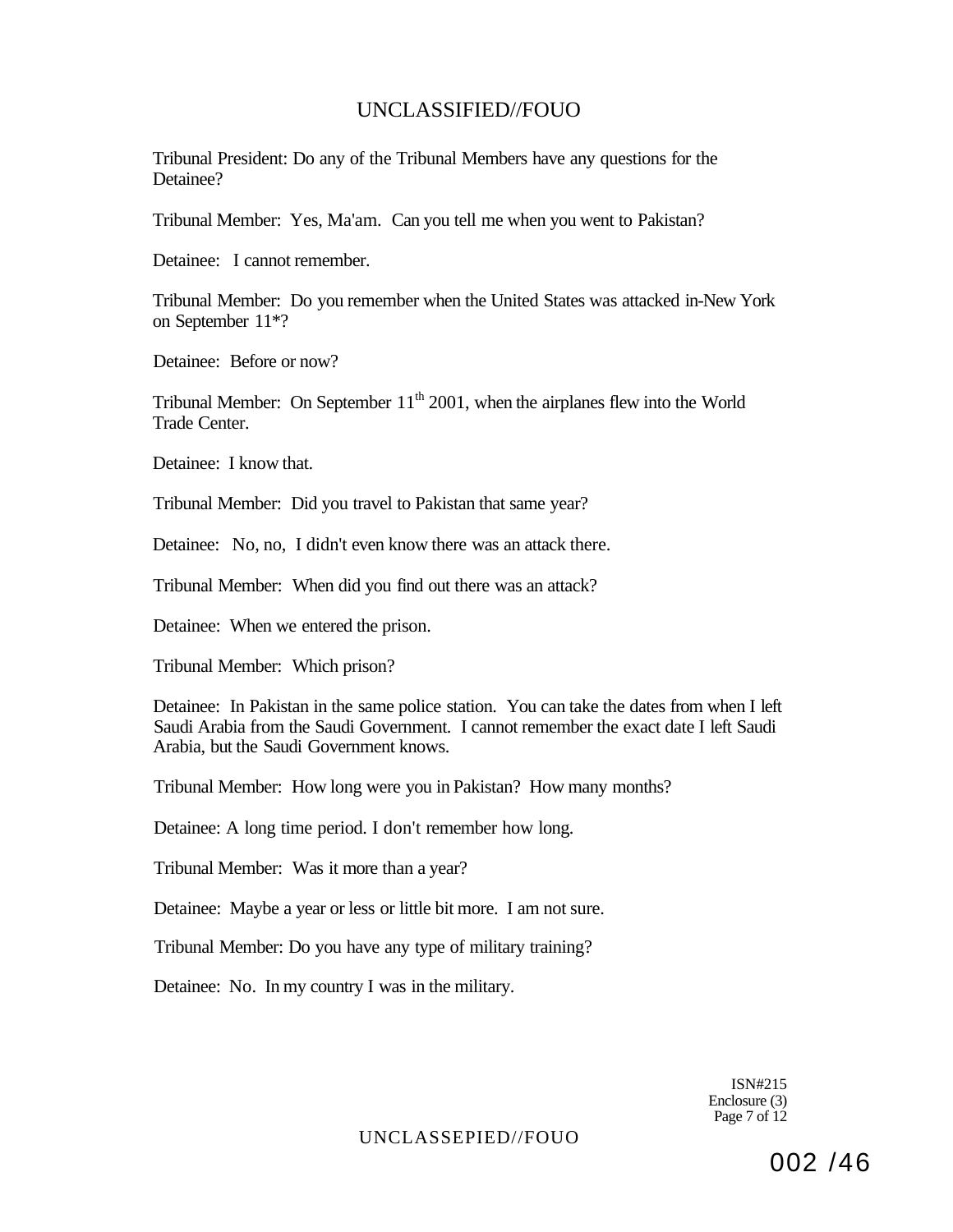Tribunal Member: What did you do in the military?

Detainee: In the Ramadan, I was supposed to take care of the Hajj.

Tribunal Member: Were you in the Saudi Army?

Detainee: No. Like the police.

Tribunal Member: You were a policeman in Saudi Arabia?

Detainee: Yes.

Tribunal Member: Did you quit your job when you went to Pakistan?

Detainee: I gave my official resignation.

Tribunal Member: Did you intend to go back to Saudi Arabia?

Detainee: I only went as a religious trip. 1 was going to go back.

Tribunal Member: How long were you going to go on your religious trip7

Detainee: I did not have a particular time limit. The people that went with me said it would take about four months or longer. There was no time period for what had to be done.

Tribunal Member: How did you pay for the trip?

Detainee: With my money.

Tribunal Member: So you paid for the whole trip and the whole time you were in Pakistan?

Detainee: Yes.

Tribunal Member: How did you travel from village to village?

Detainee: We had a car.

Tribunal Member: How many people normally traveled with you?

Detainee: We were five all together.

ISN#215 Enclosure {3) Page 8 of 12

### **UNCLASSIFIED//FOUO**

002 M7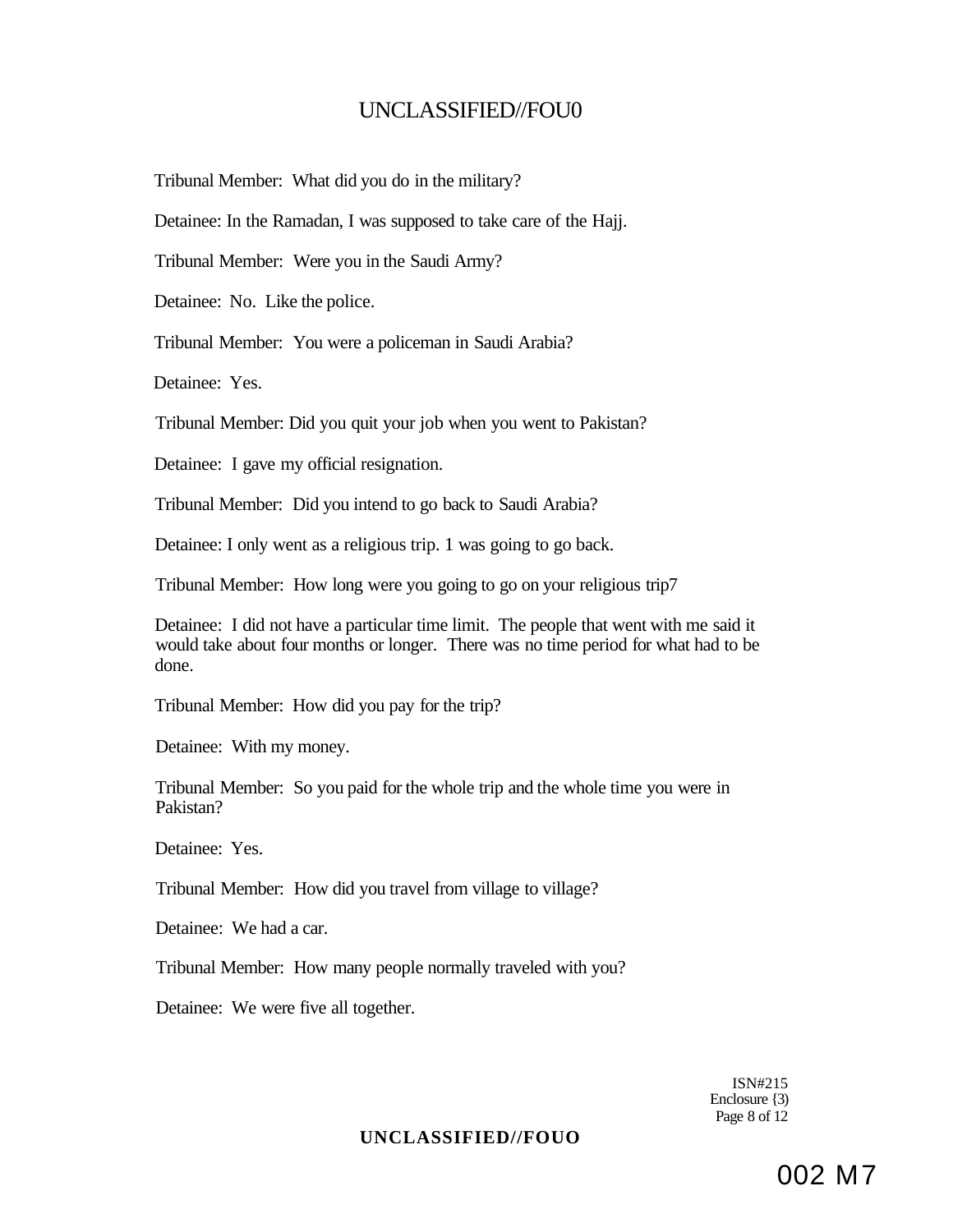Tribunal Member: Were you and the other four arrested together?

Detainee: Yes, all of us.

Tribunal Member: Did any of the other people have any weapons?

Detainee: No.

Tribunal Member: When did you first learn about Al Qaida and the Taliban?

Detainee: When we were in prison, the guard told us what happened.

Tribunal Member: When you were traveling around Pakistan, did you stay at any guesthouses?

Detainee: No. Three days we stayed at Habib Al Rahman's house.

Tribunal Member: Overnight when you traveled, did you stay in the mosques?

Detainee: In Saudi Arabia?

Tribunal Member: In the villages? Where would you stay in the village?

Detainee: No, no. When we went to a village, there was usually a room and a bathroom for guests.

Tribunal Member: The other four that were arrested with you, were they Saudis also?

Detainee: They were originally Yemenis, but they moved to Saudi Arabia.

Tribunal President: Did you know the people you were traveling with before you arrived in Pakistan?

Detainee: I knew Sultan and Ahmed AH. Habib Rahman was introduced by Sultan. Habib Rahman speaks Arabic very welt.

Tribunal President: Why was it so important for you to quit your job and travel to Pakistan for religious reasons?

Detainee: When I left my job, it was not for that reason. My work was in Mecca and I lived in Mecca. After that I was transferred to the Jeddah police station. I worked there as a traffic police officer. The distance was very far from my house. I did not want to drive for that long to get there. I could not drive back and forth for that long to get to the

> 1SN#215 Enclosure (3) Page 9 of  $12$

#### **UNCLASSIFIED//FOUO**

**002 ^48**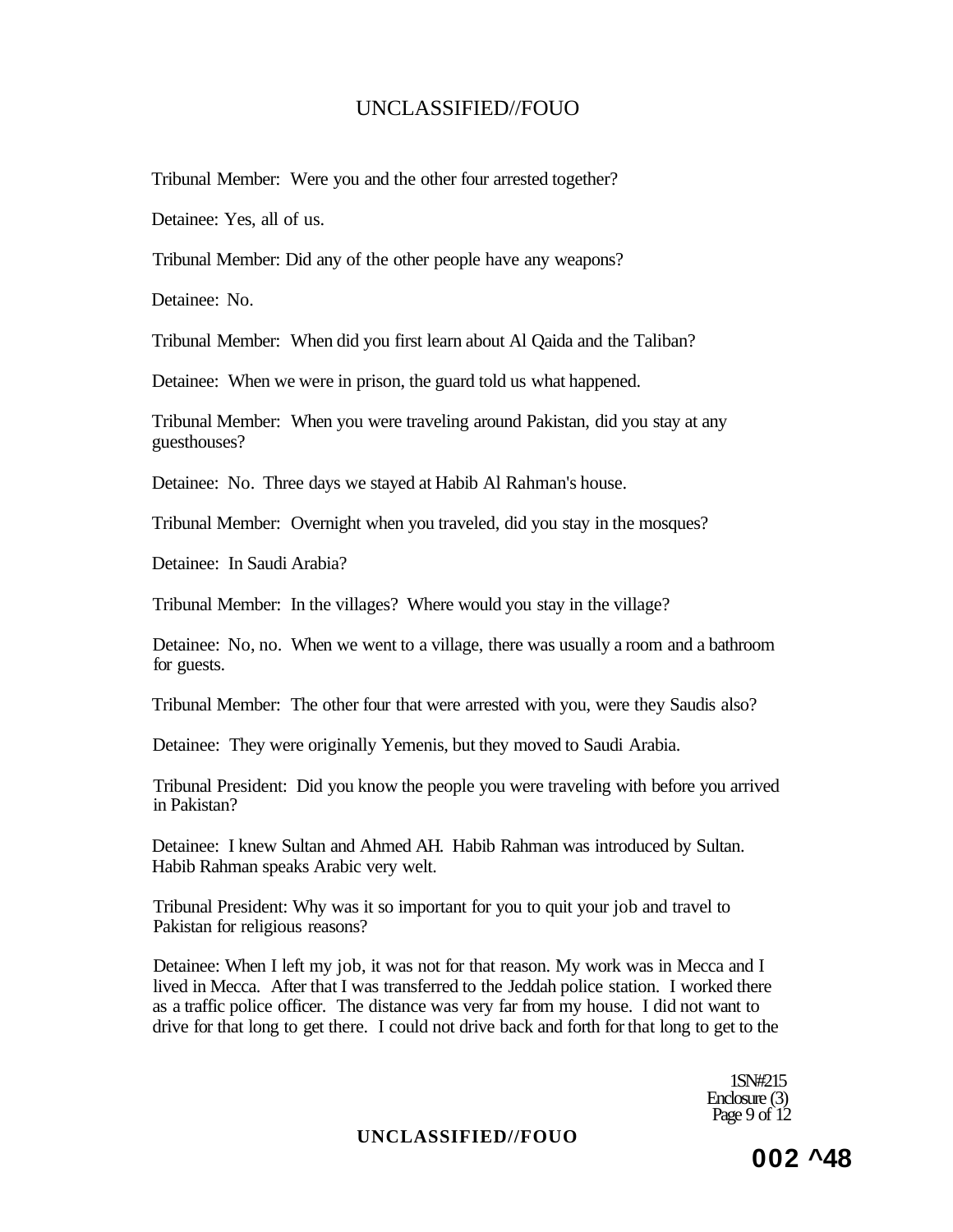Jeddah police station because I had a farm and family. So I had to quit, to give my resignation.

Tribunal President: Once you gave your resignation, how long did it take for you to decide to go to Pakistan?

Detainee: I sat down a long time, but I do not know exactly how long I stayed home.

Tribunal President: What encouraged you to go to Pakistan while you were unemployed?

Detainee: When I sat down with Hemood Sultan and Ahmed Ali. Sultan is a very educated person, a student. Since I didn't have anything to do, he suggested I go on a religious trip. He said I should do something good for the people and I should go.

Tribunal President: How long were you in the military in your country?

Detainee: Four years. Maybe a little bit more. We are not allowed to leave the military until after four years. It is mandatory to serve at least four years.

Tribunal President: You indicated you stayed in houses or rooms when you traveled from village to village. Were those rooms in someone's house or a hotel or a guesthouse?

Detainee: Those people welcomed us because they knew we came there to help and we were on a religious trip. They were happy to have us as guests in their homes and that is where we stayed.

Tribunal President: Were you close to the Pakistan/Afghan border?

Detainee: I did not know where the border lines were. We were going to villages and I did not know exactly where the villages were.

Tribunal President: Why did you have to go through a checkpoint in Pakistan?

Detainee: It was a regular road. We were driving down the road and there was a checkpoint. That is where we got stopped.

Tribunal President: Weren't most of the checkpoints on the Pakistan/Afghani border?

Detainee: I don't know. I know that we were in Pakistan.

Tribunal President: Pakistan had checkpoints through out the country?

Detainee: It is normal over there that there are checkpoints on the roads.

ISN#215 Enclosure (3) Page 10 of 12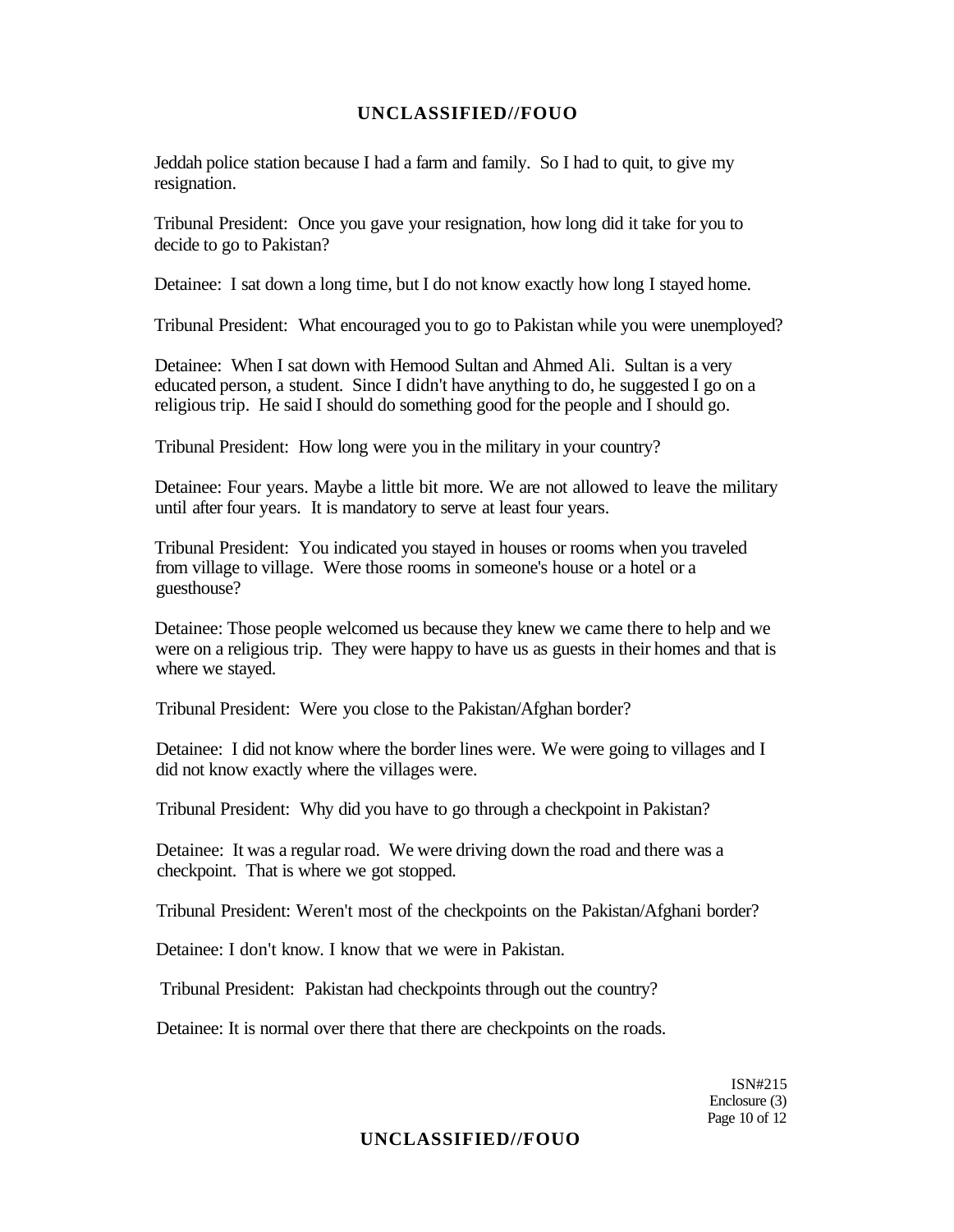Tribunal President: Did you have to go through more than one checkpoint?

Detainee: I do not remember the others, but I remember the one where they arrested us.

Tribunal President: Does that mean you did go through more than one checkpoint while you were traveling from village to village?

Detainee: No, I did not.

Tribunal President: You only went through one checkpoint while you were traveling for your prayers through villages?

Detainee: When we left the village, we drove on the main road. We drove for a little bit, the village was behind us. This was where the checkpoint was. We were asked for identification and we gave them our identification cards.

Tribunal President: Did you have to go through any other checkpoints during your travels?

Detainee: No, that was the only one. The same one I was arrested at. After that checkpoint, we were taken to the police station.

Tribunal President: Did you have a Saudi Arabian passport or a Pakistani passport?

Detainee: I had an official Saudi passport I did not violate any laws.

Tribunal Member: Did you have the passport with you when you were arrested?

Detainee: It was with Hemood Sultan because I was very sick with malaria. Hemood Sultan had most of my stuff because I could not carry it. He had my wallet and my things.

Tribunal President: Any of the Tribunal Members have any other questions?

Tribunal Members: No, Ma'am.

Tribunal President: Do you have any other evidence that you would like to present to us?

Detainee: No, I gave everything I had to the Representative.

ISNS215 Enclosure (3) Page 11 of 12

UNCLASSIFIED//FOUO OOS/SO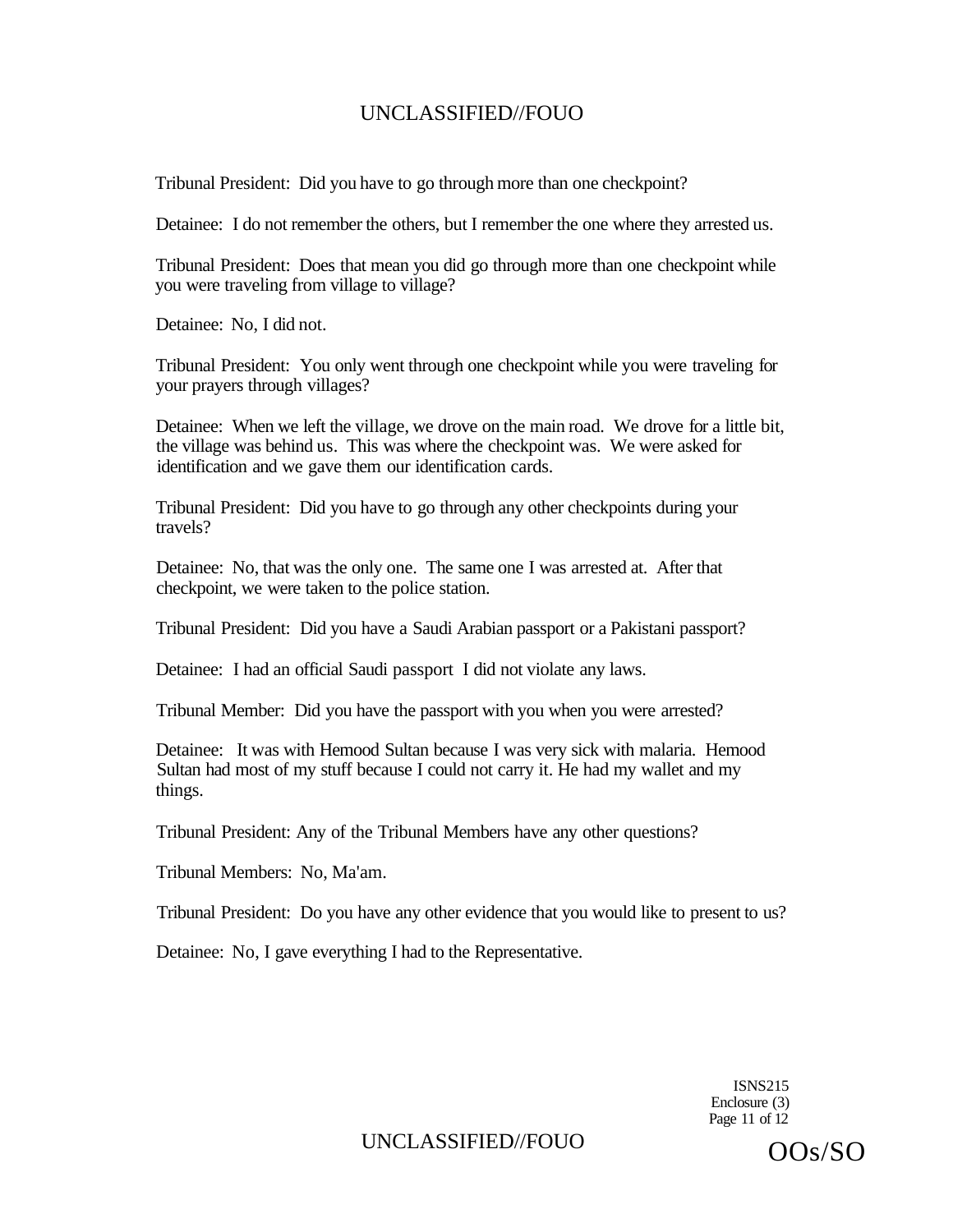Tribunal President: Personal Representative, do you have any other evidence or does the Detainee have any previously approved witnesses to present to the Tribunal?

Personal Representative: There are no witnesses and I have no other evidence.

Tribunal President: AH evidence having been provided to this Tribunal, this concludes the Tribunal session.

## **AUTHENTICATION**

I certify the material contained in this transcript is a true and accurate summary of the testimony given during the proceedings.

Colonel, US Army Tribunal President

> ISN#215 Enclosure (3) Pagcl2ofl2

# **UNCLASSIFIED//FOUO**

002 V51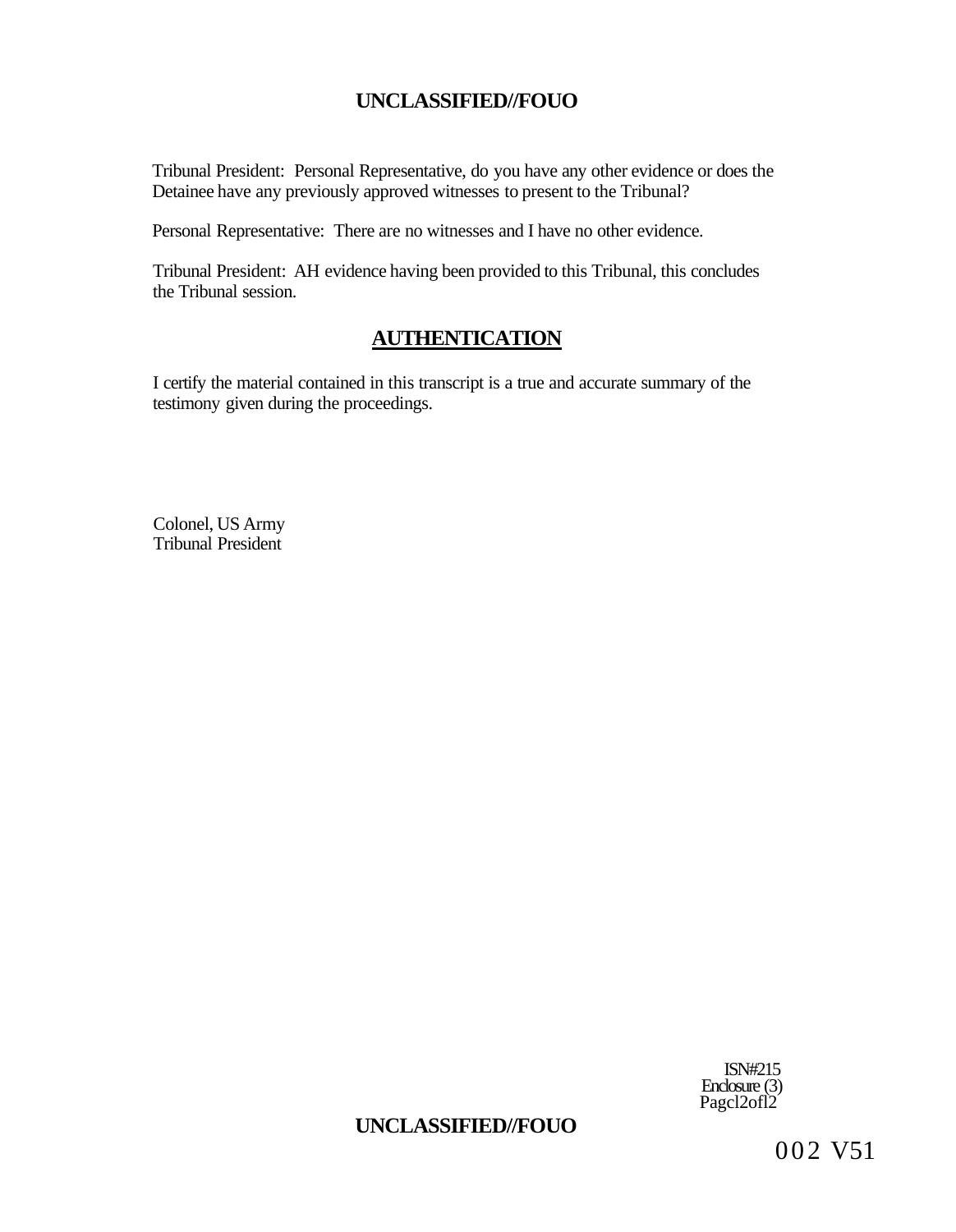#### **Summarized Detainee Statement**

Tribunal President: Zia, you may now present any evidence you have to the Tribunal and you have the assistance of your Personal Representative in doing so. Do you want to present evidence to this Tribunal?

Detainee: I have no evidence, but I have the statement with the Personal Representative. I have given it to him.

Tribunal President: Would you like to make your statement under oath?

Detainee: Yes.

Tribunal President: Recorder, will you administer the oath.

Detainee: Muslim oath.

**The Detainee was sworn using the Muslim oath.** 

**In the following section of the summarized transcript, the Personal Representative reads the detainee's written statement (attached as Exhibit D-B) to the Tribunal. The statement addresses each point on the Unclassified Summary of Evidence in Order. Because the statement does not always indicate the text of the point being addressed, the points from the Unclassified Summary of Evidence are provided below in italics to put the detainee's statement into context. Any comments made by the detainee or others while the Personal Representative reads the statement arc summarized, as well.** 

Tribunal President: PR, you may begin.

Personal Representative: Detainee Zia Shah dictated the following written statement on 9 September in response to his unclassified summary of evidence dated 4 September 2004.

*3.a. Detainee is a member of the Taliban.* 

Personal Representative: In response to (A) of the unclassified summary, I am not a member of the Taliban and I did not engage in hostilities against the United States or its allies.

*1. Prior to September Vth, 2001, detainee traveled to Afghanistan for employment and worked as a driver for the Taliban for six to eight months.* 

Personal Representative: In response to (Al) of the unclassified summary, I went to Afghanistan to get a job as a driver. I did not care whom I worked for; it was just that the Taliban were ones to offer me a job as a driver and hired me. This was by chance; I did .

> ISN#015 Enclosure (3) Page I of 9

## UNCLASSIFIED//FOUO

002752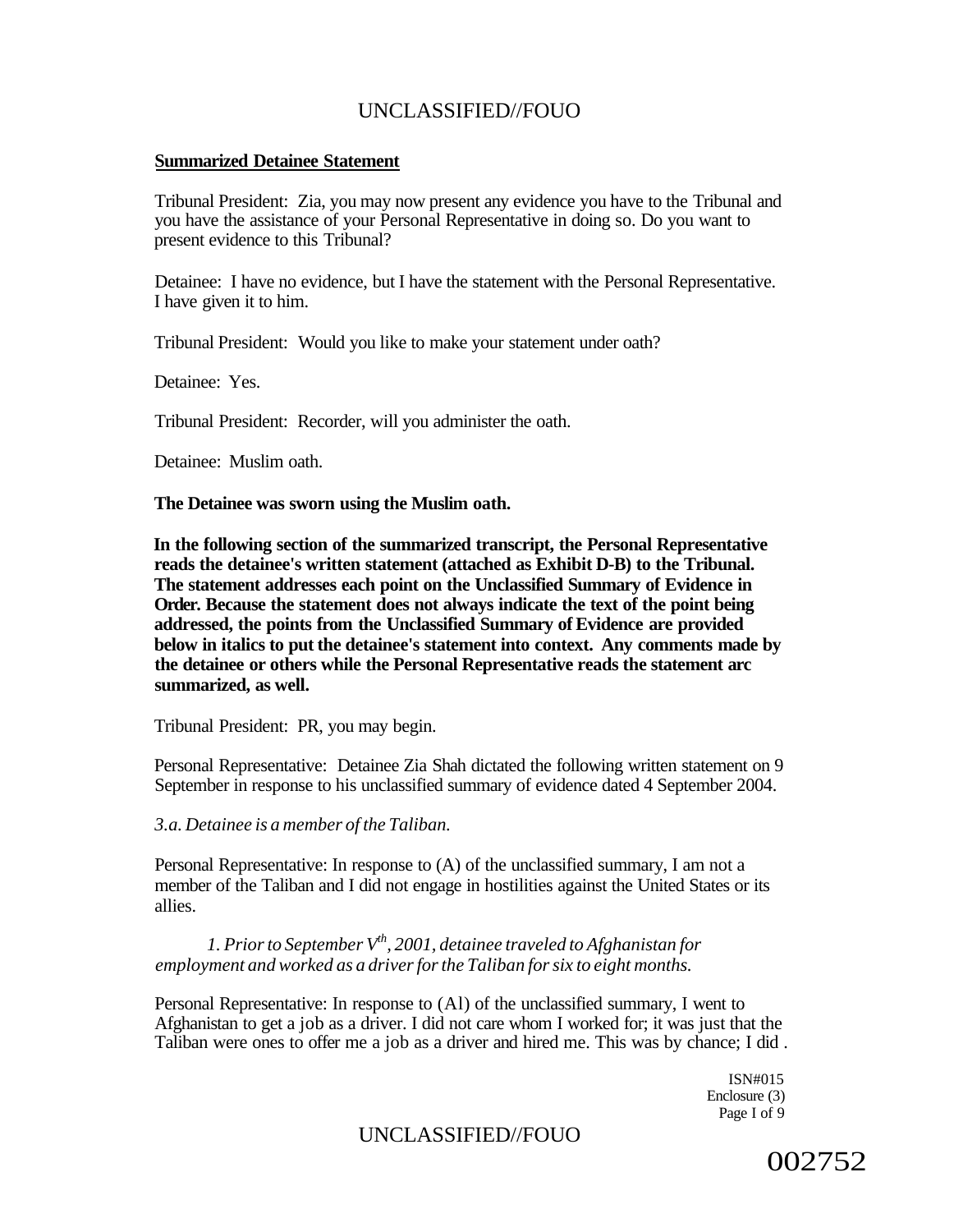not go to Afghanistan looking to work specifically for the Taliban. When I started working for the Taliban, the United States forces were not in Afghanistan. Nonetheless, I told the Taliban that I would not enter an area where there was fighting. At the time, the Taliban were fighting against Mossoud and the Northern Alliance. When I was driving, I did not enter any areas where there was fighting. Thus, I did not engage in hostilities against the United States or its coalition partners because I refused to enter the areas where the fighting was occurring. The Taliban would hire anyone they could find that could drive a truck and move their material. They did not require the drivers they hired to be Taliban members, it was just a job to make money. The Taliban had an old vehicle that 1 would drive when they would hire me to move their material. They did not give me a car. When I wasn't working for the Taliban, I would just sit and wait. The Taliban would also hire other drivers to drive this old car.

#### *2. Detainee transported personnel and material for the Taliban, included (sic) cooking oil, ammunition, heavy coats and blankets,*

Personal Representative: In response to (A2) of the unclassified summary, I did this at most perhaps 4 times. I transported some people who were carrying AK-47s on their shoulder. The only reason I did this was because other vehicles and drivers were not available. The vehicle I drove was not reliable. Primarily I transported food. I was staying at an old school in Konduz and a bazaar was located close by. I would go and pick up food at this bazaar and carry it back to the school. A mixed group of Pakistanis and Taliban were staying at the school. There were always about sixty to seventy people at the school at any given time, and people would come and go. I would also drive a oneand-a-half-hour route from Konduz to Tal-Chan Latabund, transporting bedding. Occasionally, I would be asked to take a person who was staying at the school to various locations using a smaller car when the normal drivers of this car were sick or not available.

#### *3.b. Detainee engaged in hostilities against the US or its coalition partners.*

Personal Representative: In response to (B) of the unclassified summary, this is not true. When I was in Afghanistan, United States troops were not present. When the attacks started, I was in Konduz and all the driving routes were closed. Everyone tried to leave, including me. I wanted to leave Konduz and go home to Pakistan when the bombing started, but I couldn't because the routes were closed and 1 was stuck.

#### /. *Detainee admits transporting Taliban members that were armedwith weapons. Their mission was to search for members of the Northern Alliance.*

Personal Representative: In response to (Bl) of the unclassified summary, I never drove people who were looking for a fight or who were searching for the Northern Alliance members. I never transported people to the front lines. The few people I did transport that had weapons with them were not going to the front lines and I was not taking them to

> ISN#015 Enclosure (3) Page 2 of 9

### UNCLASSIFIED//FOUO

002V53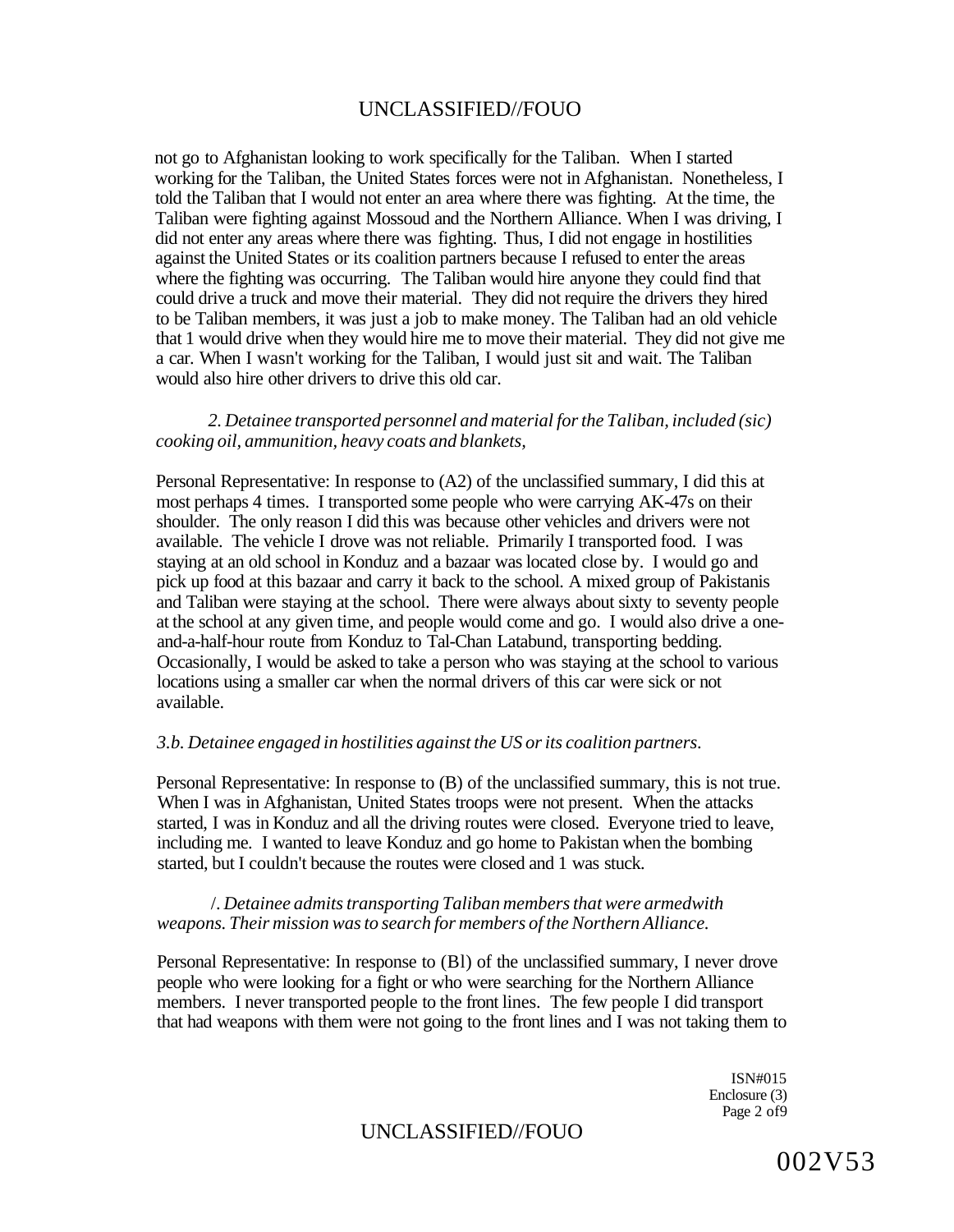a fire fight. It was very common for almost everyone in Afghanistan to have AK-47s and other weapons.

*2. Detainee was ordered to surrender to Northern Alliance forces. Detainee was instructed to drive himself and approximately 60 fighters and their Kalashnikov weapons to Mazar-E-Sharif.* 

Personal Representative: In response to (B2) of the unclassified summary, a route opened when all the Taliban decided to surrender. I was asked to drive a vehicle with some Taliban personnel in it to a location for them to surrender. Other people were also asked to drive. I was basically told here is a vehicle, take these people with you so they can surrender and you can go home. That was the only way I knew how to get out of Afghanistan and go home to Pakistan. If I drove them to Mazar-E-Sharif to surrender, I would be able to catch a public transport from there to Pakistan. This was the only way for me to go home. The truck I drove to Mazar-E-Sharif was a big truck that carried about sixty people. I was just the truck driver. I was not a combatant. I did not carry any weapons. When I got to Mazar-E-Sharif, the other drivers hired by the Taliban that I drove with, who were Afghanis from Kandahar, Konduz or other local areas, were allowed to leave. I was apprehended because I was Pakistani. I had planned to take a public transport from Mazar-E-Sharif to Herat, to Kandahar, to Quetta, Pakistan. When all the routes were closed to Pakistan, I was in Konduz and I was stuck. The only route still open to Pakistan was from Mazar-E-Sharif. So to get home, I first had to get to Mazar-E-Sharif. Driving the truck full of the sixty Taliban to surrender was my only opportunity to get to Mazar-E-Sharif.

Personal Representative (continuing with detainee's statement): I have never lied and 1 have always been very forthcoming. I could have lied and said that I did not know the Taliban and was just there to do some work as a driver, but I did not. If you hear all of this and think that I am a member of the Taliban, you are wrong. I was just trying to earn a living as a driver. While in Afghanistan, I was never issued any weapons, nor was I ever given one to take with me in the vehicle I drove. I did carry a small pocket-knife to eat melons and other fruits. The only weapons I touched in Afghanistan was when someone who was carrying a weapon gave it to me to hold while they climbed in the truck, or if I was getting in the truck with someone who had a weapon and I pushed it aside. I never engaged in any hostilities or fired any weapons at any time while I was in Afghanistan. I just drove a truck,

Personal Representative: I affirm that the written testimony above is accurate. The Detainee signed this and dated this 15 September 2004.

**The Personal Representative submits the Detainee's written statement (the original signed copy with pen & ink corrections, and an unsigned copy with the pen** *&* **ink changes incorporated into the text) as evidence to the Tribunal as Exhibit D-B.** 

> ISN#015 Enclosure (3) Page 3 of 9

#### **UNCLASSIFIED//FOUO**

 $002 -54$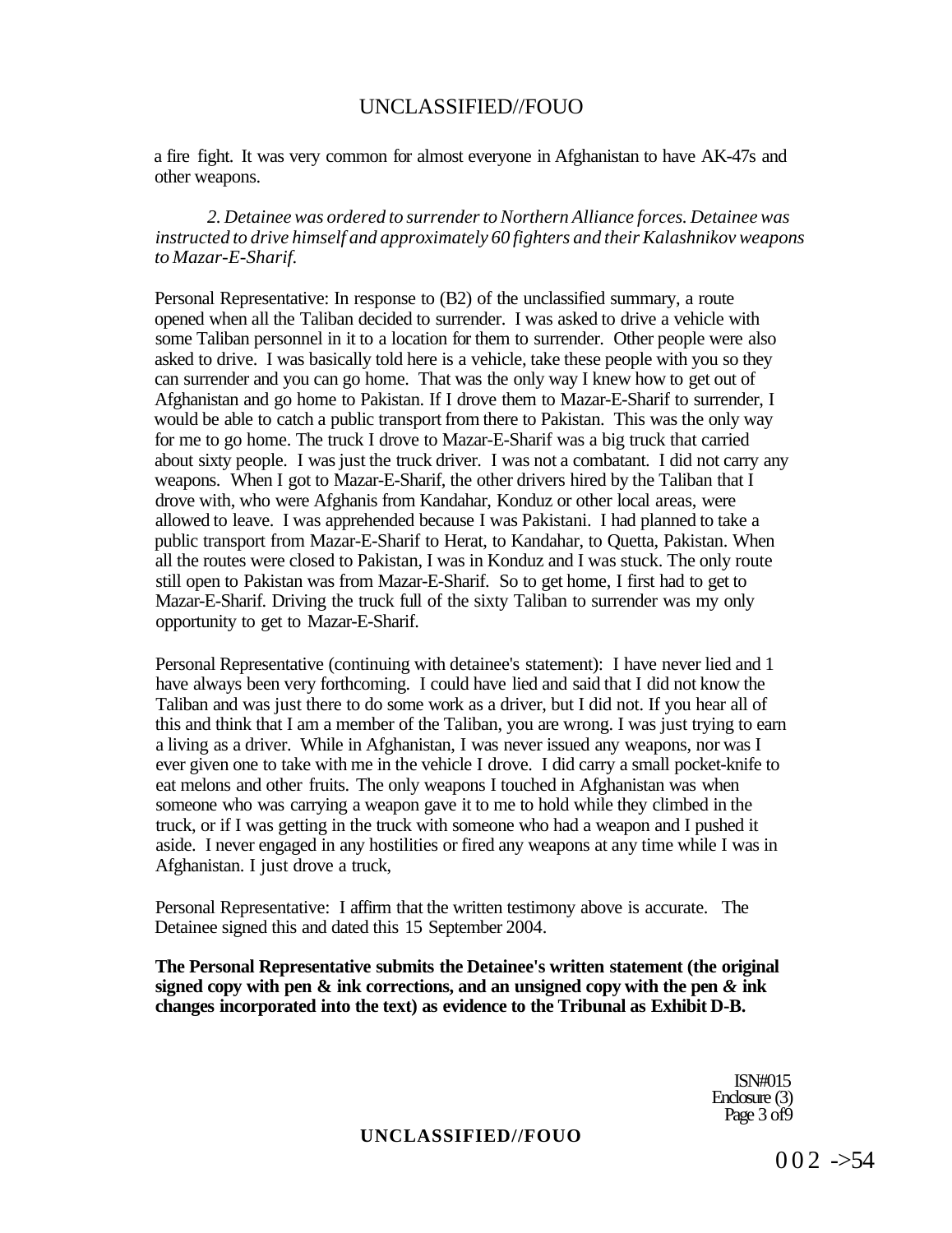Tribunal President: Personal Representative, did the Detainee have the opportunity to review the corrected copy of the statement?

Personal Representative: The Detainee has not seen the version on top. However, it is an exact copy of the version underneath which has the pen changes in it. The Detainee did have the opportunity to see that. The two documents are identical. One has pen changes, the other has the changes incorporated and typed.

Tribunal President: What caused you to make the changes in the original document?

Detainee: Yes, I know about that. I read that already.

Personal Representative: I can show you the changes. Yes, most of them were typos or clarification type changes.

Tribunal President: Zia, does that conclude your statement?

Detainee: Yes.

Tribunal President: Personal Representative, do you have any questions for the Detainee?

Personal Representative: No, Ma'am. I do not. Not at this time.

Tribunal President: Recorder, do you have any questions for the Detainee?

Recorder: No, Ma'am.

Tribunal President: Do any of the Tribunal Members have any questions for the Detainee?

Tribunal Member: Yes, Ma'am. Following up on A-l of the summary, how did you get to Afghanistan from Pakistan?

Detainee: I went there to find a job.

Tribunal Member: Did you go there on your own or did somebody help you get there?

Detainee: In Pakistan, I know how to drive. And in Afghanistan they were badly in need of people who could drive. There was an Afghani in Pakistan. He told me there were so many jobs in Afghanistan for people who could drive. In Pakistan, sometimes we work for one day. Then for one week we don't work. For that we are given three hundred Rupees, Pakistani currency. I thought it was better for me to go to Afghanistan. I did not go to Afghanistan to specifically work only for the Taliban. 1 would find anybody so I can have a job. I went from Quetta to Kandahar to Kabul.

> tSN#015 Enclosure (3) Page 4 of9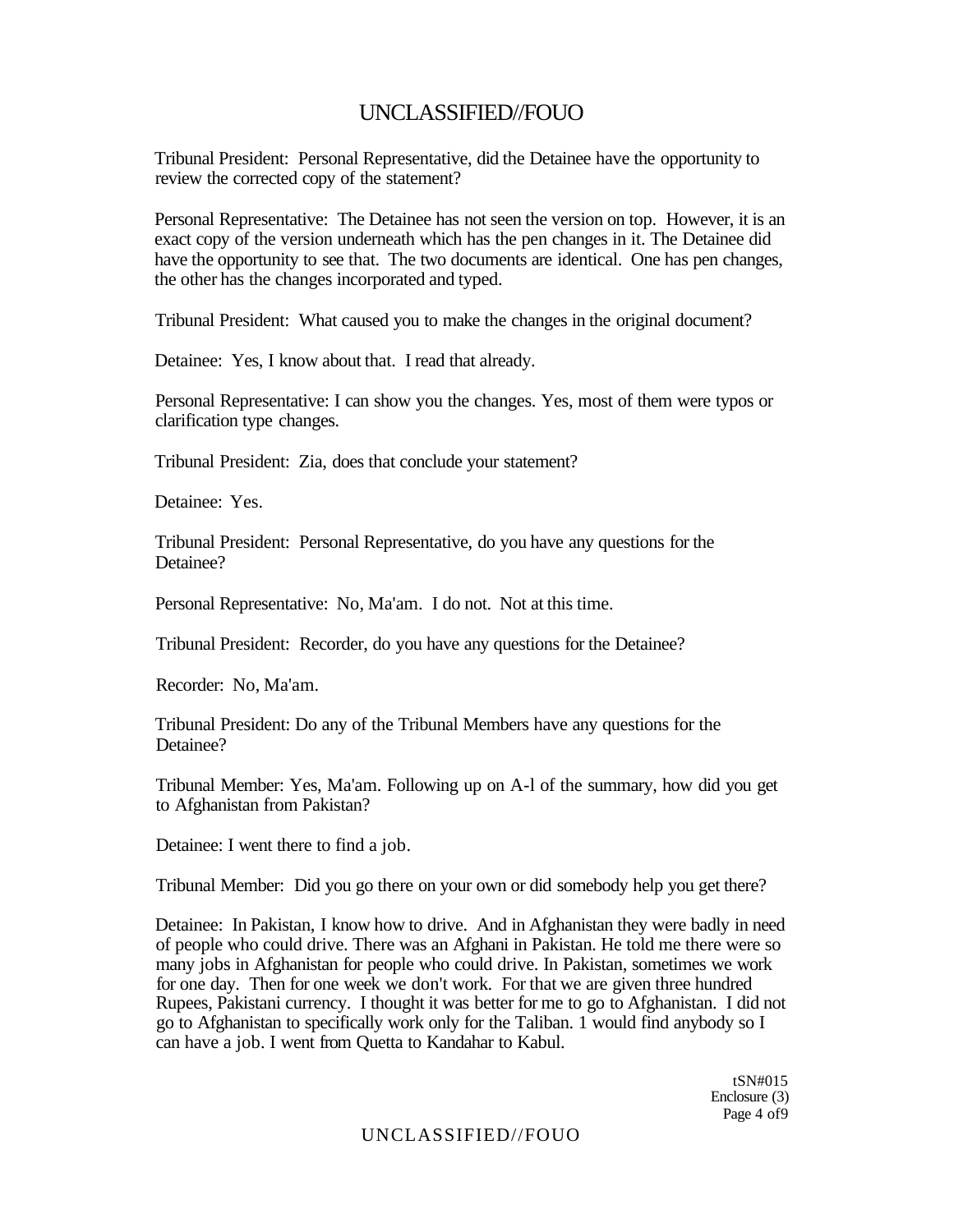Tribunal Member: So you went on your own accord by yourself?

Detainee: I went over there by myself.

Tribunal Member: In your statement and in the unclassified summary, it talks about transporting different things: materials, people, blankets for the Taliban, but no weapons. Do you have the dates when all this occurred? What months? Was it before or after September  $11^{\text{th}}$ ?

Detainee: I have been here for three years. I forgot everything. But I do remember that whatever I was transporting, it was before the buildings were torn down and before the Americans attacked Afghanistan. I did this earlier, before that.

Tribunal Member: When you told the Taliban you refused to travel into combat areas or transport folks to combat areas, what did the Taliban say when you refused to do that?

Detainee: They did not force me to do that because I had a vehicle. It was an old vehicle and they did not rely on it. It was an old Russian vehicle.

Tribunal Member: In your statement, you mention as far as transporting folks with weapons, you did this only four times?

Detainee: Yes, it was four times.

Tribunal Member: Was that before or after September 11 ?

Detainee: It was before that.

Tribunal Member: When you were going to Mazar-E-Sharif with the truck with sixty folks in it, were those folks Taliban and was this after September  $11<sup>th</sup>$ ?

Detainee: They were Taliban and it was their vehicle.

Tribunal Member: This was after 11 September?

Detainee: Yes, it was after.

Tribunal Member: When you worked or drove in the area in Konduz near the bazaar, was that also after September  $11^{U1}$ ?

Detainee: It was before that because after September  $11<sup>th</sup>$  happened, there was no work and I was just sitting around.

Tribunal Member: How did you learn about September  $11<sup>th</sup>$ ?

ISN#015 Enclosure (3) Page  $5$  of  $\overline{9}$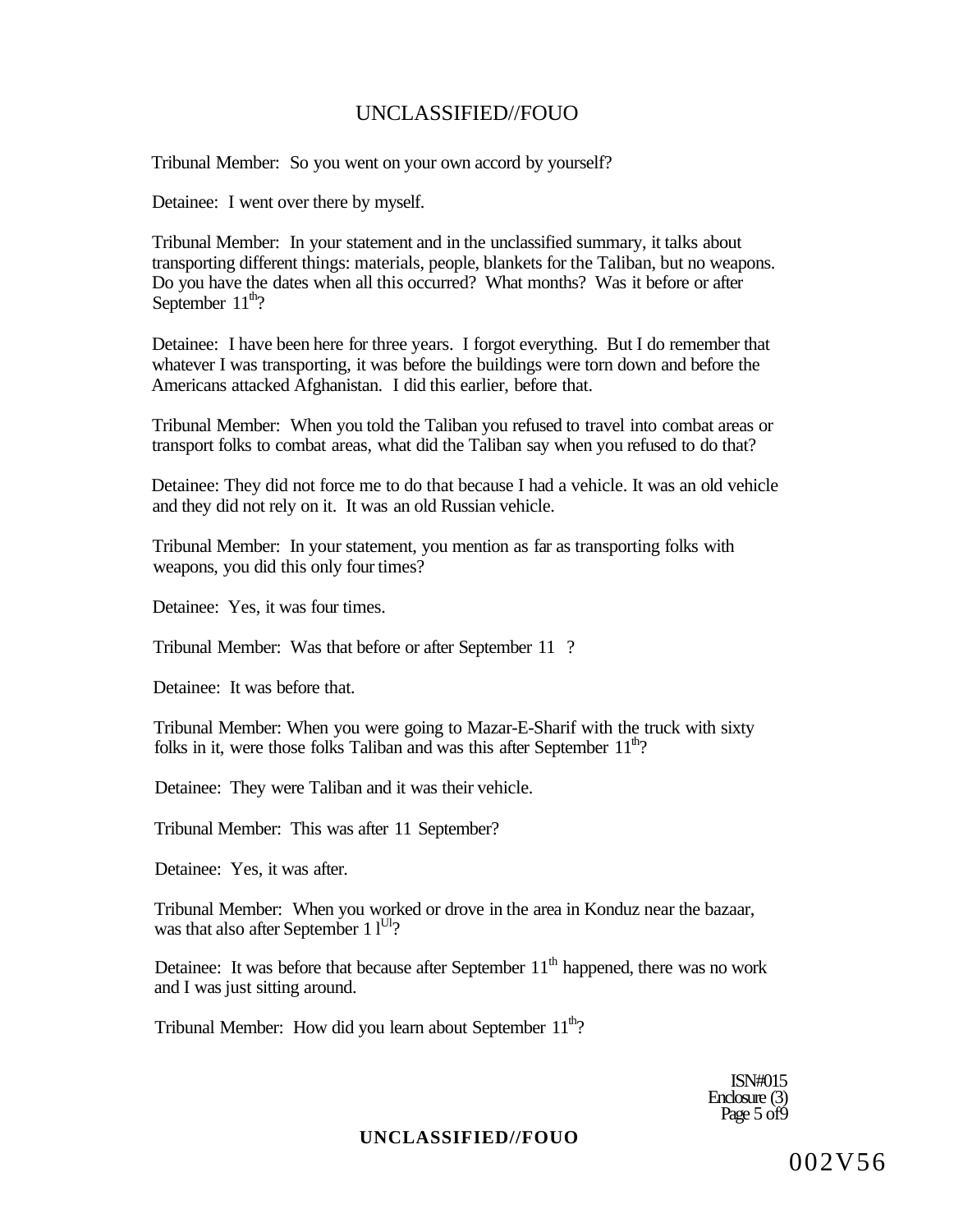Detainee: I came back to Pakistan in the middle once. When I went back to Pakistan, I did not take my money from Afghanistan. Then I went back to Afghanistan. When I was going back I had no idea at that time. When Ireached Konduz I was told about that.

Tribunal Member: So you were in Konduz after September  $11<sup>th</sup>$ ?

Detainee: Yes.

Tribunal Member: What did you do in Konduz when you went back?

Detainee: I was driving the same vehicle. I stayed in Konduz for a few days. That vehicle was with them after that. Then I started driving some different vehicles.

Tribunal Member: You were still at that time driving for the Taliban?

Detainee: No, I was not driving for the Taliban after that. 1 told them once the attacks started, I was not going to drive anymore. I was just staying over there, I had to stop because every road was closed.

Tribunal Member: So the only time you drove after September  $11<sup>th</sup>$  was to transport the Taliban fighters to Mazar-E-Sharif?

Detainee: That was the only time that I drove them because in the middle, yes I did once; and that time I did not know that what was going on. And I don't know about that. I drove at that time, the reason being that was the only vehicle going back to Pakistan.

Tribunal President: Can you tell me what month and what year you went to Afghanistan?

Detainee: Forgive me for that. I have a very bad memory and I don't remember.

Tribunal President: How did you travel to Afghanistan?

Detainee: The question you asked before, about the year and month I went to Afghanistan, It was in the month of Ramadan.

Tribunal President: Okay. What year?

Detainee: After that, maybe it was the fourth or fifth Ramadan.

Tribunal President: Is that before this year?

Detainee: This Ramadan. When I went to Afghanistan it would be the fourth or fifth.

Tribunal President: Okay.

ISN#015 Enclosure (3) Page 6 of 9

### **UNCLASSIFIED//FOUO**

002 AS?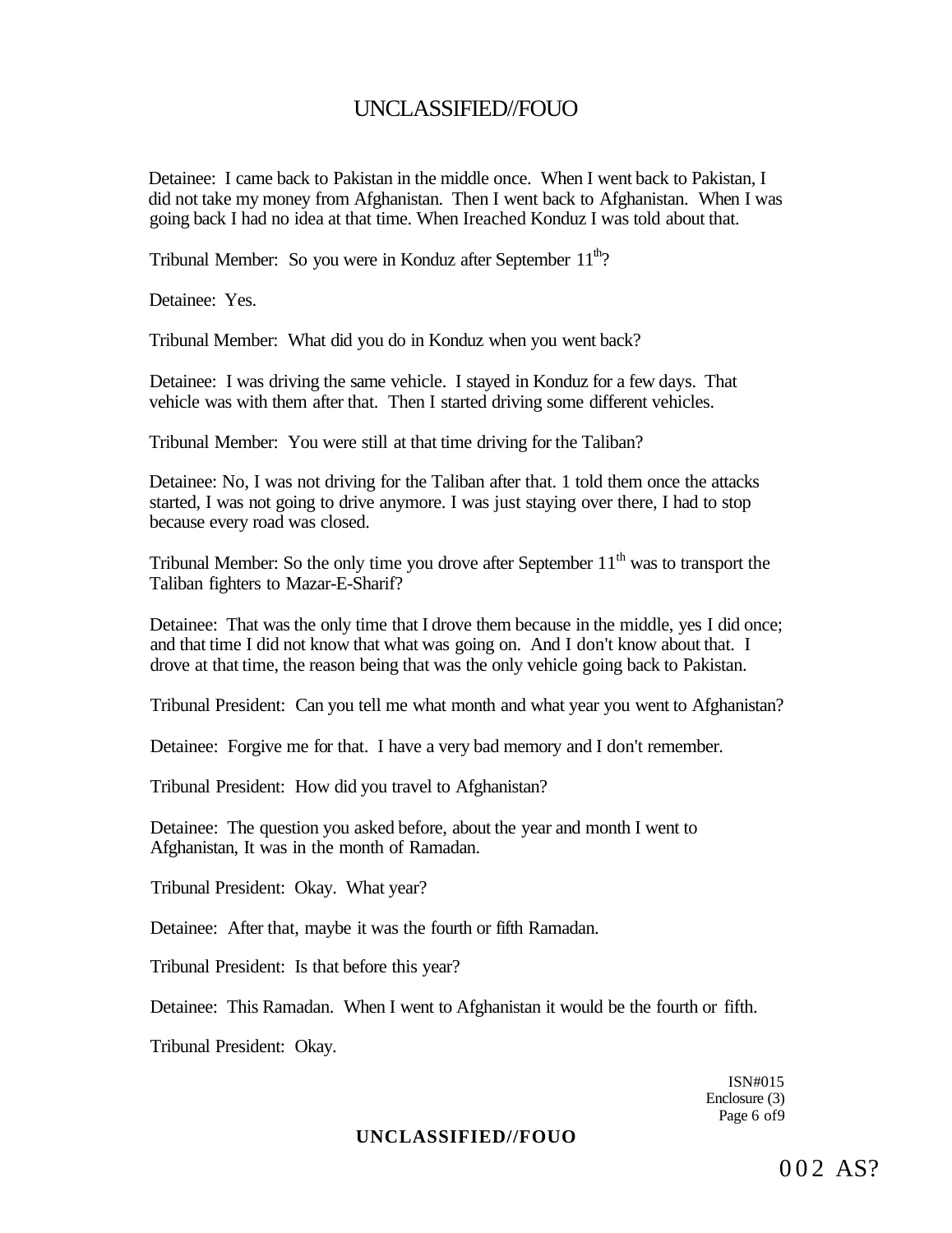Tribunal President: How did you travel from Pakistan to Afghanistan?

Detainee: From Quetta to Chaman. Then Chaman to Spin Buldak. Then to Kandahar. Then to Ghanzi and then to Kabul.

Tribunal President: What transportation or vehicle took you from Pakistan to Afghanistan?

Detainee: Local transportation that take passengers. Local transportation. .

Tribunal President: Did you have to have money to travel from Pakistan to Afghanistan?

Detainee: It does not require that much money to go from Pakistan to Afghanistan.

Tribunal Member: How did you pay to travel from Pakistan to Afghanistan?

Detainee: I gave them money.

Tribunal President: Was it your money or somebody else's money?

Detainee: It was my money.

Tribunal President: Okay. You said you drove a car and you drove a truck. Can you name all of the vehicles you drove in Afghanistan?

Detainee: The truck was very old, from the Soviet era. Its name was Kamaz.

Tribunal President: Did you also drive a car?

Detainee: Once or twice, if somebody got sick.

Tribunal President: When you transported the people with the weapons while in Afghanistan, where did you take the people?

Detainee: The people who came and stayed in the city, and sent them place to stay and rest (sic). I was taking them from one place to the other place.

Tribunal President: Where did you pick those people up to take them to rest? Where is the other place?

Detainee: Konduz. FromKonduztoBungiandTangi.

ISN#015 Enclosure (3) Page 7 of *9* 

— — . , — •

UNCLASSIFIED//FOUO

002-/58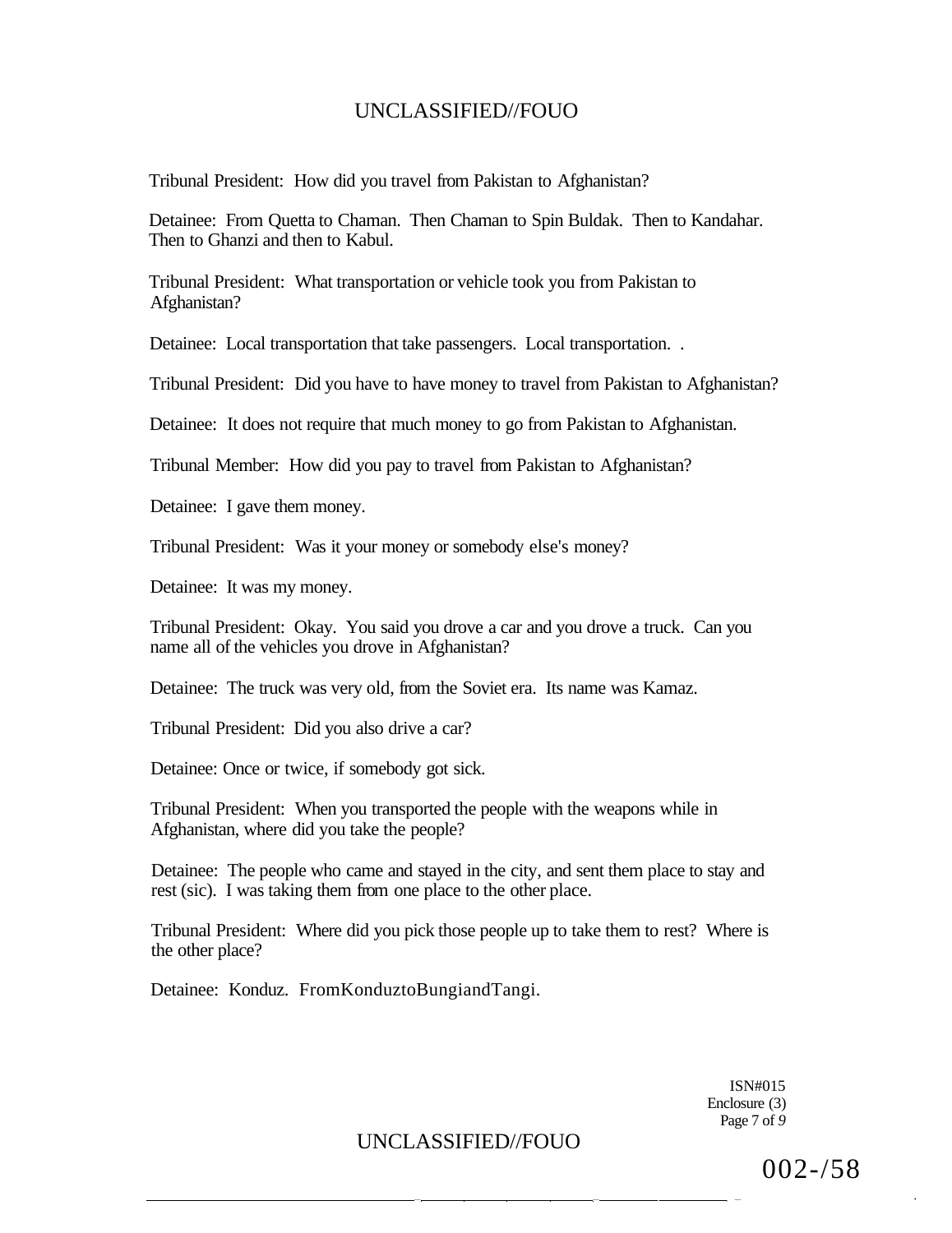Tribunal President: Do you know what those people were doing in Konduz?

Detainee: In those days, there was no fighting. From that place they were going to the front lines. There was no fighting, but they were just sitting over there.

Tribunal President: When you would go to the bazaar to buy food, where did you get the money?

Detainee: The person who was in charge of that school, most of the time he gave the money to the store keeper and I would just bring the food. Sometimes he would give the money to me and I would pay.

Tribunal President: Was the person in charge of the school Taliban?

Detainee: He was Pakistani and Taliban.

Tribunal President: When you were arrested, did you surrender?

Detainee: I had no weapons.

Tribunal President: Did you volunteer to go to the police?

Detainee: No, I did not. Everybody was trying to go back to their homes. But I got stuck and I was helpless, so I stayed with them.

Tribunal President: What types of weapons did the people have when you drove the sixty people to surrender?

Detainee: Kalashnikovs. AK-47s.

Tribunal President: Was that all?

Detainee: Yes, only the Kalashnikovs.

Tribunal President; Did you have a Kalashnikov?

Detainee: No.

Tribunal President: Were you asked to join the Taliban?

Detainee: No, they did not ask me. But they hired many people by force to join them.

Tribunal President; Were you forced to join the Taliban?

ISN #015 Enclosure (3) Page 8 of 9

### **UNCLASSIFIED//FOUO**

002759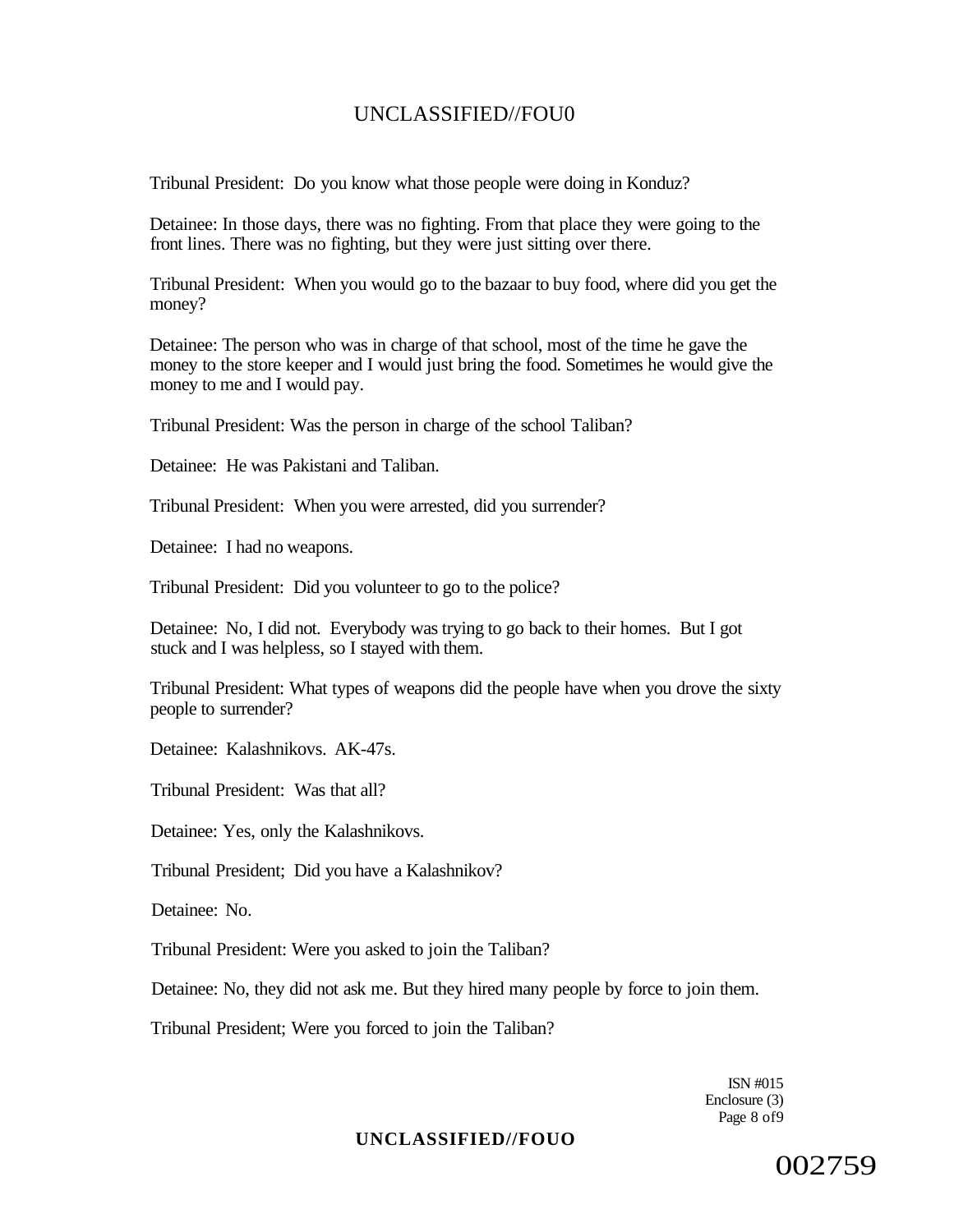Detainee: No,

Tribunal President: So you did not join the Taliban by force or your own will (sic)?

Detainee: No. They can not force the drivers to do that because they think he will drive away with their vehicles. Because we can run away very easily.

Tribunal President: Zia, do you have any other evidence to present to this Tribunal?

Detainee: No more, only my statement.

Tribunal President: The Tribunal has your statement. Personal Representative, do you have any other evidence or does the detainee have any previously approved witnesses to present *to* the Tribunal?

Personal Representative: No, Ma'am.

Tribunal President: Do any of the other Tribunal Members have questions?

Tribunal Members: No, Ma'am.

Tribunal President: All unclassified evidence having been provided to this Tribunal, this concludes this Tribunal session.

### **AUTHENTICATION**

I certify the material contained in this transcript is a true and accurate summary of the testimony given during the proceedings.

Colonel, U.S. Army Tribunal President

> **ISN#015 Enclosure (3) Page 9 of9**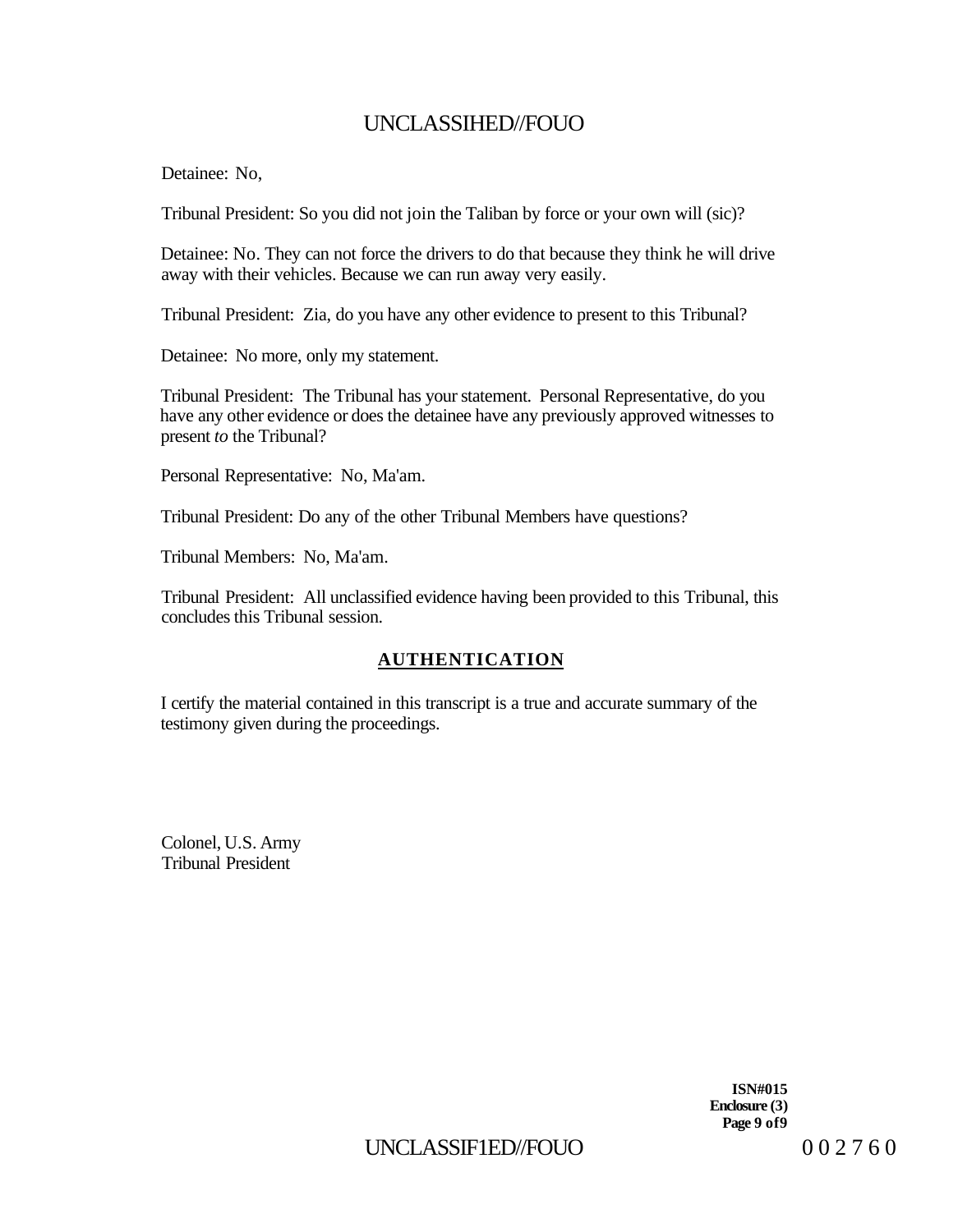Detainee Zia Shah dictated the following written statement on 9 Sept 2004 in response to his unclassified summary of evidence dated 4 Sept 2004.

- 1. In Response to (A) of the unclassified summary, I am not a member of the Taliban and I did not engage in hostilities against the United States or it allies.
	- a. In response to (Al) of the unclassified summary, I went to Afghanistan to get a job as a driver. I did not care whom I worked for, it was just that the Taliban were ones to offer me a job as a driver and hire me. This was by chance; I did not go to Afghanistan looking to work specifically for the Taliban. When I started working for the Taliban, United States forces were not in Afghanistan. Nonetheless, I told the Taliban that I would not enter an area where there was fighting. At the time, the Taliban were fighting against Mossoud and the Northern Alliance. When I was driving, I did not enter any areas where there was fighting. Thus, I did not engage in hostilities against the United States or its coalition partners because I refused to enter the areas where fighting was occurring. The Taliban would hire anyone they could find that could drive a truck and move their material. They did not require the drivers they hired to be Taliban members, it was just a job to make money. The Taliban had an old vehicle that I would drive when they would hire me to move their material; they did not give me a car. When I wasn't working for the Taliban, I would just sit and wait. The Taliban would also hire other drivers to drive this old car.

002V6±  $1<sub>0</sub>f<sub>4</sub>$ EXHIBIT O- 6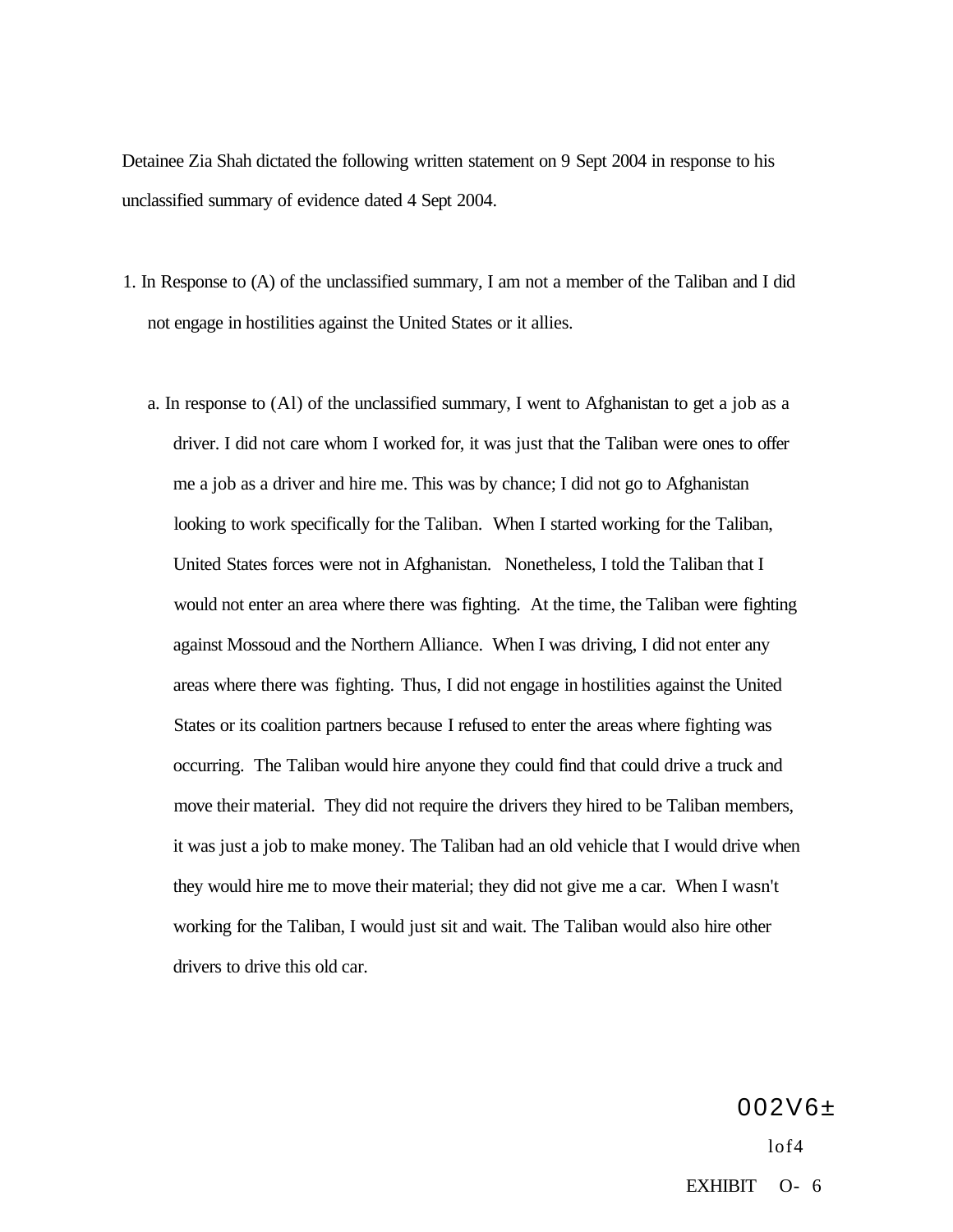- b. In response to (A2) of the unclassified summary, I did this at most perhaps 4 times. I transported some people who where carrying AK-47' s on their shoulder. The only reason I did this was because other vehicles and drivers were not available. The vehicle I drove was not reliable. Primarily I transported food. I was staying at an old school in Konduz and a bazaar was located close by. I would go and pick up food at this bazaar and carry it back to the school. A mixed group of Pakistanis and Taliban were staying at the school. There was always about 60-70 people present at the school at any given time and people would come and go. I would also drive a one and a half hour route from Konduz to *Tal-chan Latabund* transporting bedding. Occasionally I would be asked to take a person who was staying at the school to various locations using a smaller car when the normal drivers of this car were sick or not available.
- 2. In response to (B) of the unclassified summary, this is not true. When I was in Afghamstan, United States troops were not present. When the attacks started I was in Konduz and all the driving routes were closed. Everyone tried to leave, including me. I wanted to leave Konduz and go home to Pakistan when the bombing started but I couldn't because the routes were closed and I was stuck.
	- a. In response to (B1) of the unclassified summary, I never drove people who were looking for a fight or who were searching for Northern Alliance members. I never transported people to the front lines. The few people I did transport that had weapons with them were not going to the front lines and I was not taking them to a firefight. It was very common for almost everyone in Afghanistan to have AK-47s and other weapons.

2 of 4 002762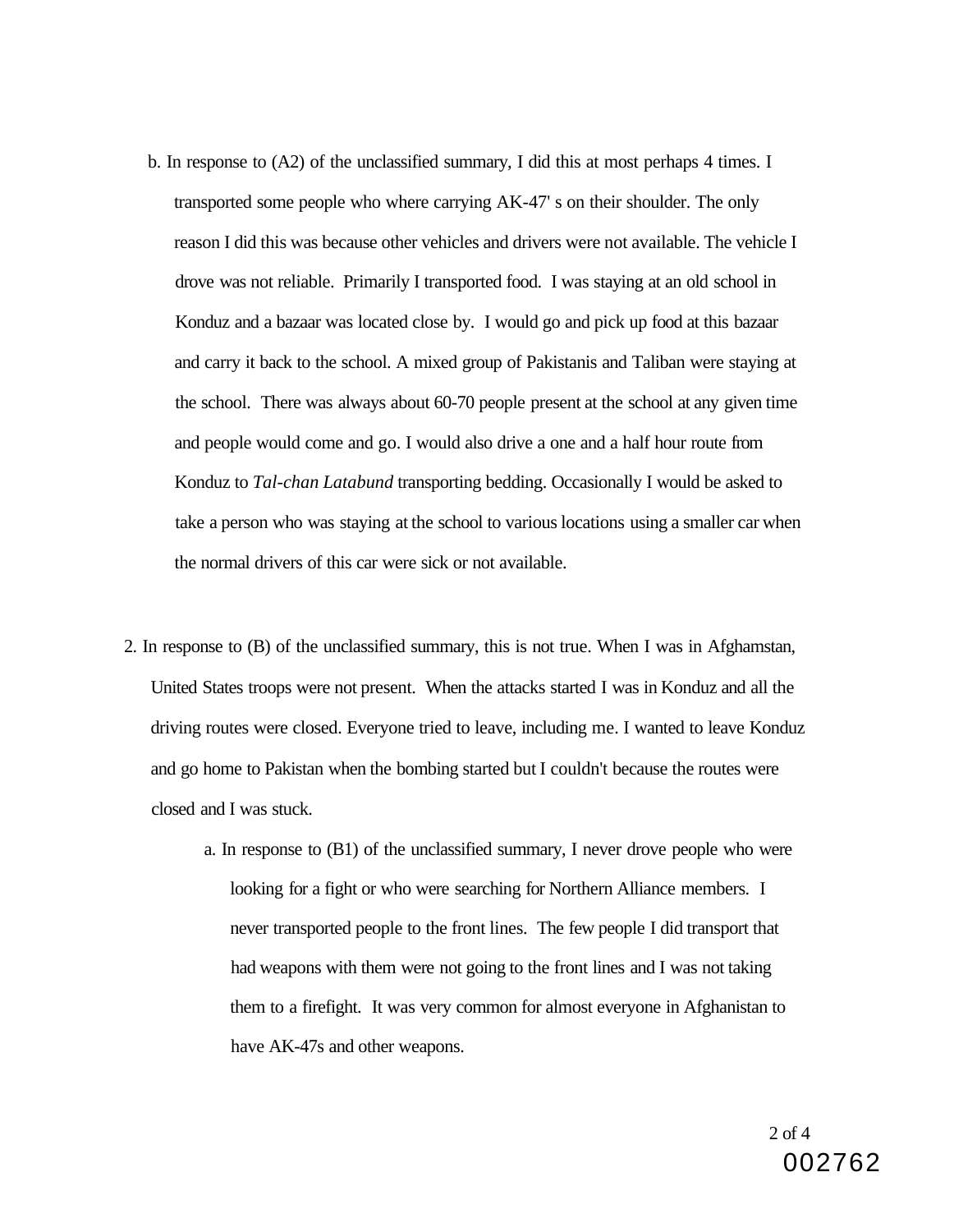b. In response to (B2) of the unclassified summary, a route opened when all the Taliban decided to surrender. I was asked to drive a vehicle with some Taliban personnel in it to the location for them to surrender. Other people were also asked to drive. I was basically told here is a vehicle, take these people with you so they can surrender and you can go home. That was the only way I knew how to get out of Afghanistan and go home to Pakistan. If drove them to Mazar-e-Sharif to surrender, I would be able to catch a public transport from there to Pakistan. This was the only way for me to go home. The truck I drove to Mazar-e-Sharif was a big truck that carried about 60 people. I was just the truck driver. I was not a combatant, I did not carry any weapons. When I got to Mazar-e-Sharif the other drivers hired by the Tailiban that I drove with, who were Afghanis from Kandidar, Konduz or other local areas, were allowed to leave. I was apprehended because I was a Pakistani. I had planned to take a public transport from Mazar-e-Sharif to Hirat to Kandidar to Quetta Pakistan. When all the routes were closed to Pakistan, I was in Konduz and was stuck. The only route still open to Pakistan was from Mazar-e-Sharif. So to get home I had to first get to Mazar-e-Sbarif. Driving the truck full of the 60 Taliban to surrender was my only opportunity to get to Mazar-e-Sharif.

I have never lied and I have always been very forthcoming. I could have lied and said that I did not know the Taliban and was just there to do some work as a driver, but I did not. If you hear all of this and think that I am a member of the Taliban, you are wrong. I was just trying to earn a living as a driver. While in Afghanistan I was never issued any weapons, nor was I ever given

i i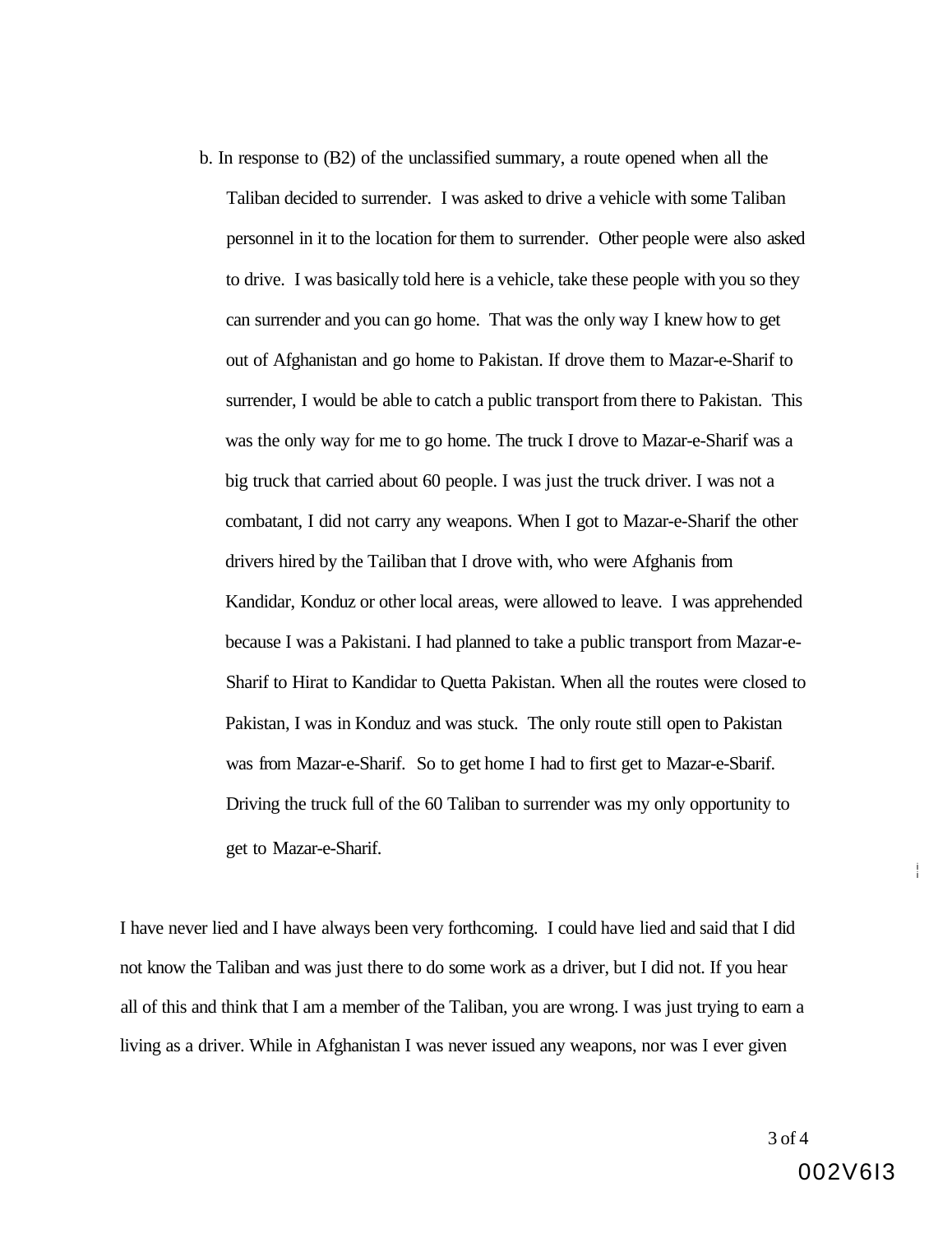one to take with me in the vehicle I drove. I did carry a small pocketknife to eat melons and other fruits. The only weapons I touched in Afghanistan was when someone who was carrying a weapon gave it to me to hold while they climbed into the truck, or if I was getting in the truck with someone who had a weapon and I pushed it aside. I never engaged in any hostilities or fired any weapons at any time while I was in Afghanistan. I just drove a truck.

I affirm that the written testimony above is accurate.

NAME: ^W *fTTp^LMJi.'Oc* DATE:

4 of 4

002VS4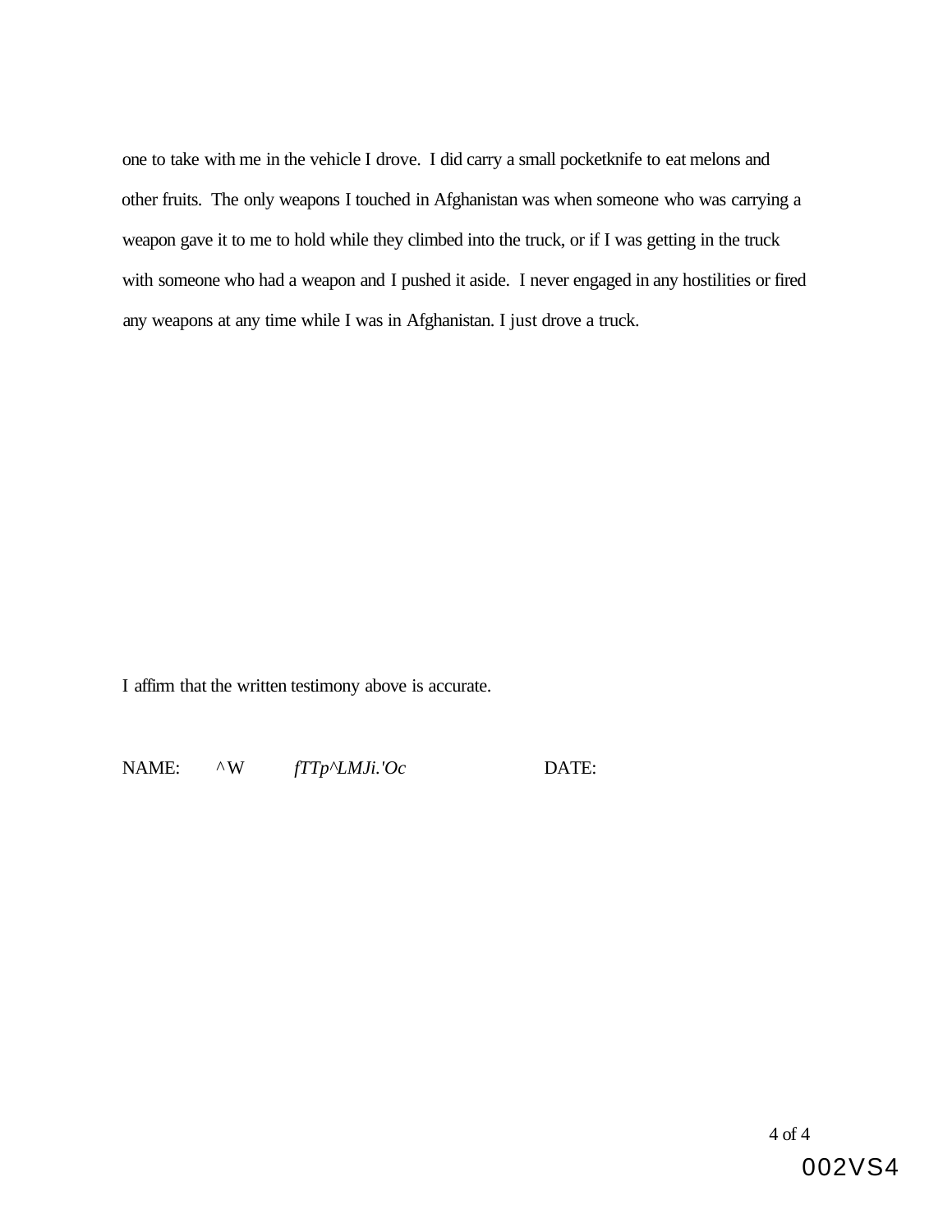Detainee Zia Shah dictated the following written statement on 9 Sept 2004 in response to his unclassified summary of evidence dated 4 Sept 2004.

- I. In Response to (A) of the unclassified summary, I am not a member ofthe Taliban and I did not engage in hostilities against the United States or it allies.
	- a. In response to (Al) of the unclassified summary, I went to Afghanistan to get a job as a driver. I did not care whom I worked for, it was just that the Taliban were ones to offer me a job as a driver and hire me. This was by chance; I did not go to Afghanistan looking to work specifically for the Taliban. When I started working for the Taliban, United States forces were not in Afghanistan. Nonetheless, I told the Taliban that I would not enter an area where there was lighting. At the time, the Taliban were fighting against Mossoud and the Northern Alliance. When I was driving, I did not enter any areas where there was fighting. Thus, I did not engage in hostilities against the United States or its coalition partners because I refused to enter the areas where fighting was occurring. The Taliban would hire anyone they could find that could drive a truck and move their material. They did not require the drivers they hired to be Taliban members, it was just a job to make money. The Taliban had an old vehicle that I would drive when they would hire me to move their material; they did not give me a car. When I wasn't working for the Taliban, I would just sit and wait. The Taliban would also hire other drivers to drive this old car.

 $1<sub>0</sub>f<sub>4</sub>$ 002V65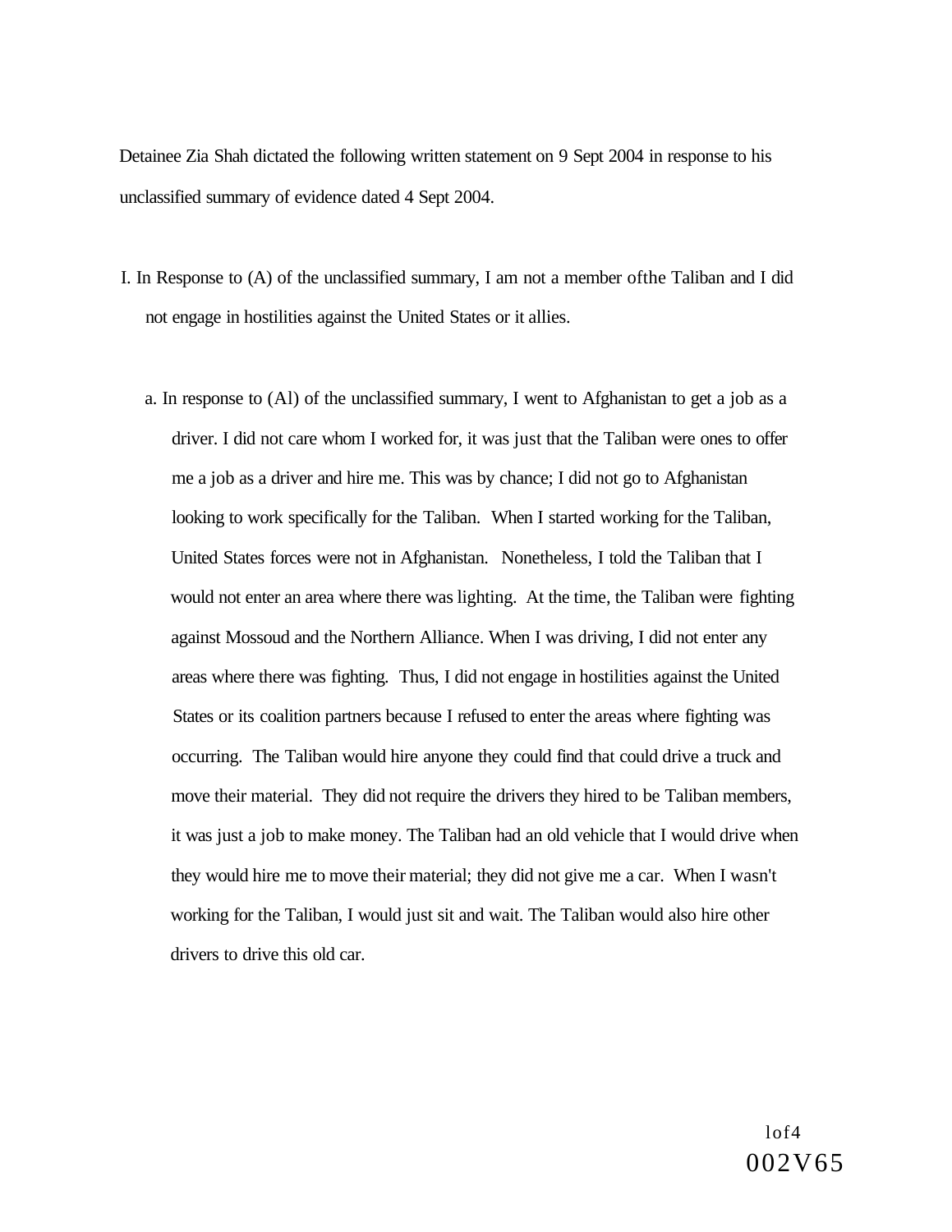b. In response to (A2) of the unclassified summary, I did this at most perhaps 4 times. I transported some people who where carrying AK-47's on their shoulder. The only reason I did this was because other vehicles and drivers were not available. The vehicle I drove was not reliable. Primarily I transported food. I was staying at an old school in Konduz and a bazaar was located close by. I would go and pick up food at this bazaar and carry it back to the school. A mixed group of Pakistanis and Taliban were staying at the school. There was always about 60-70 people present at the school at any given time and people would come and go. I would also drive a half hour route from Konduz to *Tal- £€th Latabund* transporting bedding, Occasionally I would be asked to take a person who was staying at the school to various locations using a smaller car when the normal drivers of this car were sick or not available.

In response to (B) of the unclassified summary, this is not true. When I was in Afghanistan, United States troops were not present. When the attacks started I was in Konduz and all the driving routes were closed. Everyone tried to leave, including me. I wanted to leave Konduz and go home to Pakistan when the bombing started but I couldn't because the routes were closed and I was stuck.

a. In response to (Bl) of the unclassified summary, I never drove people who were looking for a fight or who were searching for Northern Alliance members. I never transported people to the front lines. The few people I did transport that had weapons with them were not going to the front lines and I was not taking them to a firefight. It was very common for almost everyone in Afghanistan to have AK-47s and other weapons.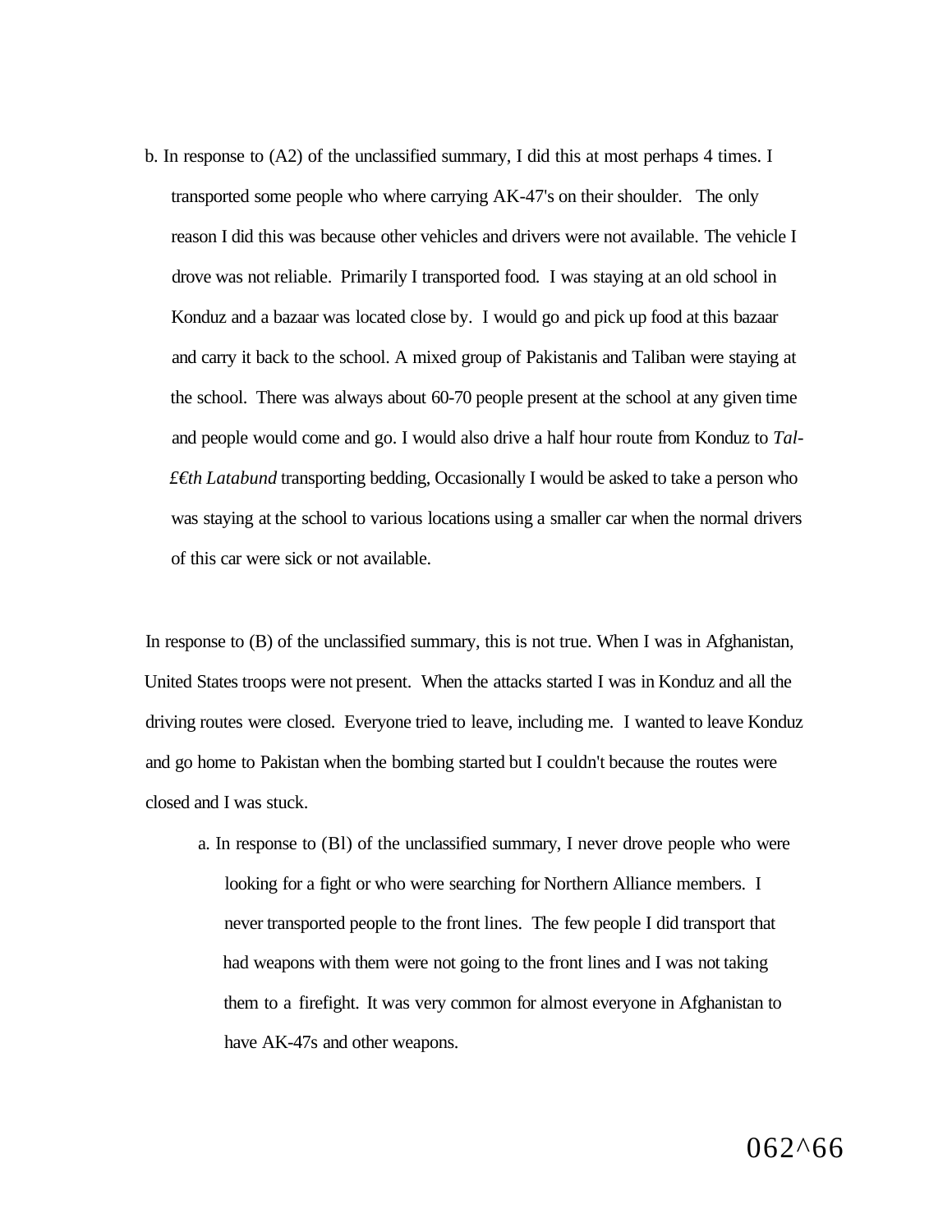b. In response to (B2) of the unclassified summary, a route opened when all the Taliban decided to surrender. I was asked to drive a vehicle with some Taliban personnel in it to the location for them to surrender. Other people were also asked to drive. I was basically told here is a vehicle, take these people with you so they can surrender and you can go home. That was the only way I knew how to get out of Afghanistan and go home to Pakistan. If drove them to Mazar-e-Sharif to surrender, 1 would be able to catch a public transport from there to Pakistan. This was the only way for me to go home. The truck I drove to Mazar-e-Sharif was a big truck that carried about 60 people. I was just/truck driver. I was not a combatant. I did not carry anv weapons. When I got to Mazar-e-Sharif the other *UtrU*  $k_t$  ftu %*Jl*\**U*~ *ft*-\*-\* TalrBan drivers^ drove with who were Afghanis from Kandidar, Konduz or other

local areas were allowed to leave. I was apprehended because I was a Pakistani. I had planned to take a public transport from Mazar-e-Sharif to Hirat to Kandidar to Quetta Pakistan. When all the routes were closed to Pakistan, I was in Konduz and was stuck. The only route still open to Pakistan was from Mazar-e-Sharif. So to get home I had to first get to Mazar-e-Sharif. Driving the truck full of the 60 Taliban to surrender was my only opportunity to get to Mazar-e-Sharif.

I have never lied and I have always been very forthcoming. I could have lied and said that I did not know the Taliban and was just there to do some work as a driver, but I did not. If you jreatf all of this and think that I am a member of the Taliban, you are wrong. I was just trying to earn a living as a driver. While in Afghanistan I was never issued any weapons, nor was I ever given one to take with me in the vehicle I drove. I did carry a small pocketknife to eat melons and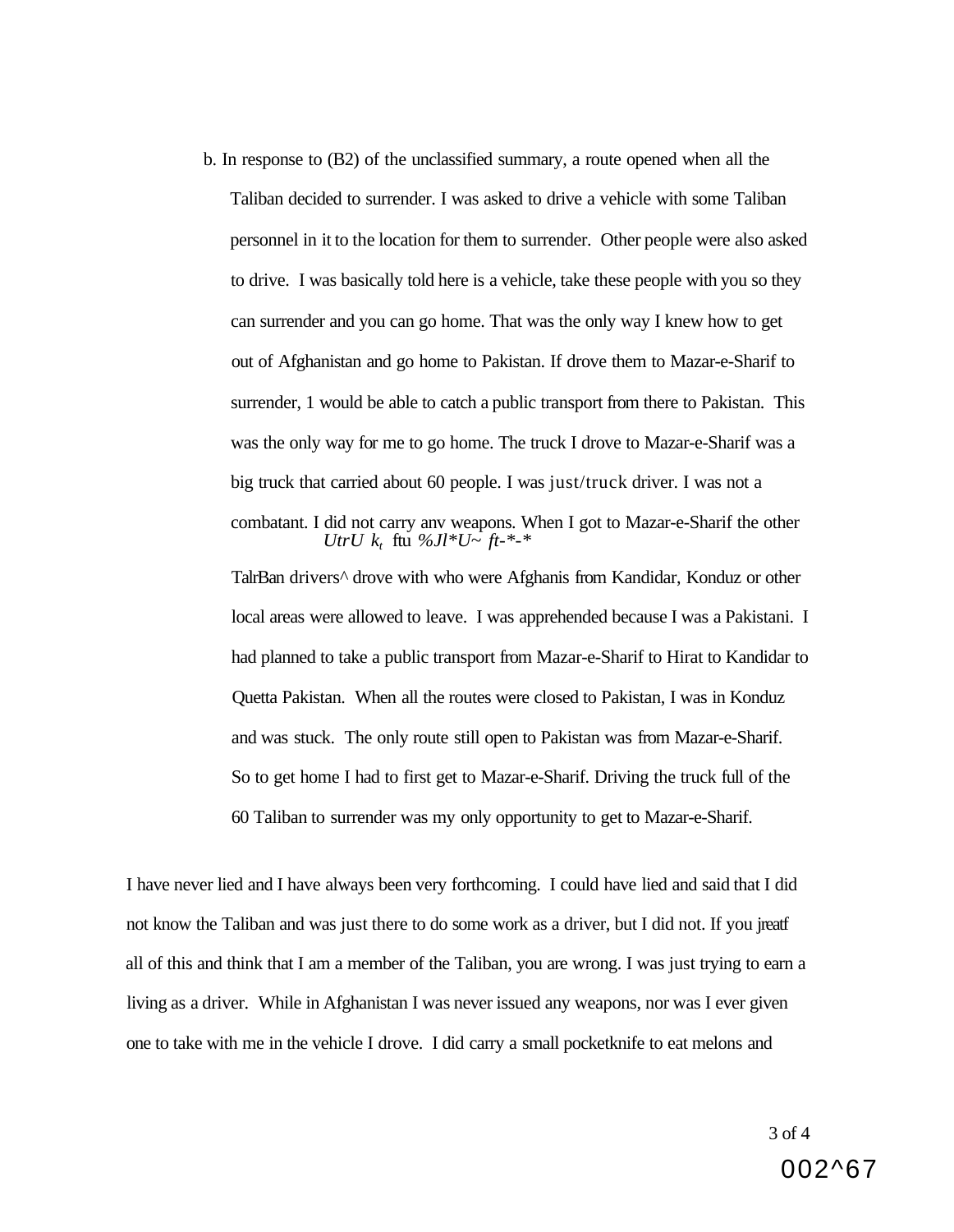other fruits. The only weapons I touched in Afghanistan was when someone who was carrying a weapon gave it to me to hold while they climbed into the truck, or if I was getting in the truck with someone who had a weapon and I pushed it aside, I never engaged in any hostilities or fired any weapons at any time while I was in Afghanistan. I just drove a truck.

I affirm that the written testimony above is accurate.

NAME: *M~:>* DATE: /\*T,/P<? *. 2&>4*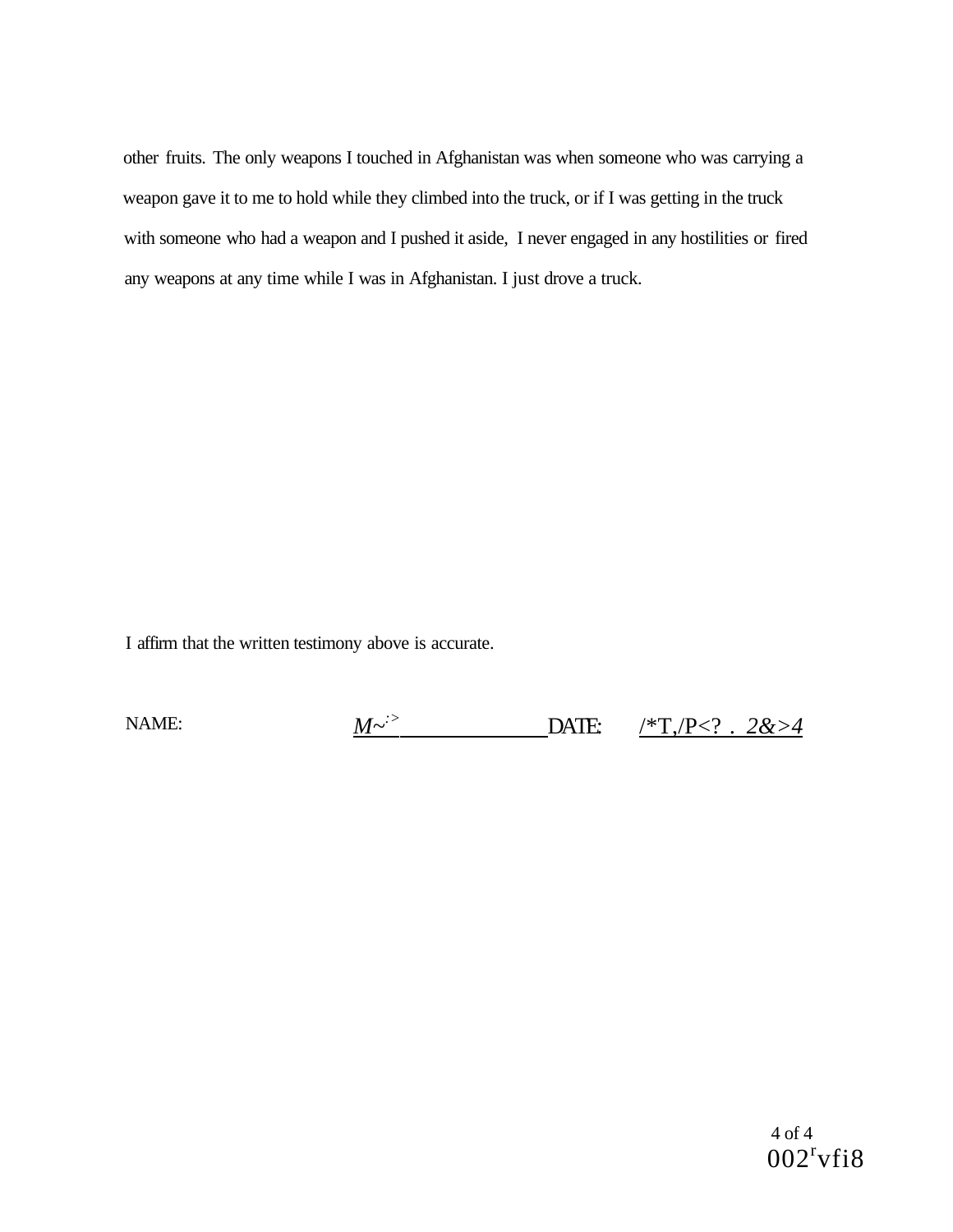#### Summarized Sworn Detainee Statement

When asked by the Tribunal President the detainee stated he understood the CSRT process and he did not have any questions.

During the reading of the unclassified summary by the Recorder, the Detainee interrupted after the Recorder read, "The detainee is an admitted associate of an Al-Qaida explosive cell leader." The Detainee stated the translated copy provided to him says something different. The Tribunal President asked the Translator to compare the two and state the difference between the two documents. The Translator stated the translated copy does not say "explosive" it says that he admitted to training with Al-Qaida. The Detainee stated it was okay; the only difference between the two documents is his translated copy did not say "explosive."

The Detainee again interrupted after the Recorder read, "He was captured in the company of a Taliban General." The Detainee asked to have this charge explained. The Recorder addressed the Tribunal President: "Mr. President after careful review I request the Tribunal not consider paragraph 3, sub-paragraph B3, in their deliberations. This information was included by an administrative error and does not apply to this detainee."

The Detainee stated he spoke with his Personal Representative a few days prior and wanted to respond to each charge. The Tribunal President told the Translator to tell the Detainee he would be given an opportunity in a few moments to respond. The Recorder completed reading the unclassified summary.

When asked by the Tribunal President if he wanted to make a statement the detainee stated yes and provided his statement after electing to be sworn. The detainee testifies essentially as follows:

A few days ago I looked at the charges that have been brought against me. The first charge says I am a member of Al-Qaida. There is a contradiction here. It was written that I was captured with a Taliban commander and that I was with the Taliban. At the top you wrote I was an Al-Qaida member and at the bottom it says I was captured with a Taliban commander. Which would mean I was either a commander or part of the Taliban. If you really think about it these statements contradict each other.

[The Tribunal President asked the Translator to tell the Detainee the Tribunal understands the statement that he was captured with a Taliban General is not true.]

[The Detainee then continued]: a lot of these are lies and if I hadn't mentioned it, I doubt it would have been caught. It is saying I was a member of Al-Qaida and an associate of the Taliban. What kind of statement is this?

[The Detainee then stated he would answer any questions. The Tribunal President asked if that concluded the Detainee's statement] The Detainee stated all the charges are false,

> ISN #762 Enclosure (3) Page 1 of II

#### UNCLASSIFIED nn o J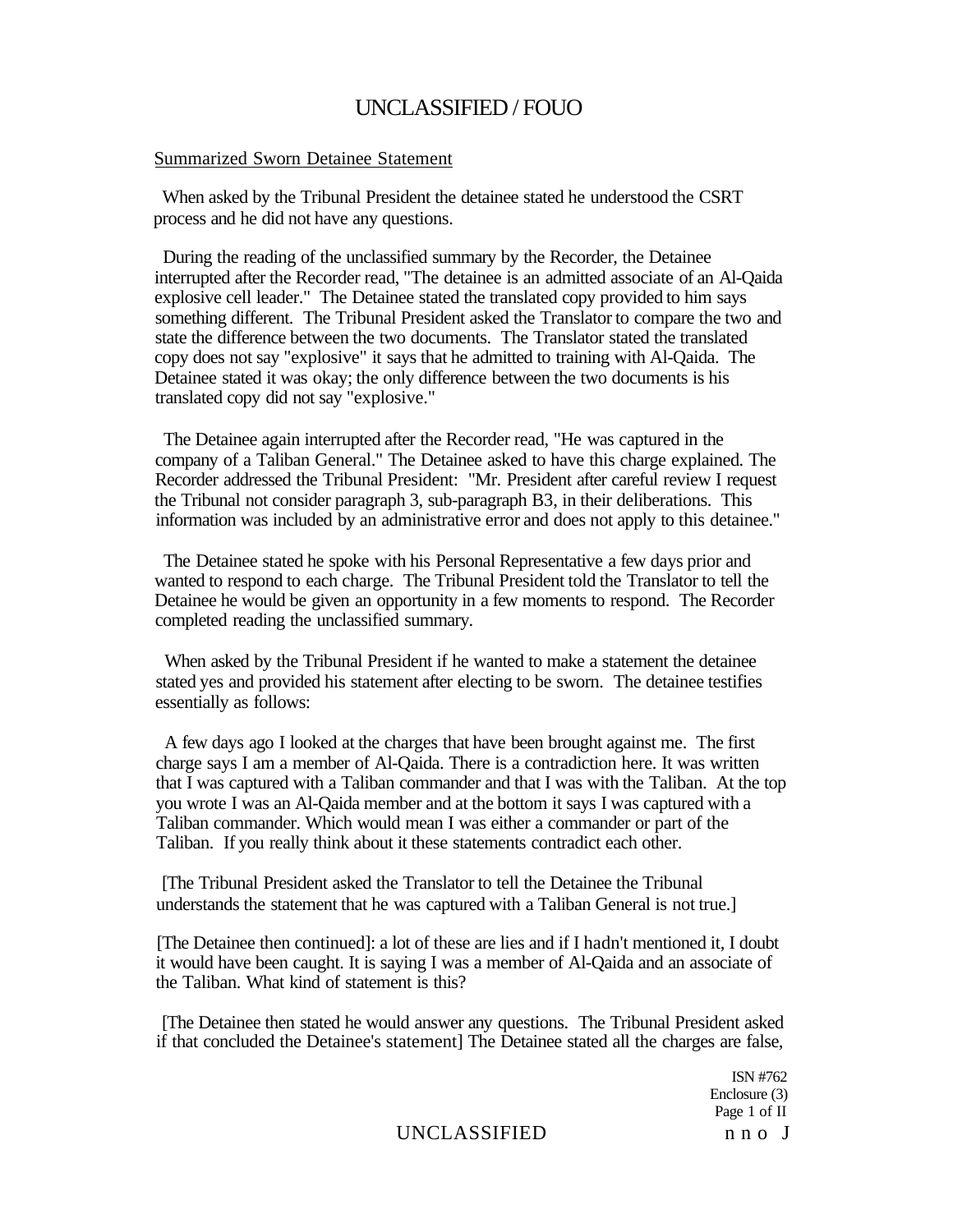except for the mines were captured in the house. I will talk about the notebook. As for the training I received from the Taliban, I would like to talk about that.

A few months before September  $11<sup>th</sup>$ , the Taliban took me forcibly for training. I was about 18 or 19 years old. The Taliban wanted people to work. At that time I had no beard or facial hair. They told me I was to young to go to war. They wanted to train me and then work with them. They sent me to a technical school where I received two days of training. Each night I would go home. When I returned home after the second day my mother told me not to go back to the Taliban School because I had no father or older brothers. I would hide from the Taliban so I didn't have to go to their school. The Taliban came to my house a few times looking for me. I would go to my relative's house to hide, After September 11\* they stopped coming to my house looking for me.

About the notebook that was captured with me; when I went to the Taliban School one of the Taliban members gave me the training.

The evidence says I admitted to being an associate of an Al-Qaida explosive cell leader, I never admitted to that. When the Americans captured me, they bound me to the American area and they began punishing me. They put a knife to my throat, tied my hands and put sandbags on my arms. At the airport in Khost I was walked around all night with the sandbags on my arms. They took me to Bagram where the interrogation and punishment increased. I was very young at that time, so what ever they said, I agreed to. I never admitted to being an associate of an Al-Qaida explosive cell leader and when I came to Cuba I gave them the true story. I gave them the true story here because I knew they wouldn't punish me.

I want you to look at all the evidence concerning the mines that were captured with me. When the Russians came to Afghanistan we were refugees in Pakistan. The Afghan communist captured our village and area. A commander by the name Ali Jhan lived in my house. When Khost became free the communist ran and left Khost When we came back to our residents, Ali Jhan had fled and left all his belongings in our house. They built watch towers, bunkers, and basements at my house. The mines were left by Ali Jhan's communist. If you do not believe me you can imprison me. If Fm telling a lie you can keep me in prison for the rest of my life. AH Jhan is from the Wazah village in the city of Khost During the communist times he was a commander in that area. All the mines were left by him in my house. I was very young when we returned. My mother and I took the mines from our house and buried them on a useless area of our land. We buried them about 300 meters from our house. We buried the mines because we were afraid the Afghan government would punish us. Also, during this time there was not an established government and a lot of warlords. I have never fought the Americans and have all the proof for it. The Taliban story, I was forced into their training.

The Americans captured me in my house. I never used any bad language toward them. If I was really an enemy of the Americans, I could have fought them the night they came to my house. This is my testimony and my proof. I would like my accusers to bring their

> ISN #762 Enclosure (3) Page 2 of 11

#### **UNCLASSIFIED nn**  $\alpha$  *y*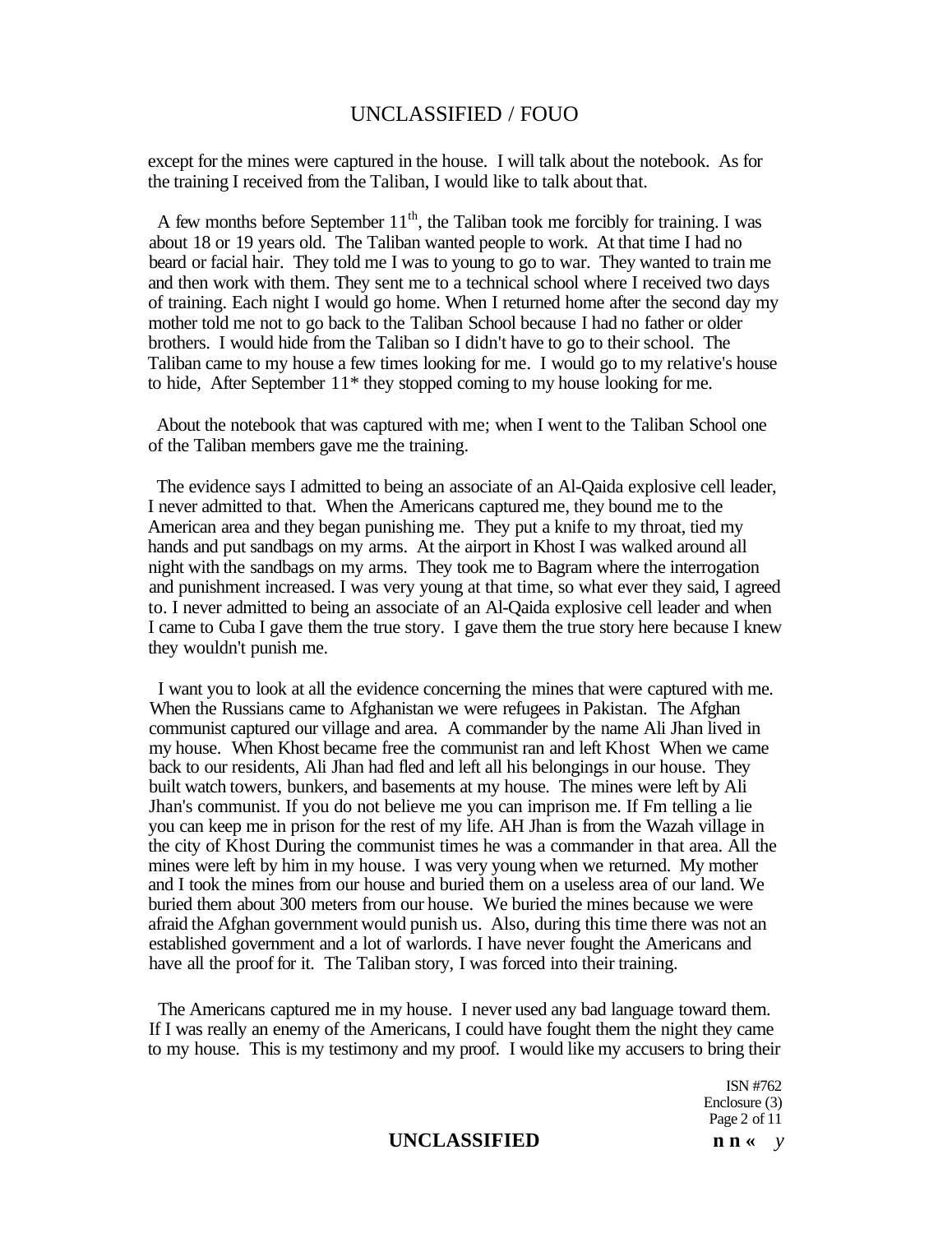proof. I am an eleventh grade student; 1 never held any military positions with the Taliban.

About the point Bl, where I am accused of placing anti-tank mines against the Americans. We never saw American tanks in Khost. At that time the Taliban government was leaving that area, the Americans didn't have tanks in Khost. So, what benefit would I get by blowing up their tanks, there was none there, they never even came close, Where are the mines they are accusing me of planting? What happened to them? Did they blow up or are they somewhere else? Did the Americans dig them out? These are all false allegations.

I will now talk to you about the notebook. I will admit to the mines. I know about the notebook and the mines I was captured with and I am admitting to them.

I am an Afghan and it should be the Afghan government asking me the questions. I never fought against the Americans; therefore, it should be the Afghan government that prosecutes me. Even if the stuff wasn't found in my house, I would still be a prisoner.

[The Detainee asked the Translator to repeat back to him what he had just translated. The Detainee stated he wanted to reiterate the point.]

Afghanistan was full of weapons. There are mines everywhere, in the mountains and the deserts. Even the simple people have been trapped with weapons or mines. I shouldn't be charged with the weapons because every Afghan has them. A person who has that many mines is usually a commander or of some rank and has the intentions of fighting another commander. I was only twenty and not a soldier, what was I going to do with the mines? Please think about this.

The Tribunal President asked the Detainee if he had anything else to add to his statement The Detainee stated there is no proof behind all the allegations made against me. Concerning the Taliban giving me training, I will admit to that but I was forced. I also admit to the mines.

#### Summarized Answers in Response to Questions bv the Personal Representative

Q. You admitted the notebook was yours.

A. Yes.

Q. Where did you get the notebook with the mine information?

A. When the Taliban took me to the Technical School I was taken notes in my notebook. We were told everybody should take notes because there were no books. We were told we were being trained to fight Masood in the north and we would use these mines. We were told to take notes because the Taliban said they had no books. We were to take

> ISN #762 Enclosure (3) Page  $3$  of  $11$

UNCLASSIFIED Q02 V71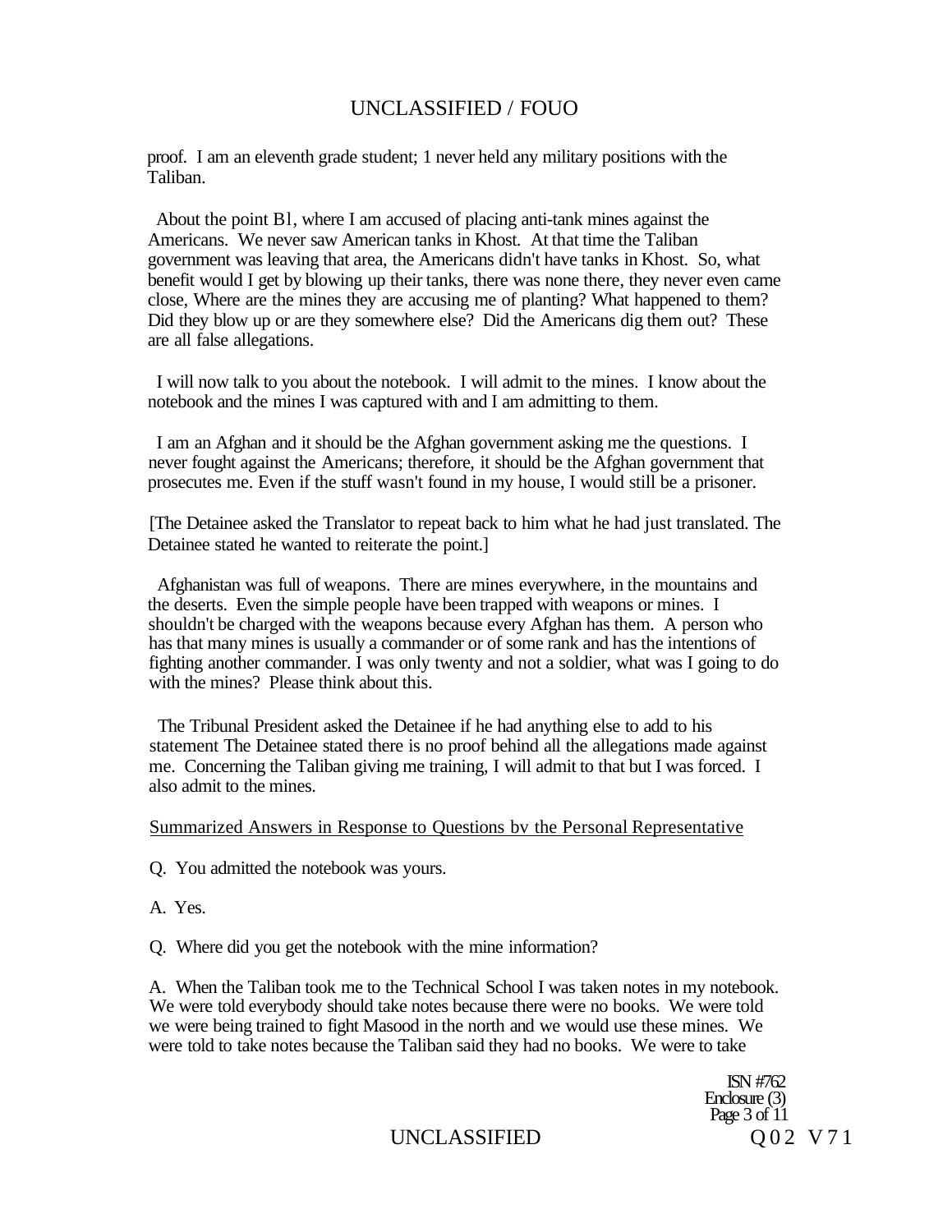notes and they would explain them to us later in more detail. That's where are my notes came from.

Q. So to summarize, the notebook that was found were his notes from the class he was forced to take by the Taliban.

A. Yes.

Q. You said you attended this course for two days?

A. Yes.

Q. Do you know how long this course was suppose to last; was it normally a two day course or was it suppose to last longer?

A. It was much longer but I only went two days.

Q. Why did you decide to stop going, can you explain this to the Tribunal a bit more?

A. I didn't want to be with the Taliban, they forced me into the training. My mother was very scared, she said we would do what ever we had to, to get me out of the training to include leaving the country. My mother told me to go to my relative's home and hide there. After September  $11<sup>th</sup>$  the Taliban quit searching for me.

Q. You also indicated that the mines were found on your property.

A. Yes.

Q. No one gave him these mines?

A. Yes.

Q. Can you tell me a little bit about how the notebook and the mines were found?

A. I explained that earlier.

Q. Were they found or did he show them to anybody?

A. The Americans came to our house at night. Nobody knew about the mines, I never showed them to anyone. We were afraid they would cause us problems. I even hid them from the Taliban. If I showed them to the Taliban I would have been put in prison. We were even more frightened when the Americans came to Afghanistan. We never had any contact with the Americans. When I was brought to Khost and Bagram I told them about the weapons. I was told the Americans had found weapons on my land. The Americans told me they found mines on my land. I told them they were from the past and left there.

> ISN #762 Enclosure (3) Page 4 of 11  $002^{\lambda' \lambda}$

UNCLASSIFIED  $_{\text{tr}}/\text{w-}$ ;-'\*>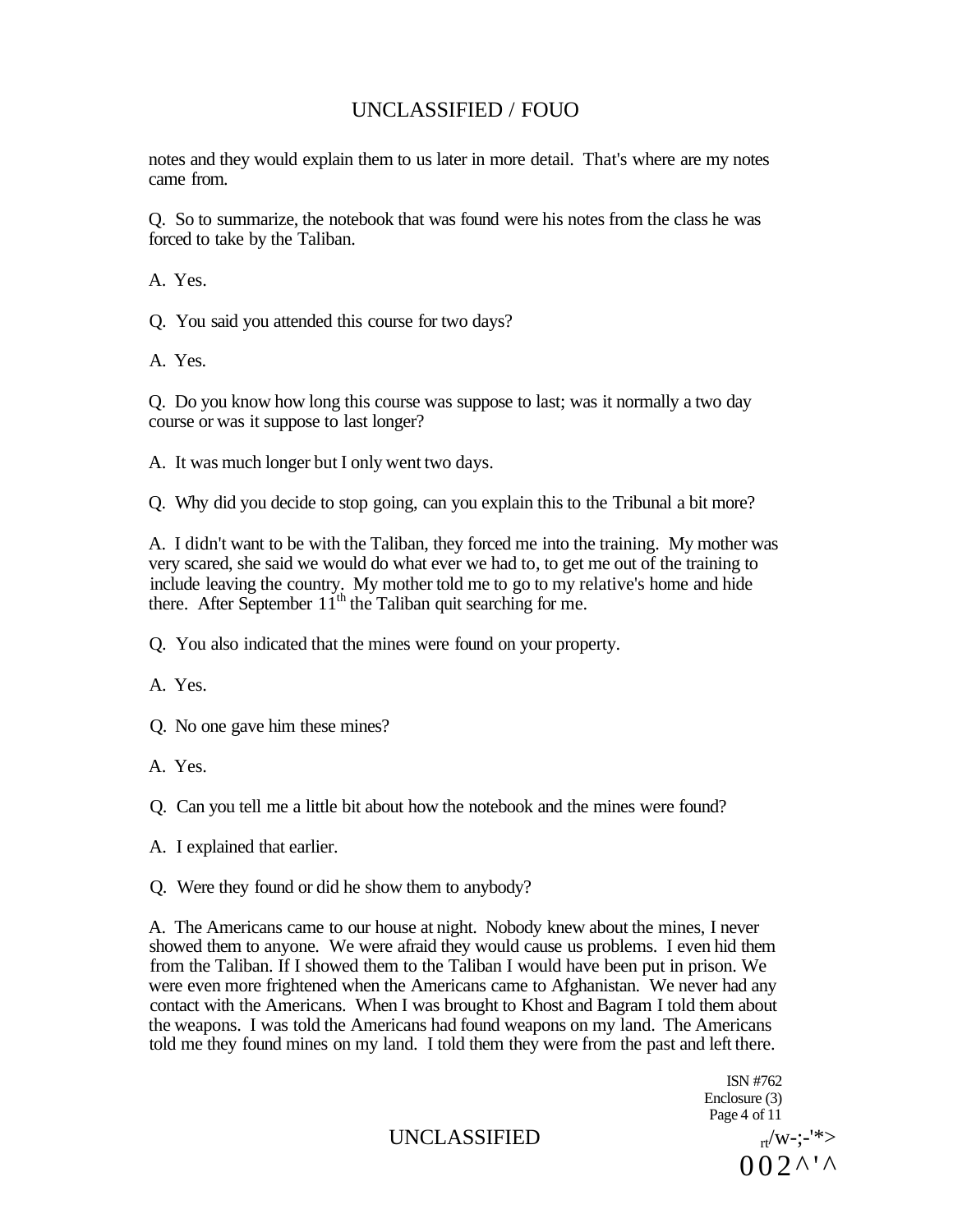Q. After that, I presume that is when he was apprehended and taken into custody?

A. While I was in prison I was told they had found mines on my property.

Q. So when were you in prison, before they found the mines?

A. I think they found them the night they came to my property.

Q. But you were not at the house when they came?

A. 1 was at home.

Q. You also admitted they you were abused while in custody?

A. The Americans were making up allegations, saying someone else had given me the mines. I don't remember the exact words but I was interrogated in Bagram.

Q. And that's what I wanted to ask. You say you are telling the truth now, but previously when you were interrogated over there you were forced to say things that were not true. That's what happened right?

A. Yes.

Q. Are you willing to talk or do you remember what you were forced to say that was not true and is different from what you are saying now?

A. No, I don't remember.

Q, You also indicate when you came here, you told the truth because no one was abusing you.

A. Yes, in Khost I was very young and had never seen such punishment, so what ever they said I said okay.

Q. Have you told a consistent story since you have been here, or were you afraid at first and said something different based on what you were told to say over there?

A. Yes.

Q. So you have always told a consistent story here?

A. After a few months, I knew I wasn't going to be punished here, I began telling the truth.

> ISN #762 Enclosure (3) Page 5 of 11  $0.02 < \, <$

UNCLASSIFIED  $^{\wedge}$  r t  $^-$  ,  $^{\bullet}$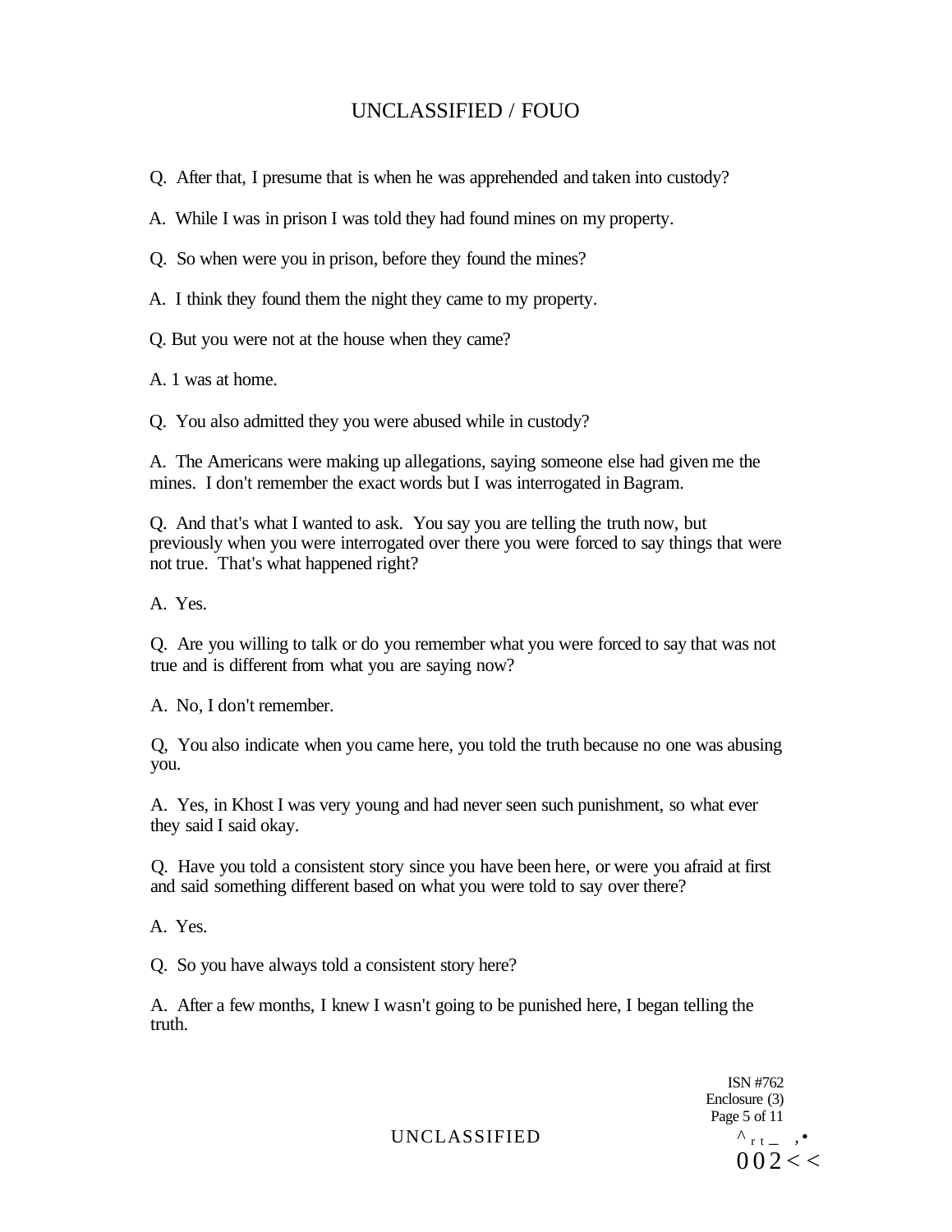Q. Did you tell them anything before you found out you were not going to be punished here?

A. When I came here it took a few months for me to realize the situation here. When I was in Bagram they were forcing me to tell a story. When I came to Cuba I told them the story I said in Bagram.

Q. But you don't remember what you were forced to say?

A. No. It's been a year and a half.

Q. When you and I spoke you also indicated you took a polygraph test here in Cuba?

A. Yes.

Q. Is there anything you would like to say about the polygraph test7

A. When I got here I started having heart troubles and was given the polygraph after I got sick. 1 was told I failed the polygraph because my heartbeat was high. 1 tried to tell them my heart beats fast because I am sick and that I was given medicine. I am still being given medicine for my heart.

Q. And just to clarify it, you told me you have an irregular heartbeat, is that correct?

A. My heartbeat gets intense if I hear a happy word or a sad word.

#### **Summarized Answers in Response to Questions by the Tribunal Members**

- Q. Do you speak English?
- A. A little bit.
- Q. Do you understand English?
- A. A little bit.

Q. I am impressed with your memory. I want to know when the Soviets were in Afghanistan-you figure you were about three to four years old.

- A. At the time that they came to Afghanistan?
- Q. And the time that they left.
- A. 1 was about 10 or 11 years old.

ISN #762 Enclosure (3) Page 6 of U

UNCLASSIFIED OOgV 74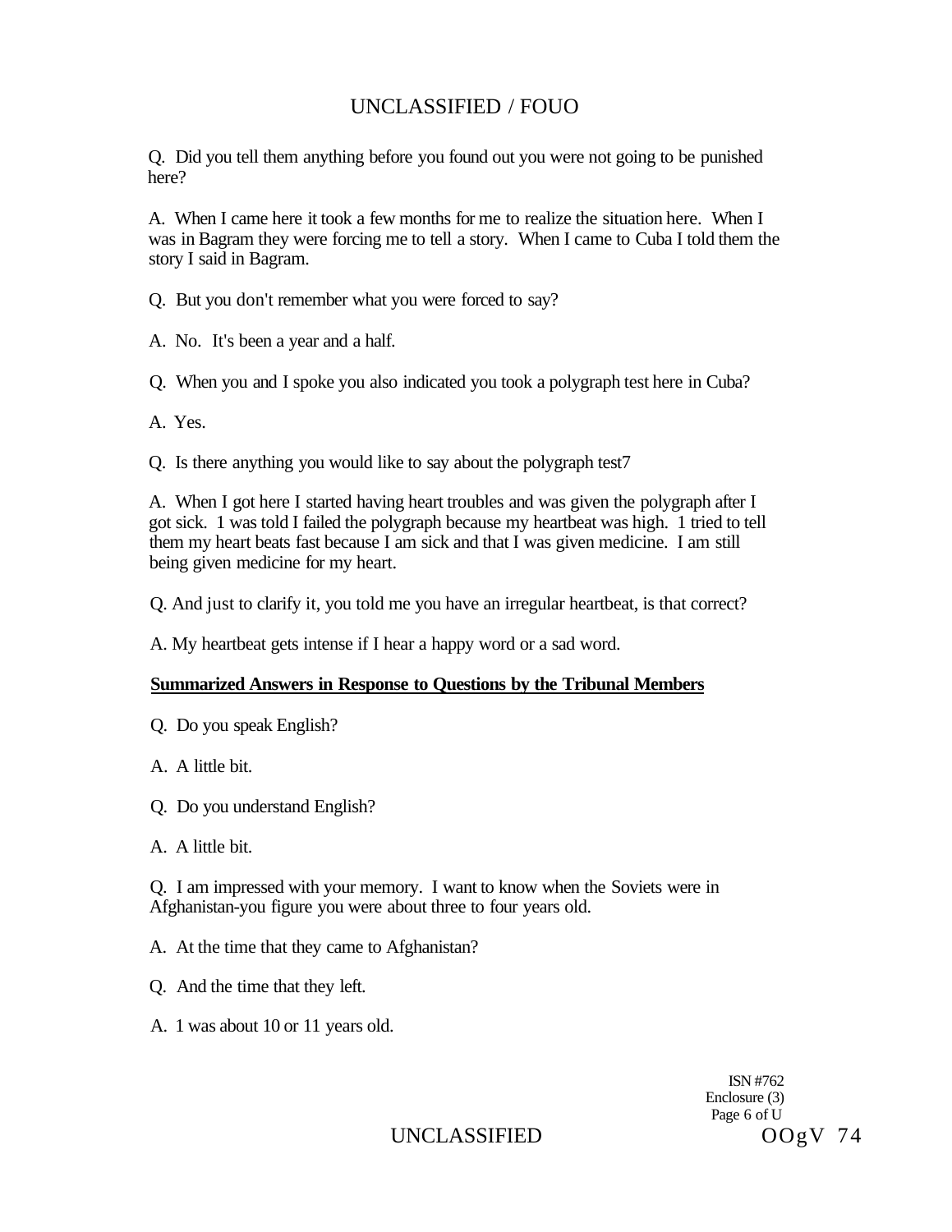Q. The communist commander who left the mines in your house; can you tell me what type of mines or designation, were they Russian mines?

A. In Afghanistan they are all Russian weapons. So I am speculating that they were Russian.

Q. Did you ever see the mines yourself?

A. I did see them, but only speculate that they were Russian.

Q. How big were they?

A. I don't remember, I was between 10 and 13 years old.

Q. But you remember when Ali Jhan left, right?

A. I only remember when the communist left Khost and Ali Jhan had left to.

Q. So, you don't actually remember the mines being placed in your home?

A. He stayed at my house and people knew him, that's how people knew the mines were there. Ali Jhan was a popular person,

Q. Having said that, wouldn't it be logical to assume the Taliban knew the mines were there?

A. No.

Q. Why?

A. We were scared of the Taliban. If you turned in your weapons they would hold you and interrogate you.

Q. When you and your mother left Khost you never saw the communist commander leave the mines there, you just found them upon your return?

A. When we returned to Khost Ali Jhan came to my house. He came alone. My mother asked Ali Jhan to take the mines but he fled before taken them. He was a communist and it was not safe for him, so he fled to Pakistan.

Q. When you were taken by the Taliban to fight, what type of training did you receive?

A. We were told by the Taliban that Masood was given new Russian tanks and we wanted to blow them up. We were given training on how to work against those tanks.

> ISN #762 Enclosure (3) Page 7 of 11

# UNCLASSIFIED 002VVS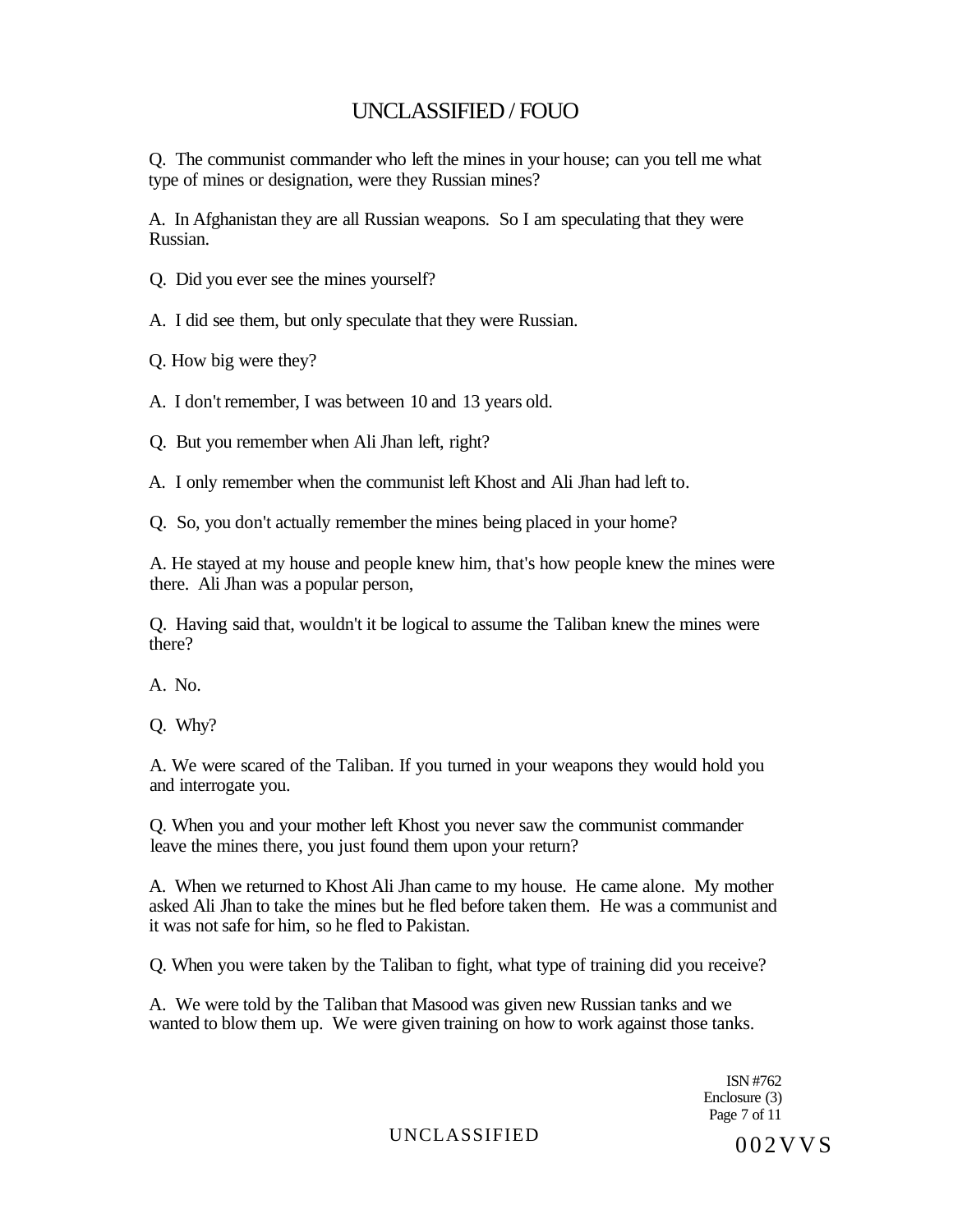- Q. Did you receive training in the Kalashnikov or any other small arms or weapons?
- A. Every Afghan knows how to fire a gun.
- Q. Did you receive any type of military training from the Taliban?

A. No.

- Q. In this technical training that you received, where did you receive it at?
- A, It was in Khost at the mechanic school.
- Q, Did you receive any electrical training?
- A. I don't remember the details.
- Q. As a conscript, is it common for the Taliban to let you go home each night?
- A. That was the Afghan government and they allowed me to go home.
- Q. That was the Taliban?
- A. Yes, it was the Taliban government.
- Q. The Taliban is the Afghan government?
- A. Yes, at that time.
- Q. Why do you think you were selected for mechanical school?
- A. There were not very many men. Each village would have its turn for recruits.
- Q. Why mechanic school, why not cook or driver?

A. They told me I could not participate in the battles because I was too young. Learn something now and work with them in the future.

- Q. When you were captured were there any other weapons beside the mines?
- A. Some of my relatives had guns and I had a Russian rifle.
- Q. Why do you think the Americans came?

A. I don't know, maybe somebody from the village said something about me. Maybe they said I had mines at my house.

> ISN #762 Enclosure (3) Page 8 of 11

UNCLASSIFIED  $002$ "' <sup>v e</sup>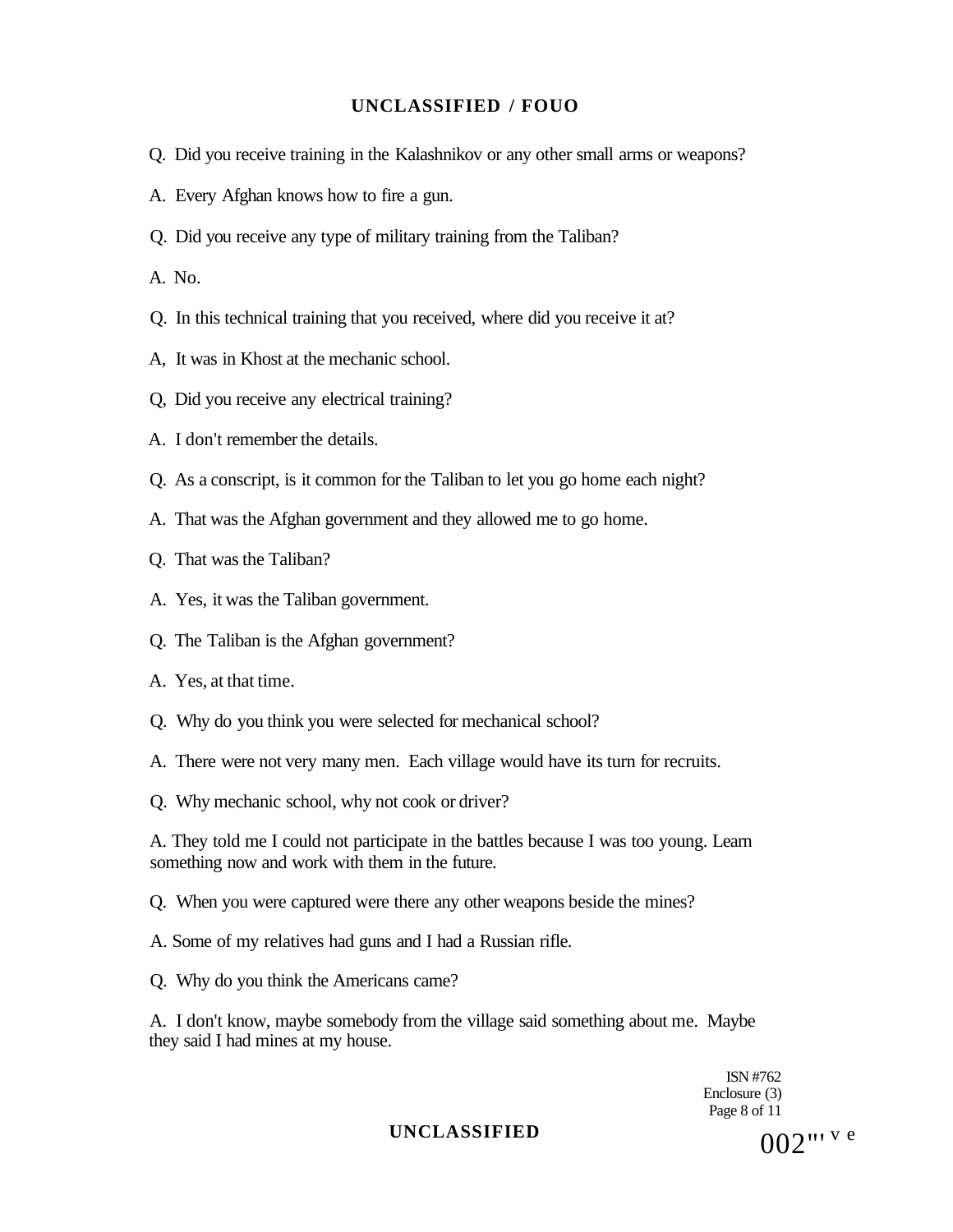Q. Was there anybody else in the house affiliated with the Taliban?

A. No.

Q. What notes did you take in the book?

A. I don't remember it was just two days.

Q. You went to training for two days.

A. Yes.

Q. But the class was suppose to be longer than that?

A. Yes.

Q. But you don't remember how much longer?

A. No.

Q. What impression did you get? Would it have been another week, two weeks, a year?

A. Maybe a three-month course.

Q. And in the first and second day they gave you enough notes to learn how to draw explosives?

A. In the first days they told us to take notes, they didn't have books, and they would explain later in detail.

Q. So, on the first or second day they showed you how to draw a remote control explosive device.

A. I don't remember because of the Americans.

Q. Think about the night that you were captured. Can you tell me what happened when the Americans came? Where were you?

A. I was in a guesthouse. The Americans came and searched the house and found the notebook. They bound me and said they wanted to ask me questions.

Q. You were not at your own house that night?

A. There was a guesthouse near my house.

1SN #762 Enclosure (3) Page 9 of 11

UNCLASSIFIED 002"V77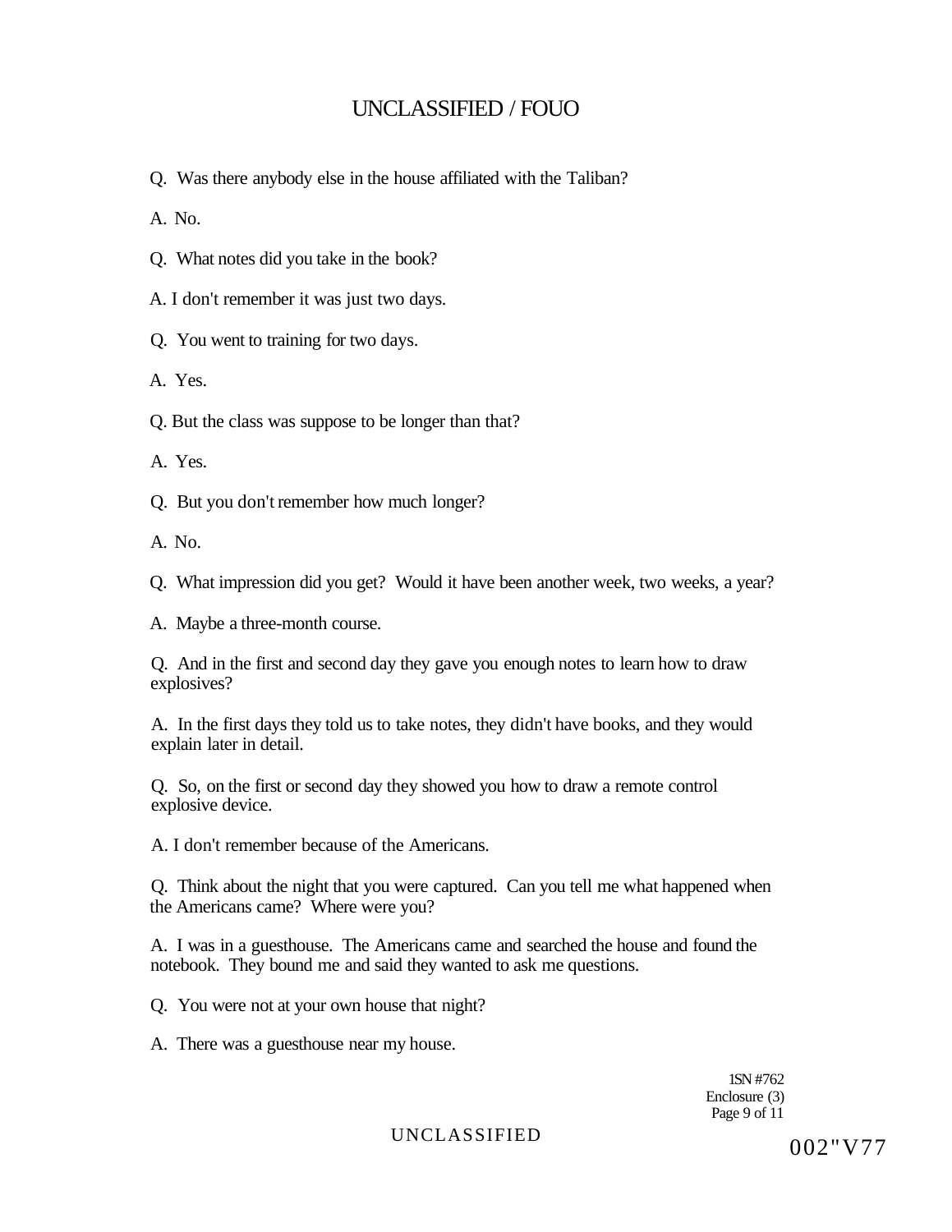Q. Who owned the guesthouse?

A. It was mine.

- Q. So, you were staying at the guesthouse?
- A. It was my uncle's and me.
- Q. And the notebook was there at the guesthouse?

A. No at my house.

Q. The notebook was back at your house?

A. Yes. At that time I had a store and I didn't know the notes were going to be a threat, I wrote the store debts in there and what I needed. The school notes were with the notes I had taken for my store. If I had known they were going to be such a danger, I would have thrown them away.

Q. So, the notebook has more information than just the notes from your technical school?

A. My debts from the store.

Q. So, if we look in the notebook we will see both the stuff from the technical school and the stuff from his store?

- A. Yes. The debts from my store.
- Q. You say the debts are in there also?
- A. Yes.
- Q. How old were you when you buried the mines?
- A. I don't remember. Maybe between 11 and 14.
- Q. So, the mines had been buried on that land for 6, 7, 8 years?
- A. Maybe 7 to 9 years. It could be more.

The Tribunal President asked the Detainee if he had any other evidence to present to this Tribunal.

> ISN #762 Enclosure (3) Page 10 of 11

## UNCLASSIFIED *QQZ* /; <sup>g</sup>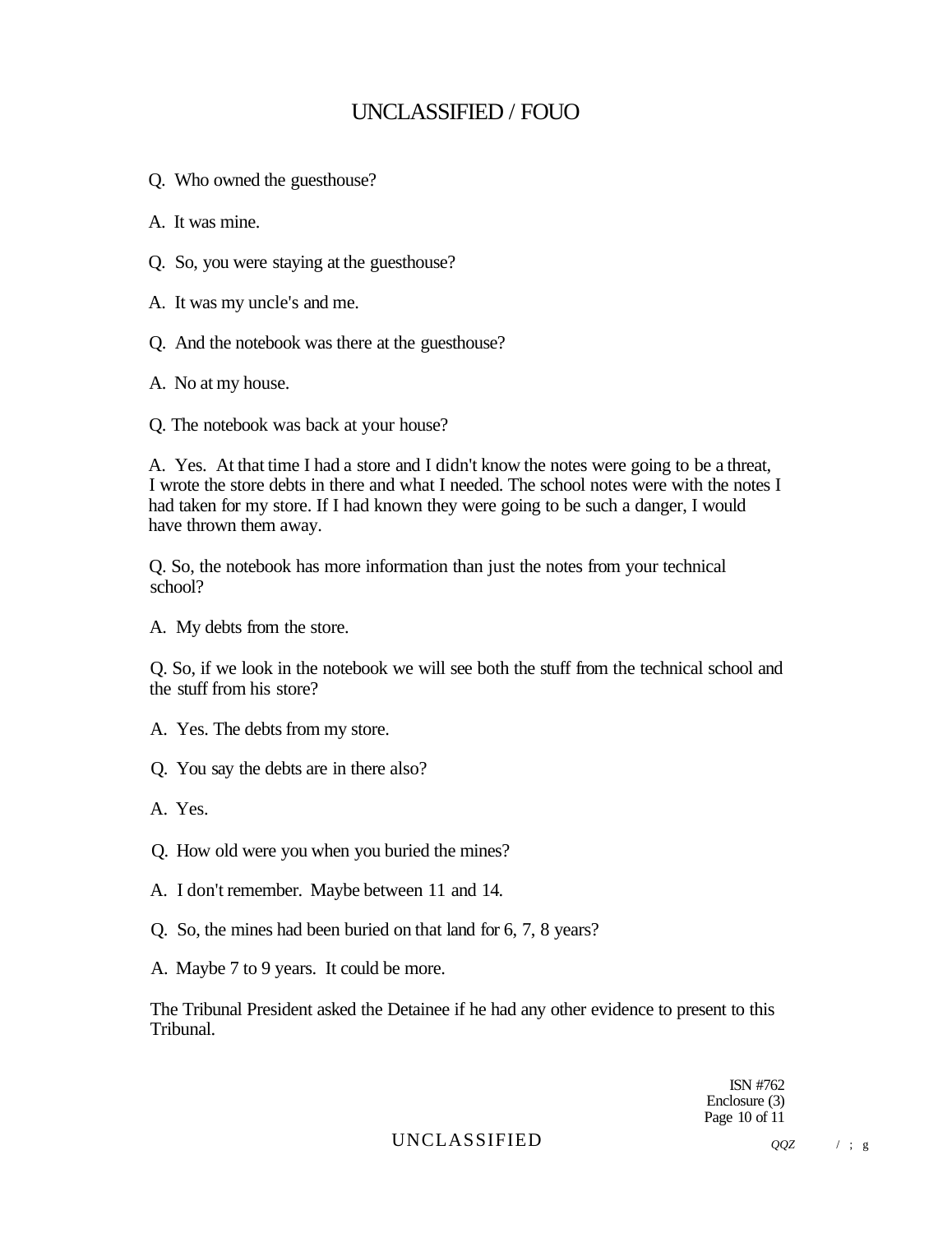Besides the people who sold me out ask the other people what type of person I am. Maybe one person said the lies against me, but if you ask the others they will tell you the truth. Don't ask the ones who said I was Taliban asked the others.

Q. Personal Representative do you have any other evidence to present to this Tribunal?

A. No.

## AUTHENTICATION

I certify the material contained in this transcript is a true and accurate summary of the testimony given during the proceedings.

Tribunal President

ISN #762 Enclosure (3) Page 11 of 11

UNCLASSIFIED  $002 \times S$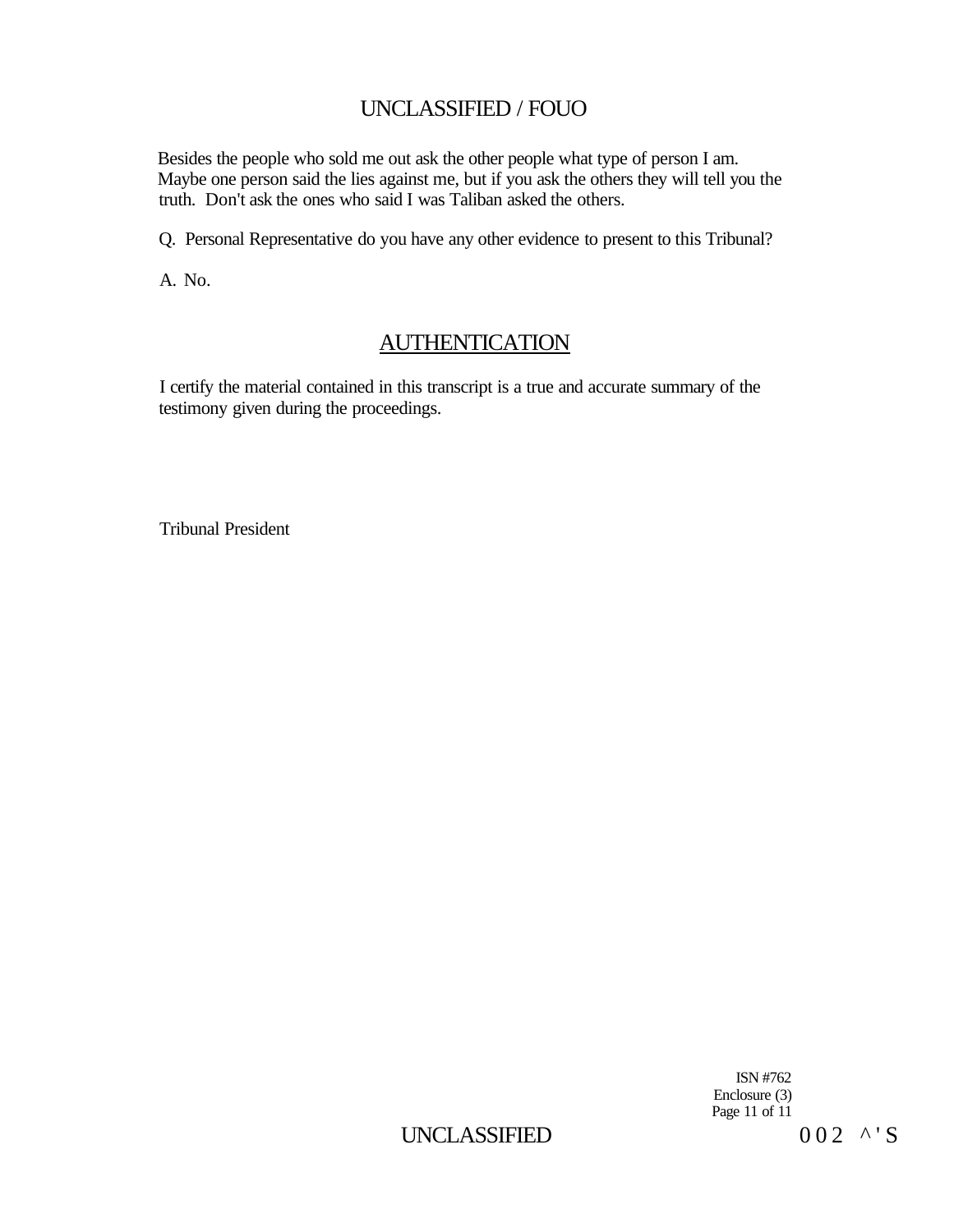#### **Summarized Detainee Testimony**

Tribunal President: Mustafa Ibrahim Mustafa Al Hassan, you may now present any evidence you have to the Tribunal and you have the assistance of your Personal Representative in doing so. Do you want to present information to this tribunal?

Personal Representative: I want to answer back to those accusations.

Tribunal President: Would you like to make your statement under oath?

Detainee; There is no need for it, for the oath.

Tribunal President: Personal Representative would you like to read the accusations that are on the unclassified summary and the translator will translate it and Mustafa will respond.

Personal Representative: He has a translated copy and he will respond to it.

*3 The detainee supported the Taliban* 

*3(1) The detainee departed Sudan to Pakistan en route to fight the jihad in Afghanistan. 3(2)The detainee supports the Taliban* 

Detainee: The first accusation, "the detainee supported the Taliban." I do not know the Taliban. I just know that the country is Afghanistan. It's a Muslim country like any other Muslim country and I know they are ruled by Islamic rule. If you consider me knowing that as help to Taliban I don't know how that could be. Second, I'm from Sudan and Sudan is very far from Afghanistan. We hear about Afghanistan, we are living in Sudan just like any other country. But the things that happened during the investigation, I want to clarify some things to you. I came to find the accusation that I went there to declare Jihad. That is not true. I went there to trade and to study. That was the reason for me going to Pakistan. You can clarify that, you can look at my information, you will find out 1 trade in clothing. After that, after me going to Pakistan, only for studying or trading. And you have my passport, you can look at my passport, look at the dates. 1 entered Pakistan after the war ended. I went there, I had a permit, a resident visa, for 15 days only. After my 15 days were expired, I went to the embassy to get an extension on my visa, my resident permit. 1 went to the Pakistani Embassy to extend my visa, but they didn't give me an extension. At the time this happened, they were arresting all the Arabs and they were accusing them. Any Arabs in Pakistan were being arrested at that time. I tried to leave Pakistan because I was afraid of being arrested, plus my permit was expired and I was afraid they would arrest me and accuse me of anything and detain me, I was afraid of that I went from one place to another, I was taken via car. I went somewhere to look for this person who was going to help me get out of Pakistan because my permit was expired and the situation in Pakistan was getting worse, especially for foreigners. Anyone was being arrested. I was afraid of

> ISN#719 Enclosure (3) Pagel of 10

### **UNCLASSIFIED//FOUO**

**zifib**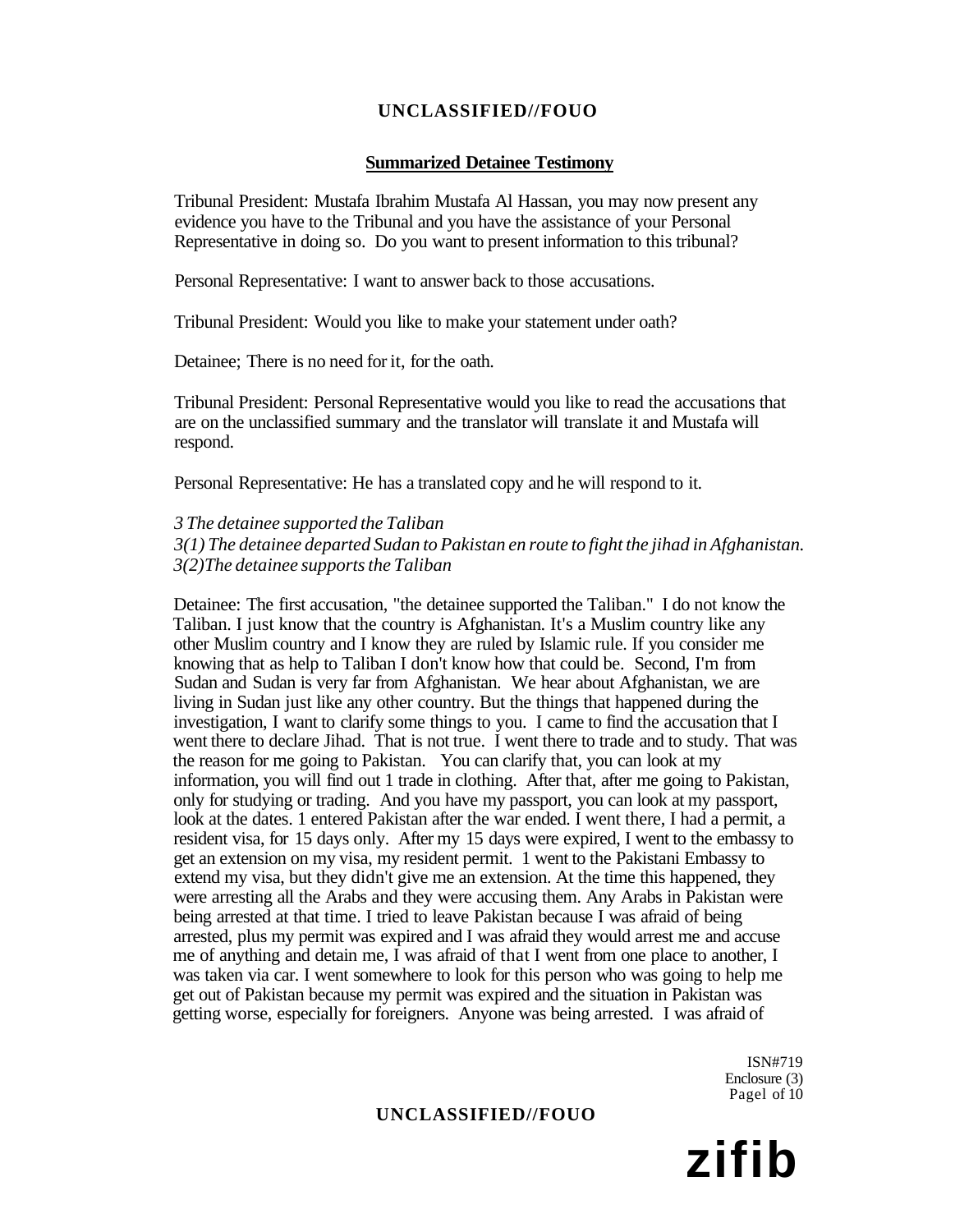being arrested. I went to that man to get help. This person's job was smuggling people outside of the country. It's not official but it was a last result for me, I had no other choice, I was under pressure. I was in a bad situation and I just wanted to leave the country. So I went to this smuggler that smuggles people unofficially out of the country. You usually do not know where he will take you. Whatever way is open is the way you go. I was waiting for him to smuggle me to go to Iran. In Iran, I would go to the Sudanese Embassy and apply for official paperwork so I can go back home. I did not know who that person was, what was he was associated with, what party he was with. All I know was that he smuggled people and I just wanted to leave the country and he was the only man there to help me leave. I don't have any information about the man, where he is from, what organization, what party he belongs to, I did not know that. My time period there was short I only stayed in that country for about one month. The language made it very difficult. I speak Arabic, they speak Urdu. A lot of the time I wouldn't know the direction. I wouldn't know what they were saying. I don't even know the direction, I usually would stop the taxi and ask them where do I do paperwork, passport, where is that office, can you take me there. I didn't even know the direction to visit or go anywhere in that country. So how would I know which people are which organization? I didn't know that. That was my answer to the first and second points.

#### *3(3) The detainee is associated with the Dawa wa Irshad non-governmental organization. 3(4) Dawa wa Irshad is a terrorist organization.*

I do not know that organization. Even in Sudan we do not have that organization in Sudan. And the detainee entered Afghanistan...I never entered Afghanistan. How am I going to help the Taliban if I don't even know who the Taliban are? When I went to Pakistan, the Taliban ended and there was a new government formed in that country. How I going to aid those people if I don't even know anything about them?. I never went to their country. They don't even exist where I was. How do I help something like that? In Baghram, when the investigators were interrogating me, when I told them I went there to trade and I went there to study, the hit me they tortured me. They said, " $v^{\circ}$ <sup>u are a</sup> l<sup>\*ar</sup>" and they kept hitting me and tortured me. I said the same story when I was interrogated by two American teams. I told them the same story that I went there to study and trade in clothing. They even told me I didn't have any connection to any terrorist and that I was in Baghram. I don't why I was in Baghram. In Baghram, they told me, you are a liar, what you said in Pakistan is all wrong and they hit me and they accused me of things "you came here for Jihad", "you came here for that", "the people detained with you accused you of those things." I think those people said it because they were being tortured like me, so they made things up. And that's my true story.

Tribunal President: Try to avoid both of you talking at the same time so we can make sure we get what is being said. If it's helpful to you translator, have him speak in shorter sentences or paragraphs.

> ISN#719 Enclosure (3) Page 2 of 10

*••Z\*Bl*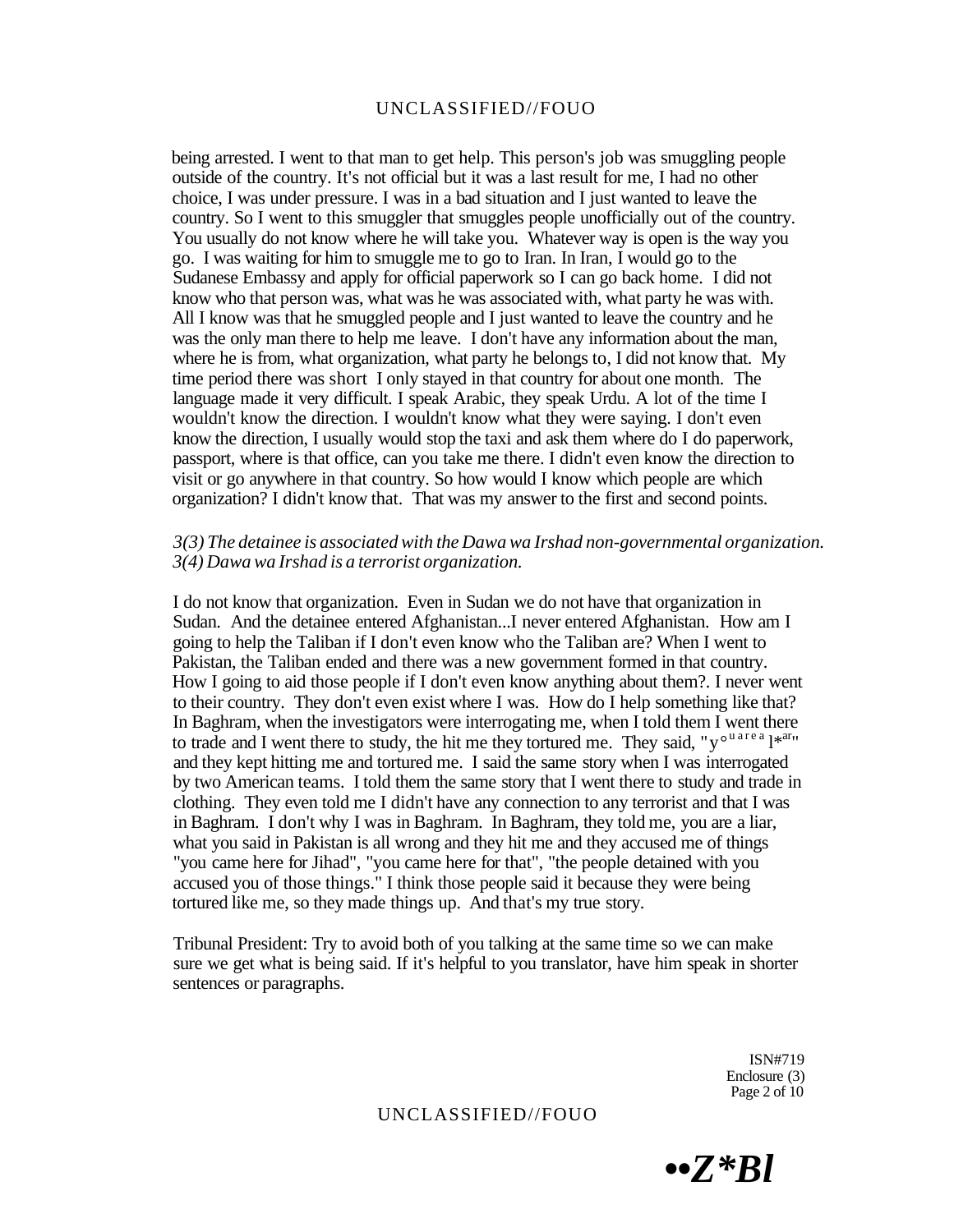Detainee: It was the same story I told you before, and the same story I told in Baghram, that all those accusations are wrong, and I'm repeating the same story again. That **is** the true story and that is why I'm here. I want to tell you my story that I told to them before. That's what happened. It should be clear. I never entered Afghanistan. You have my passport. They were torturing us with electricity and they made us walk on sharp objects. They hit us a lot, and because of the pain we just said anything. That is I think what happened to those people that accused me. That is my true story. You have my passport and the dates I entered Pakistan. That is my story.

Tribunal President: Mustafa does that conclude your statement?

Detainee: I don't have anything additional.

Tribunal President: Personal Representative do you have any questions for the detainee?

Personal Representative: One question. You indicated you went also to study. Did you try to register at a university?

Detainee: I went to a University in Karachi. They asked for the visa. They would register me if I had the permit. When I went to school to register, they asked for me to go and extend my permit so I can be officially registered but my only problem was getting a permit. I wasn't able to get my permit extended so I couldn't complete my registration process.

Tribunal President: (To Personal Representative) does that conclude your questions?

Personal Representative: That's all I have.

#### **Recorder has no questions** for **the Detainee.** Tribunal **Member's begin questioning Detainee.**

Tribunal Member: How did you get from Sudan to Pakistan, what route?

Detainee: It's in my files, how I went from there.

Tribunal Member: I have not seen the files.

Detainee: From Sudan to Syria and then to Pakistan.

Tribunal Member: Did you pay for your travel?

Detainee: For sure.

Tribunal Member: Does Sudan have an embassy in Pakistan?

ISN#719 Enclosure (3) Page 3 of 10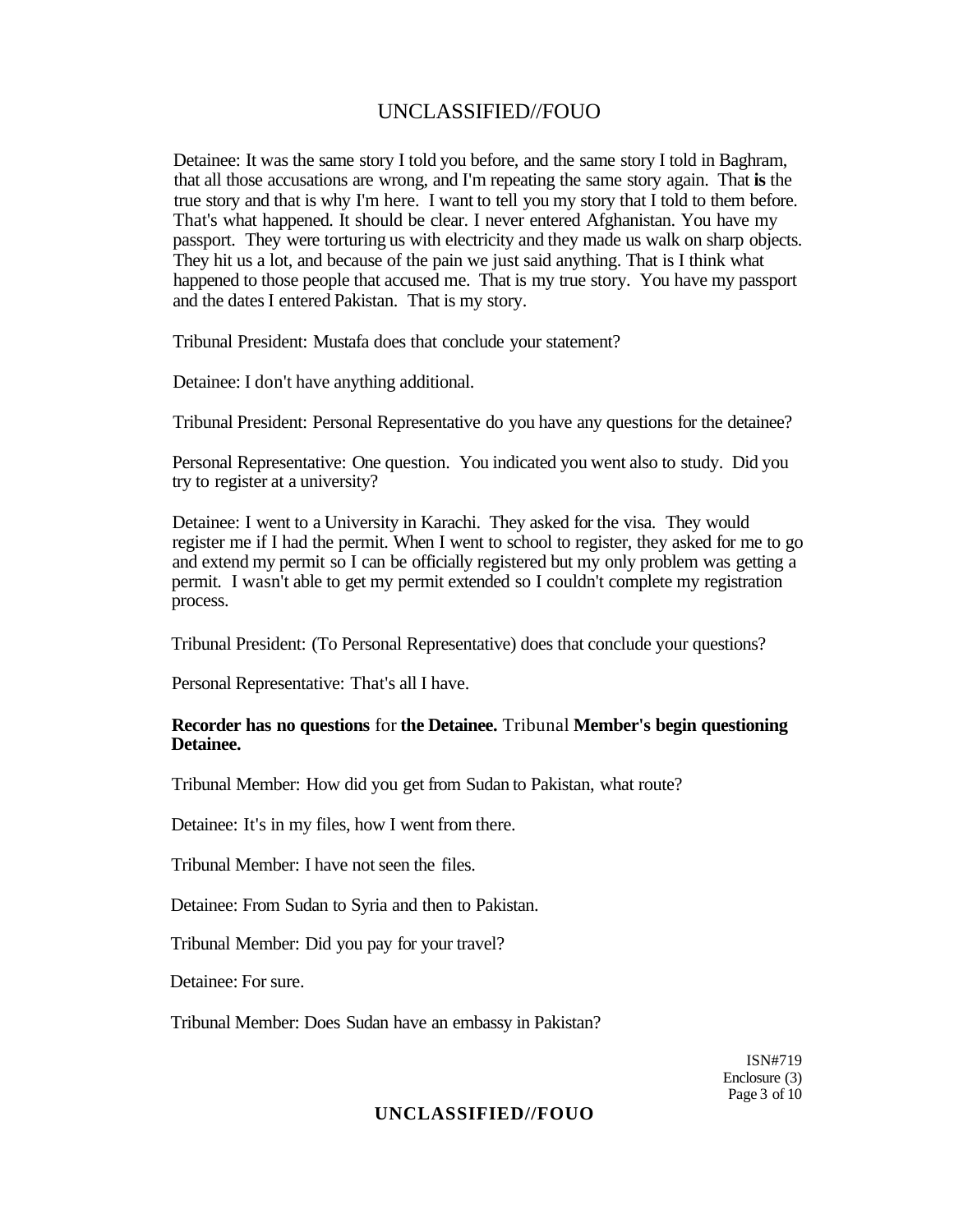#### Detainee: Yes

Tribunal Member: When you arrived in Pakistan, did you register at the embassy?

Detainee: If you have a visa from that country, you don't have to go and register at the embassy. Unless you have a major problem. Or if it's a personal visit and you don't have a visa, you don't have to register with the embassy.

Tribunal Member: You had no reason to go to the embassy until your visa expired?

Detainee: At that time yes.

Tribunal Member: While you were in Pakistan, did you ever have to travel to Afghanistan?

Detainee: From the time I entered Pakistan, while I was detained, I was there for about a month. That's **all** the time I spent there was one month.

Tribunal Member: What did you plan on studying at the university?

Detainee: Islamic study and Arabic language. I had time on my hands to study and do trade, I wanted to do both because it was a good time to do it.

Tribunal Member: How long did you want to remain in Pakistan?

Detainee: I was planning to register and when I had a vacation period during school, I would go back and visit my family.

Tribunal Member: How long did you plan on staying in Pakistan? When you were in Sudan, how long did you plan on leaving for Pakistan in order to study?

Detainee: Before when I was in Sudan, I didn't know when the school period started or ends, but after arriving in Pakistan, and reading the schedule and school programs, I found out it was about 2 to 3 years of studying to graduate. There was a vacation in between terms.

Tribunal Member: When you were in Sudan, how long did you think you were going to be gone?

Detainee: I didn't put a time because I didn't know exactly. I didn't know what would happen once I got there.

Tribunal Member: Did you plan on studying at that time?

ISN#7J9 Enclosure (3) Page  $4$  of  $10$ 

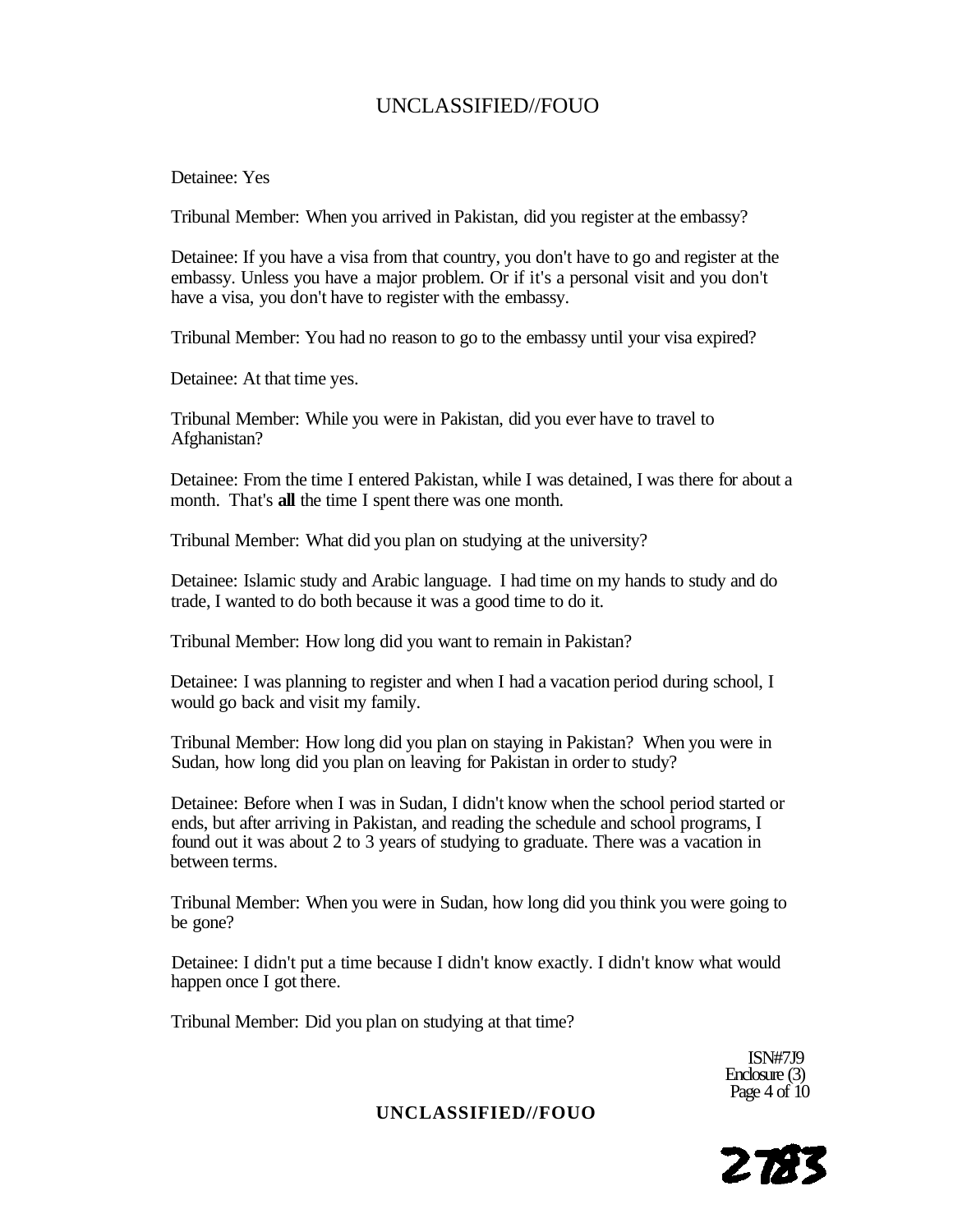#### Detainee: Yes

Tribunal Member: I don't understand why you would have only got a visa for 15 days.

Detainee: Usually, this is how it's done. If the university accepts you, then you will be able to get a longer visa. But if they don't accept you yet, they don't give you a long visa. They only give you about 15 days. When I was there, I had a 15-day visa, I had a chance to extend my visa to come study there.

Tribunal Member: How did you find out about that process? How did you know that was the way it usually works?

Detainee: When I came to Pakistan and I visited the university, they showed me the programs. My passport said worker on it, I had a problem with that. It doesn't say student. If it said student, it would have been much easier. That is why it was only a 15 day visa.

Tribunal Member: What was your trade business? How did that work?

Detainee: I did the same kind of work back in Sudan, trading clothes, and in Malaysia. I did the same kind of work, it was the kind if work I wanted to do, trading clothing.

Tribunal Member: Who did you trade with?

Detainee: I worked alone. I sold the product, I didn't belong to a company.

Tribunal Member: Where did you get the product?

Detainee: From the market, I buy and sell.

Tribunal Member: During your statement, I understand that you say that you had no relation with the Taliban. But I didn't understand your response regarding Dawa wa Irshad. Are you familiar with Dawa walrshad?

Detainee: I had no knowledge of it before, but when I was arrested, the interrogators were asking me about it. That's when I know, I didn't know them. I came from Sudan, I have no idea who they are. I don't know anything about that organization. I never worked for any organization.

Tribunal Member: What was your job in Sudan?

Detainee: Trade and agriculture.

ISN#719 Enclosure (3) Page 5 of 10

## **UNCLASSIFIED//FOUO**

*men*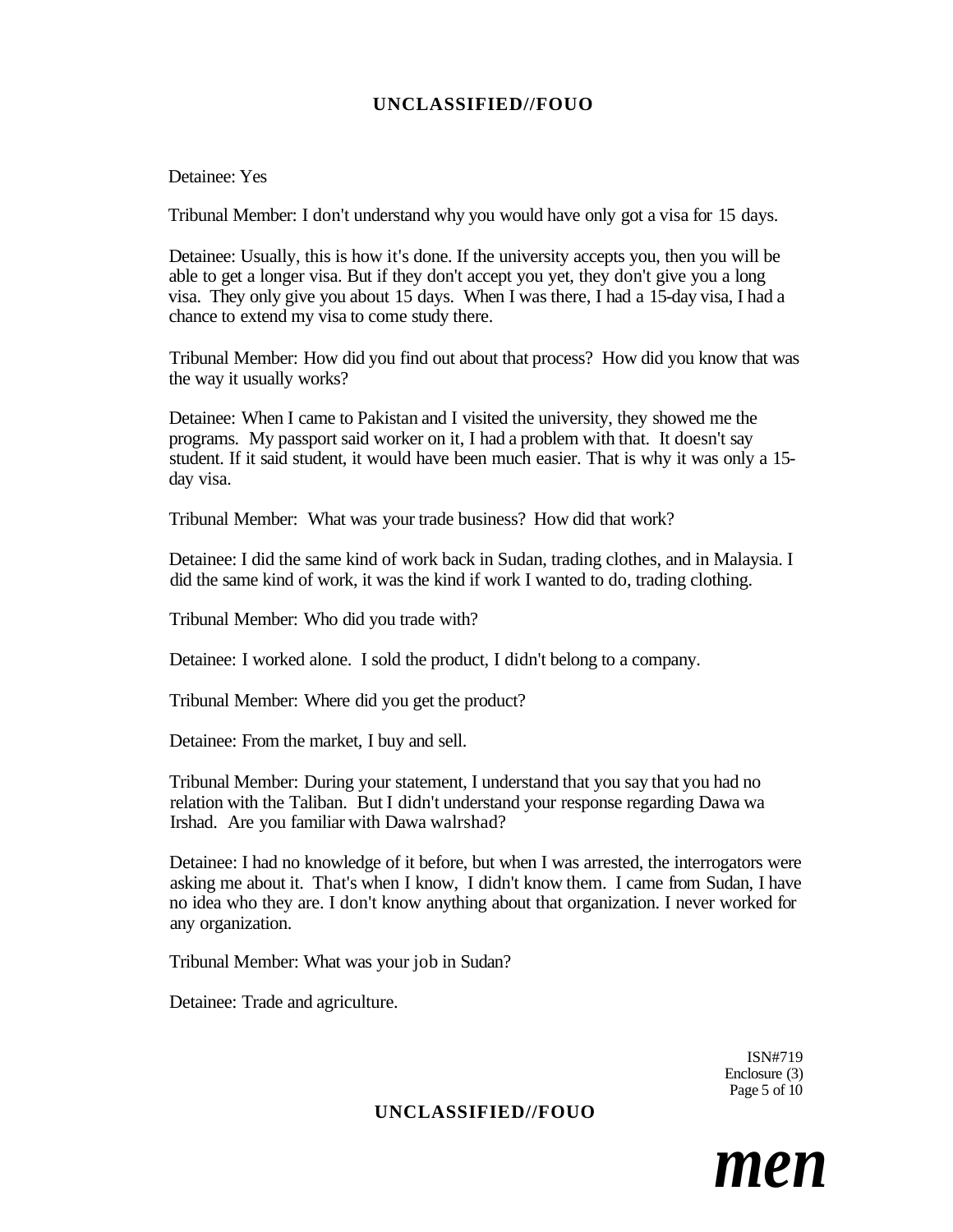Tribunal Member: Did you ever have any type of weapons or military training?

Detainee: No

Tribunal Member: I jut wanted to make sure I understand, when you traveled to Pakistan, was it after the September 11<sup>th</sup> 2001 attacks in the United States?

Detainee: After the Taliban was finished. After the war. Its in my passport, the dates are in my passport. When the war was happening I was in Sudan at that time.

Tribunal Member: How were you arrested by the Pakistanis? How did that happen?

Detainee: Because I'm a foreigner and my color, they usually ask, ''What are you doing here?" Any checkpoint I would go through, they would ask who are you and they look for your paper.

Tribunal Member: Were you arrested by yourself or were you with other people?

Detainee: With other people.

Tribunal Member: Who were the other people?

Detainee: They're with me here. In Pakistan the driver, maybe another person.

Tribunal Member: Anybody have weapons on the time they were arrested?

Detainee: No only my clothes were with me, our clothes.

Tribunal Member: Were you arrested in a house?

Detainee: No in the street, at the checkpoint. In the street in Pakistan.

Tribunal Member: What city was that?

Detainee: Close to Peshawar. I don't know the location but when they brought us to the detention facility the told us we were close to Peshawar.

Tribunal Member: Was it anywhere near the Afghanistan border?

Detainee: I do not know where the borders are, that was my first time going there. I didn't know the roads very well, I do not know exactly where we were. The guy was telling us he was going to take us to Iran. In Iran I would be able to get my official paperwork done and go to the Sudanese embassy.

> ISN #719 Enclosure (3) Page 6 of 10

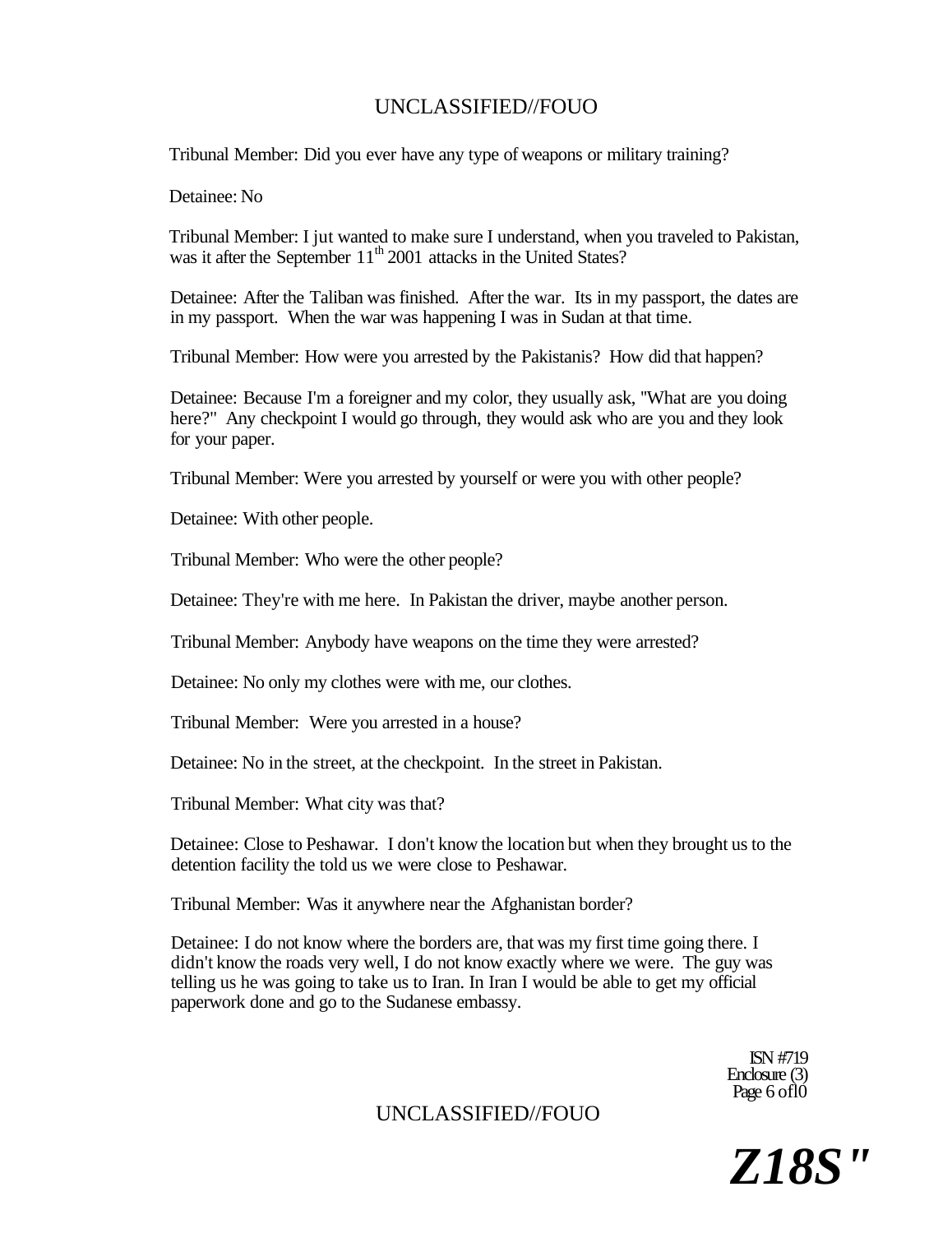Tribunal Member: Why didn't you go to the Sudanese Embassy in.Pakistan?

Detainee: In the newspaper, and I heard that they were arresting all the foreigners. I had a problem, I couldn't travel. I couldn't go to the Sudanese Embassy, I was afraid of being arrested. My visa expired so I was afraid to go there.

Tribunal President: How did you travel from Sudan to Pakistan?

Detainee: By airplane. From Sudan to Syria, and from Syria to Pakistan airplane.

Tribunal President: And how did you travel from Pakistan to Afghanistan?

Detainee: I never traveled to Afghanistan. I have never seen it.

Tribunal President: Where did you stay in Pakistan?

Detainee: I stayed in Karachi and Peshawar.

Tribunal President: What places did you stay in Karachi?

Detainee: I stayed in a mosque and then I went to Peshawar.

Tribunal President: Where did you stay in Peshawar?

Detainee: Again, I stayed in a mosque. Because the man who was telling me he would help me, that's where he would stay.

Tribunal President: Did you know anyone in Pakistan?

Detainee: No I don't know anyone?

Tribunal President: Had you traveled to Pakistan before?

Detainee: No, I never traveled.

Tribunal President: That was your first time going to Pakistan to trade?

Detainee: Yes, the first time.

Tribunal President: Why was your visa denied at the Pakistan Embassy?

Detainee: They said, "We are having a lot of problems with foreigners in or country. We can't give you an extension on your visa. This is all you have."

> ISN#719 Enclosure (3) Page  $7 \text{ of } 10$

**2\*06-**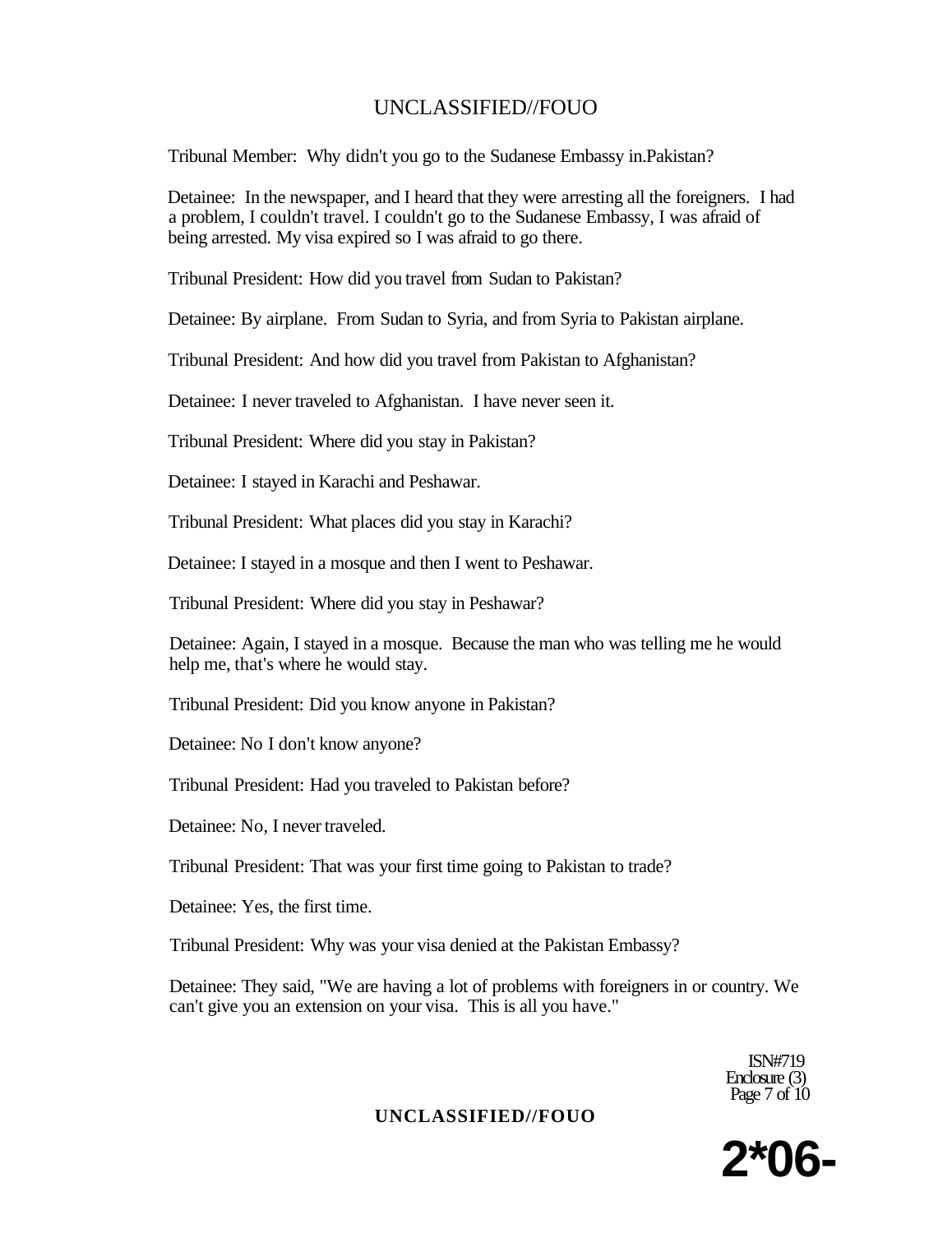Tribunal President: So were they expecting you to go back to Sudan?

Detainee: When I saw them, I only had a couple of days left on my visa and they just denied me, they would not take any explanation.

Tribunal President: And why did you not go back to Sudan then?

Detainee: I was hoping to try again so I can stay there and study at the university. I was hoping to try again.

Tribunal President: Help me to understand, if they turned you down the first time, why did you think they would not turn you down again?

Detainee: Possibly. You can try more than once.

Tribunal President: Earlier. You said that you entered Pakistan, after the war was over. Can you give me a month and a year?

Detainee: It was December. It was the end of the  $12<sup>th</sup>$  month and maybe the beginning of the  $1<sup>st</sup>$  month. January. It's in my passport. And the days I entered Pakistan.

Tribunal President: I don't have access to the passport right now so if you could give me a year.

Detainee: What time was the war? What year was the war on?

Tribunal President: 2001

Detainee: At the end of 2001.

Tribunal President: When did you decide to leave Pakistan?

Detainee: After denying me a visa and after visiting the university, and the university would not complete my registration due to not having a visa, that's when I decided to leave.

Tribunal President: Can you give me the month and the year?

Detainee: January or the end of the first month. In the same month.

Tribunal President: That was the same time you entered Pakistan.

ISN#719 Enclosure (3) PageS of 10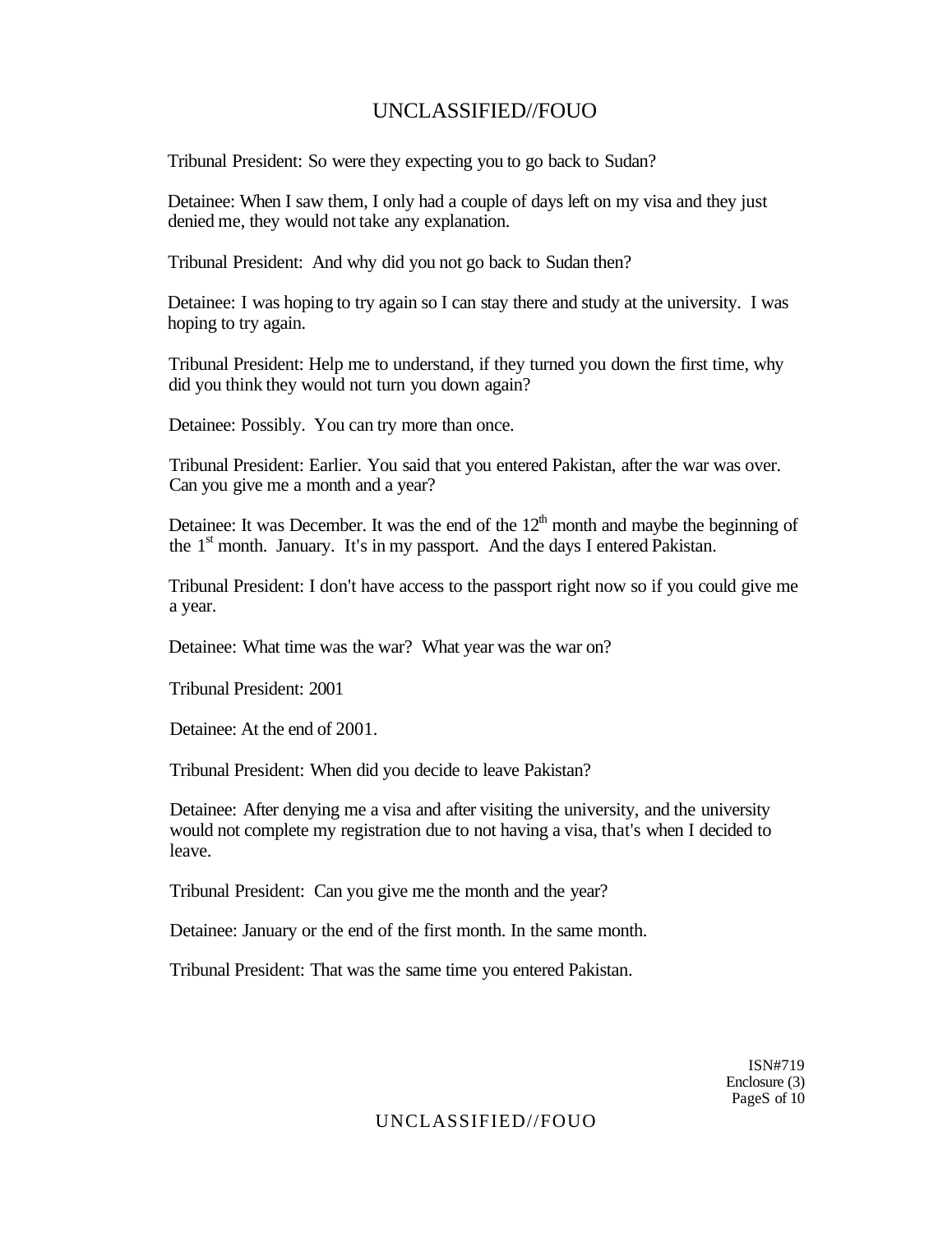Detainee: Not the same day but maybe the same month. In the same month but not the same day. I do not remember the dates exactly because it's been a long time. Like 2 years.

Tribunal President: Who was the person who was going to smuggle you out of Pakistan?

Detainee: His nickname, people call him, Abo Bakar, he's Pakistani. I don't know his real name.

Tribunal President: Repeat that for me again

Translator: Abo Bakar,

Tribunal President: How did you know how to contact him?

Detainee: In the mosque people told me he would be the one.

Tribunal President: Did they give you an address or a telephone number for Abo Bakar?

Detainee: No they didn't. But he came to the mosque.

Tribunal President: Were you the only one he was going to smuggle out of Pakistan?

Detainee: I don't know. In the vehicle it was just me and him. I don't know if he had other people waiting somewhere.

Tribunal President: Did you have to pay him to smuggle you out of Pakistan?

Detainee: Of course, I agreed for an amount of money, but we agreed I would pay when he gets me there.

Tribunal President: How much was that?

Detainee: I do not know exactly. I don't remember exactly.

Tribunal President: Mustafa do you have any more evidence to produce to this tribunal?

Detainee: No, I don't have anymore evidence, only my statement.

#### **Tribunal has no more questions for the Detainee. Personal Representative has no more questions or witnesses** to **present.**

Tribunal President: With all unclassified evidence having been provided to the tribunal, this concludes this tribunal session.

> ISN #719 Enclosure (3) Page  $9$  of  $10$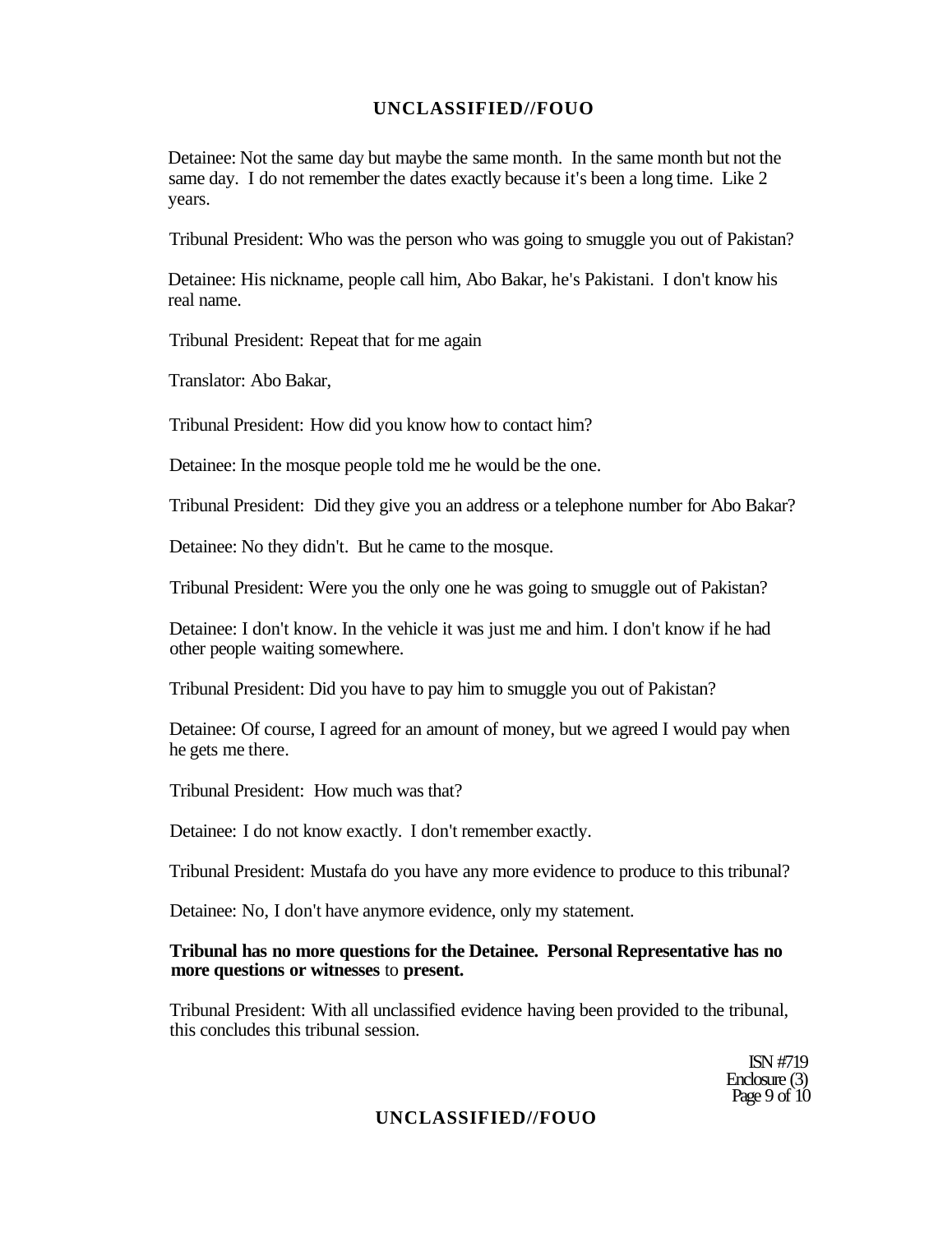## AUTHENTICATION

I certify the material contained in this transcript is a true and accurate summary of the testimony given during the proceedings.

Colonel, U.S. Army Tribunal President

> ISN#719 Enclosure (3) Page  $10$  of  $10$

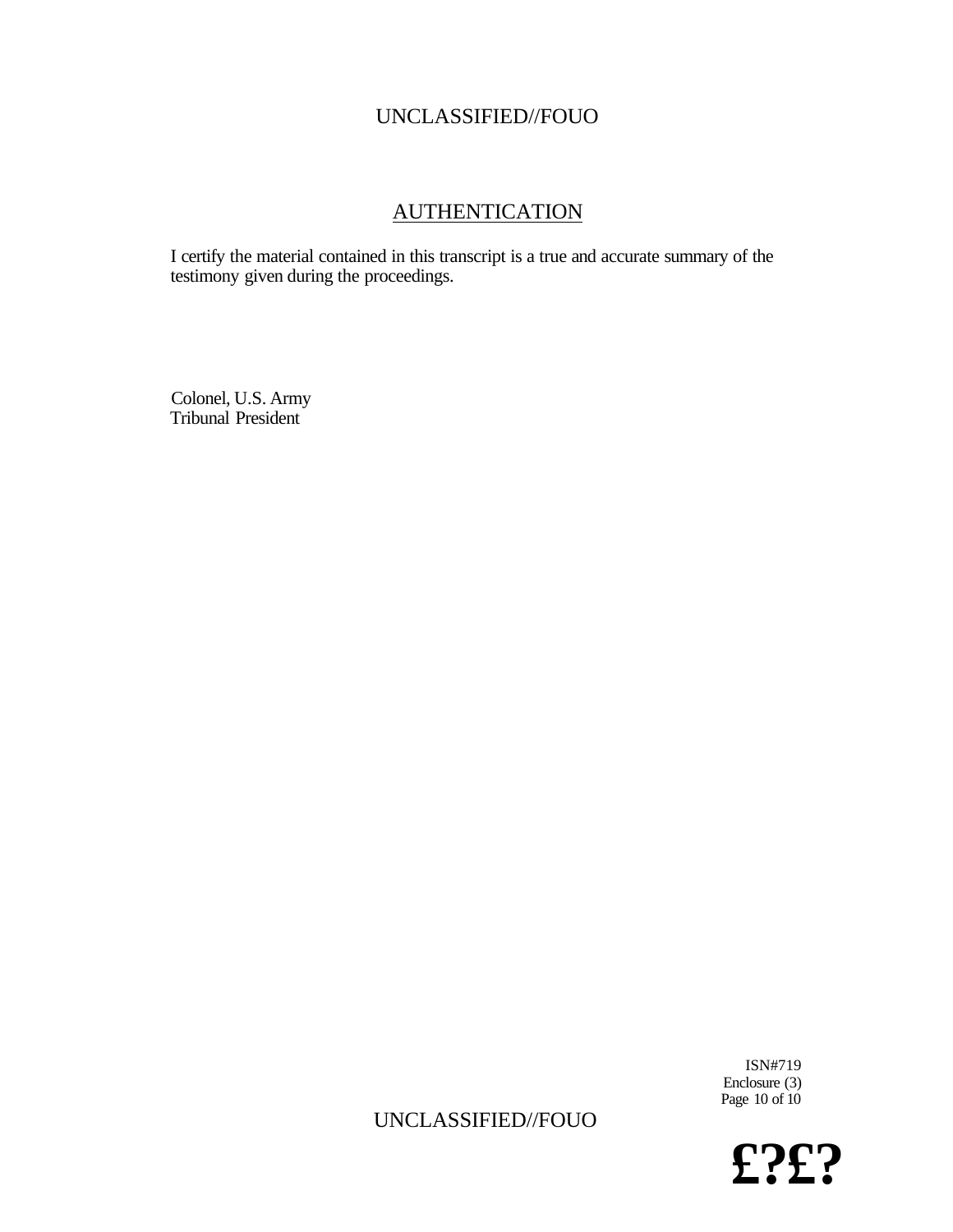#### **Summarized Unsworn Detainee Statement**

Tribunal President: Mohammed Abd Al Al Qadir, you may now present any evidence you have to the tribunal and you have the assistance of your personal representative in doing so.

Detainee: They're all lies. I've never said in the investigation that I was a member in al Qaida or training in the Khalden training camp. They were lies,. I have never told the investigators that.

Personal Representative: We are going to go through page one and after I read it you can make a statement like we talked about,

Detainee: OK.

Tribunal President: Before you make any statements, would you like to do so under oath?

Detainee: What I said before?

Tribunal President: What you're going to say, would you like to take an oath?

Detainee: Not a problem, I can say it.

Tribunal President: You would like to take an oath?

Detainee: My Personal Representative told me the points and I gave him some replies and some statements to present for me and he can present it for me.

Tribunal President: You told him those things, would you still like at this point to take an oath, so that any questions we ask you or things we ask you to clarify will be under oath?

Detainee: I don't have a problem, I will say it. Is it the same things we talked about last week?

Personal Representative: What you are taking an oath for is that you are swearing the truth, what we talked about, what I am going to say for you, and what you are going to be allowed to say after is the truth.

**Recorder administers the Muslim oath to the Detainee. The Personal Representative reads sections from the Unclassified Summary (Ex\* R-l) and then provides responses to each as previously told to him by the Detainee.** 

*3a J. Originally from Algeria, the Detainee staled thai he entered Afghanistan in June 2001 after residing in London, United Kingdom.* 

> ISN #284 Enclosure (3) PSRC I ofR

#### **UNCLASSIFIED/FOUO Z-7^ 6**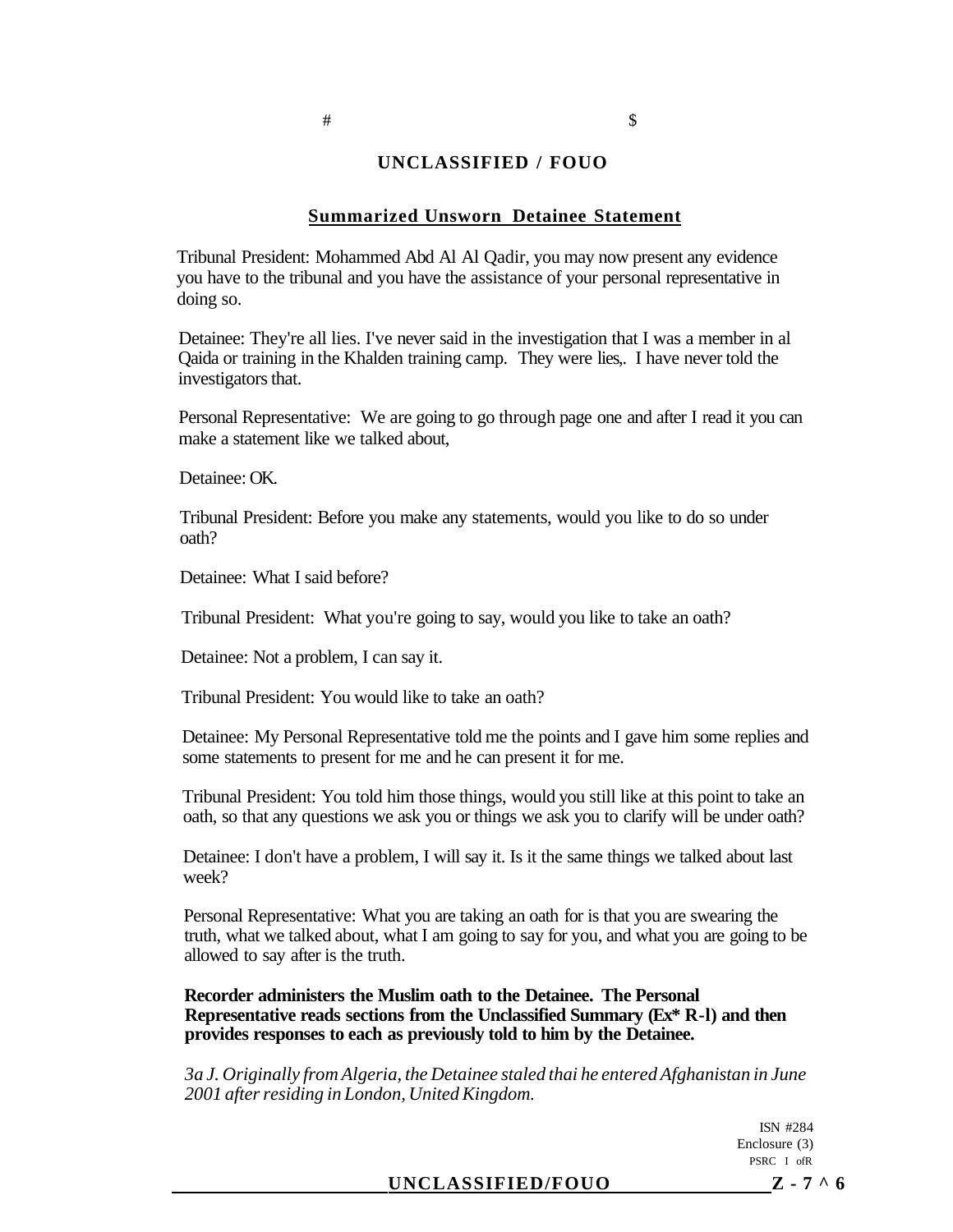Personal Representative: It's true, he was in jail in London for two months. They released him until trial date. He had to go to the police station to check in daily. He knew a friend from Germany who was in London named Mustafah and stayed with him. He escaped from London because he was afraid to be sent back to Algeria or back to prison in London. Would you like to add anything?

Detainee: I got released temporarily from prison and kept going back and forth to court to find out a court date.

*3a2. The Detainee's route of travel took him through Islamabad and Peshawar and then onto Jalalabad, Afghanistan.* 

Personal Representative: True he went to Jalalabad so he would not go to jail or back to Algeria. He went to Afghanistan as an immigrant. Anything else you want to add to that?

Detainee: I was living alone in Jalalabad.

**#** 

*3a3. The Detainee was identified by highly placed al Qaida operative as having trained at the Khalden Camp and as having resided at a guesthouse in Jalalabad, Afghanistan.* 

*3a4. The Detainee also admitted that he had been trained at the Khalden Camp.* 

Detainee: Is this what I told you or one of the accusations?

Personal Representative: This is what the accusation is. False, never attended the Khalden Camp, never stayed in a guesthouse in Jalalabad. I rented a house for 6 months in Jalalabad.

Detainee; That is correct.

Personal Representative; Do you want to add anything?

Detainee: I'm not al Qaida and I did not train in that camp.

Personal Representative: And that answer is 3a4. That says he did not train at the Khalden Camp. He said I never said such a thing to anyone, I never had training at that camp.

Detainee: Correct, I said that.

Personal Representative: Anything else that you would like to add.

Detainee: I did not train and that's all.

LSN #284 Enclosure (3> **— 7 ^** r??/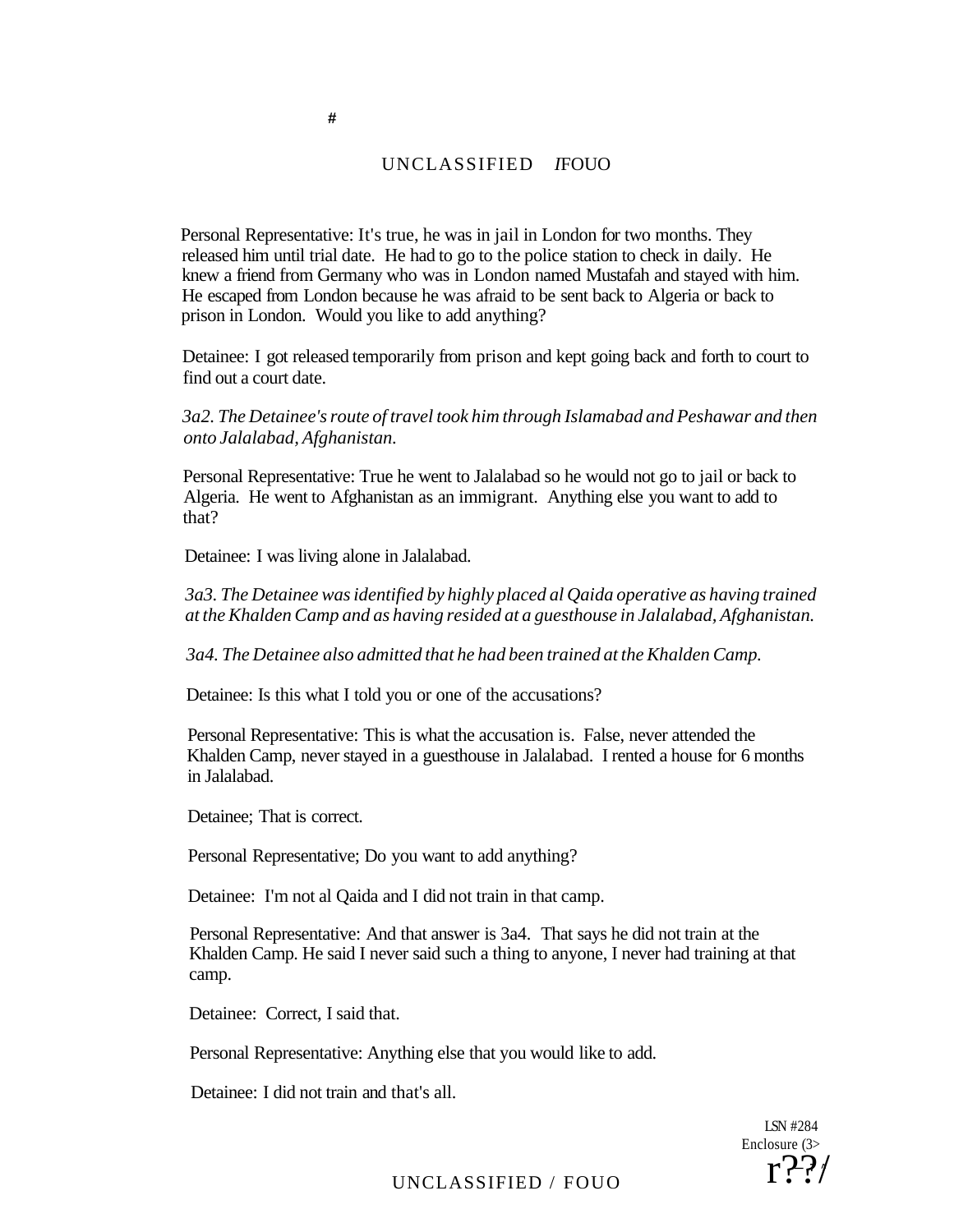*3a5. The Detainee is a member of the Jemaah Islamiah Muqatilah which is closely connected to the Salafist Group for Call and Combat.* 

Personal Representative: He said this is not true. He has no relationship with any movement. Would you like to add anything else?

Detainee: If I was part of Al Qaida or that islamic group, I would have been arrested by Algeria first. And second, I would have been arrested by Germany where I stayed for 3 years in a detention facility. I was 7 years in Germany, why wouldn't Germany arrest me if I was part of al Qaida, why was I able to get a Visa?

*3a6. The Salafist Group for Call and Combat is an Algerian terrorist group operating primarily throughout Europe, Africa, and the Middle East, but with known ties to al Qaida,* 

Personal Representative: He stated that he knows nothing about it and he has no relationship.

Detainee; I have no connection with that group and if I did, 1 would have gone to Algeria, I would not have gone to Afghanistan.

*3a7. The Detainee fledJalalabad, Afghanistan during the advance of the Northern Alliance.* 

*3a8. The Detainee entered Pakistan, was arrested by Pakistani authorities and was later transferred to the custody of U.S. forces.* 

Personal Representative: He said that he never fled, he was sick so he never left home. The owner of the house said the Northern Alliance was coming and he needs to leave. The owner said he would help him to another house where there were other Arabs, who he said would help them.

Detainee: They told me to come on, let's move. 1 had malaria. *I* didn't have the will or the energy to go with them. He said that's it, you have to leave. So I took my things and left.

Personal Representative: He also said they wanted to get their children and families out first so he had to wait ten or more days.

Detainee: 10 to 15 days correct,

Personal Representative: They took to the road and walked 2 to 3 days and reached people on the border of Pakistan. This also clarifies number 8. At the border of Pakistan,

> !SN#2W Enclosure (3) Page 3 of 8

UNCLASSIFIED / FOUO **^ 7 9**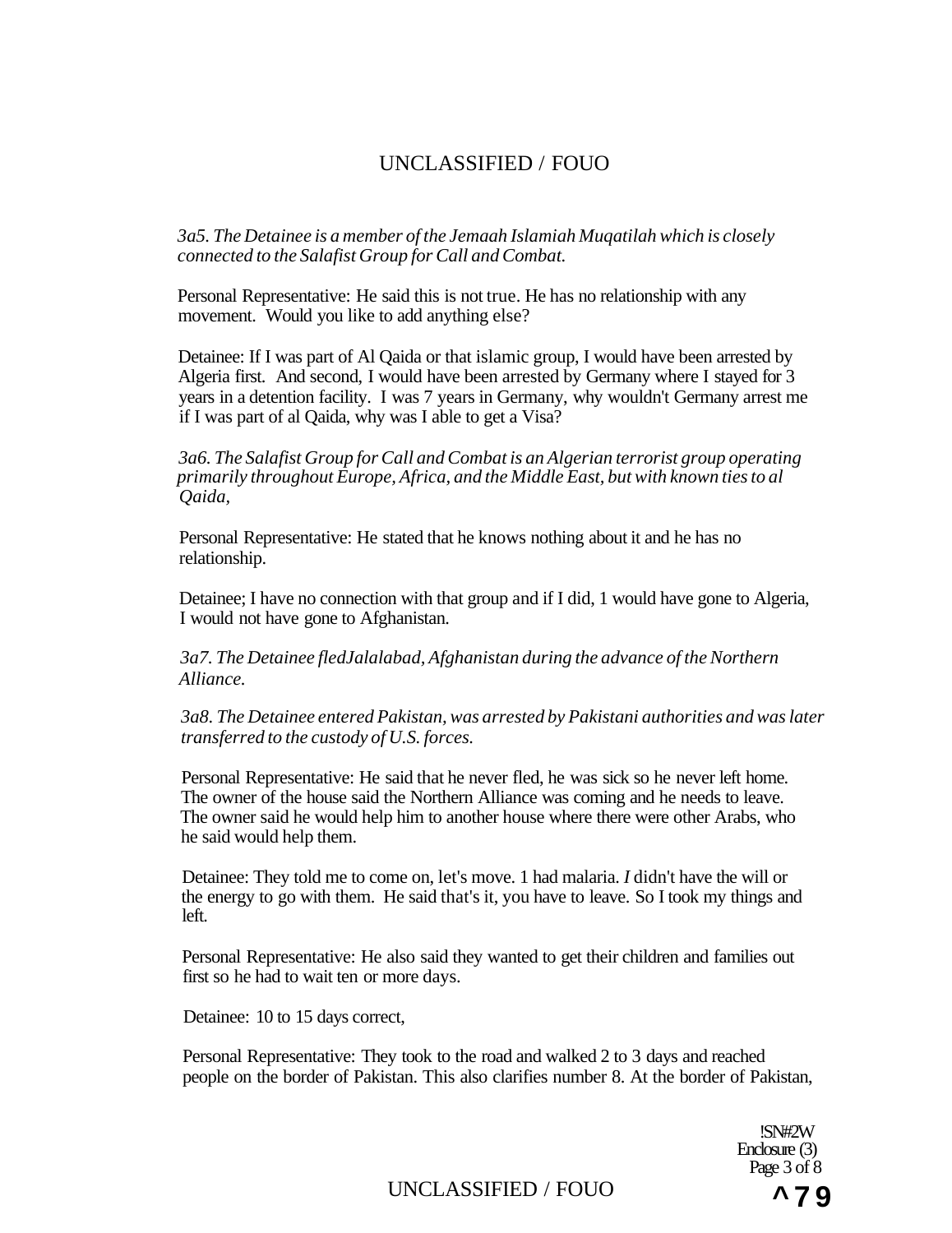**-ss** 

the people welcomed but also separated him because he was sick. And he was asked to wait until they could help. But he was tricked and given over to the Pakistani police.

Detainee: They told me you are very ill, you're sick. They put me in a house by myself. After that they gave me to their forces\*

Personal Representative: When he was tricked, he had no weapons when he was captured. His entire intention was to go to be an immigrant.

Detainee: In Afghanistan?

Personal Representative: (reading from notes) Entire intention was to immigrate, make money, and find a wife.

Detainee: Yes, I wanted to get married and get stable somewhere.

Personal Representative: Would you like to add anything else?

Detainee: When I was arrested in Khandahar, they told me I had malaria. I was sick; I had malaria. In Khandahar they took me, a medical team checked me and they found out that yes I did have malaria, and then they gave me some treatment by the American forces.

Personal Representative: Is that the end of your statement?

Detainee: Not even once did I mention 1 was trained at Khalden Camp. I never said that I trained. I refused to train there and the interrogators made those lies against me.

Tribunal President: Mohammed Abd Al Al Qadir, does that conclude your statement?

Detainee: If I had really done those things, Germany and Great Britain would have had a list of things that I had done. They don't have anything against me. They would have given you information about me if I had done anything. But I have never done any of those accusations that you mentioned before.

Tribunal President: Would you be willing to answer some of our questions?

Detainee: No problem.

#### **Personal Representative has no questions for Detainee. Recorder has no questions for the Detainee. Tribunal Member's begin questioning of Detainee.**

Tribunal Member: Please explain why you were in prison in the United Kingdom.

ISN #284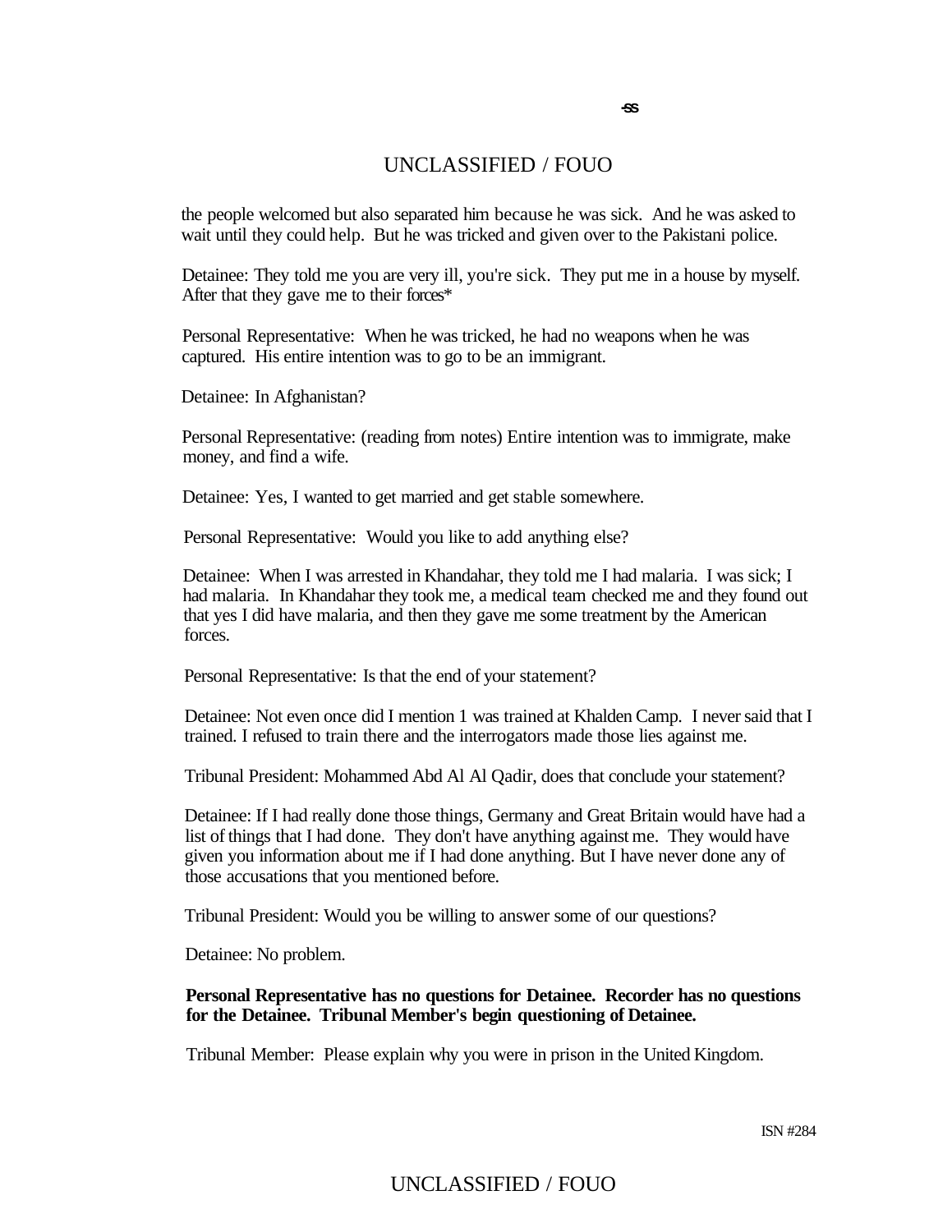Detainee: I went to Great Britain, I was new there. I was looking for a job. I went to restaurants and hotels looking for a job. I told them I knew German, they told me they don't need someone who speaks German. They need someone who speaks English. I would tell people if they found any kind of job, let me know because I want to work. One day I was sitting in a club, this person came up to me asking if I could return some clothing to the store for money. I went to that store and took the clothes to the store with the receipt the man gave me. He told me "When they ask me why I'm returning them, tell them I didn't like them, I changed my mind." I told the man at the store "I clianged my mind", 1 gave him the receipt and he gave me the money back. On my way out, the police were waiting for me. I was detained for 2 months. After that I was released and they made me come to the court office to sign every day because they told me I had to be present there every day and sign. Then when my court date came, I went there, they asked me if I had a lawyer. I told them I don't need a lawyer. After I said I didn't have a lawyer, they issued a bond for me. A friend paid the bond for me. They told me the person who paid the bond, had to be there to sign for my release. When I called the person. He said "1 can't come to the jail and be there for you all the time, 1 live about 90 to 100 kilometers away from the court so I can not come there every time for you." So 1 told him "Do what you have to do 1 want to go." That was what happened.

Tribunal Member: Then you left England, you escaped England?

Detainee: I remained there for about 2 months. I was afraid they would send me back to Algeria. My father called me, *I* had served 2 years in the Algerian Army, my father told me that the Algerian government has requested me to go back to the military to serve some more. They extended my service time. The situation in Algeria was very bad and I didn't want to go to Algeria.

Tribunal Member: Did the British authorities take away your passport?

Detainee: No, I didn't have a passport.

Tribunal Member: How did you leave England?

Detainee: I bought a passport in Italy. When I was in Italy, I told the interrogators I purchased a passport in Italy. Arabic-Algerian-French Passport.

Tribunal Member: Do you know whom you purchased the passport from?

Detainee: I don't know, I was new in Italy. I just paid him the money and gave him my picture. I don't know the person.

Tribunal Member: How did you pay for your travel?

Detainee: I had money, I used to sell drugs in Germany.

ISN #284 Enclosure (3) Page 5 ojJJ

UNCLASSIFIED / FOUO *'ZJlff*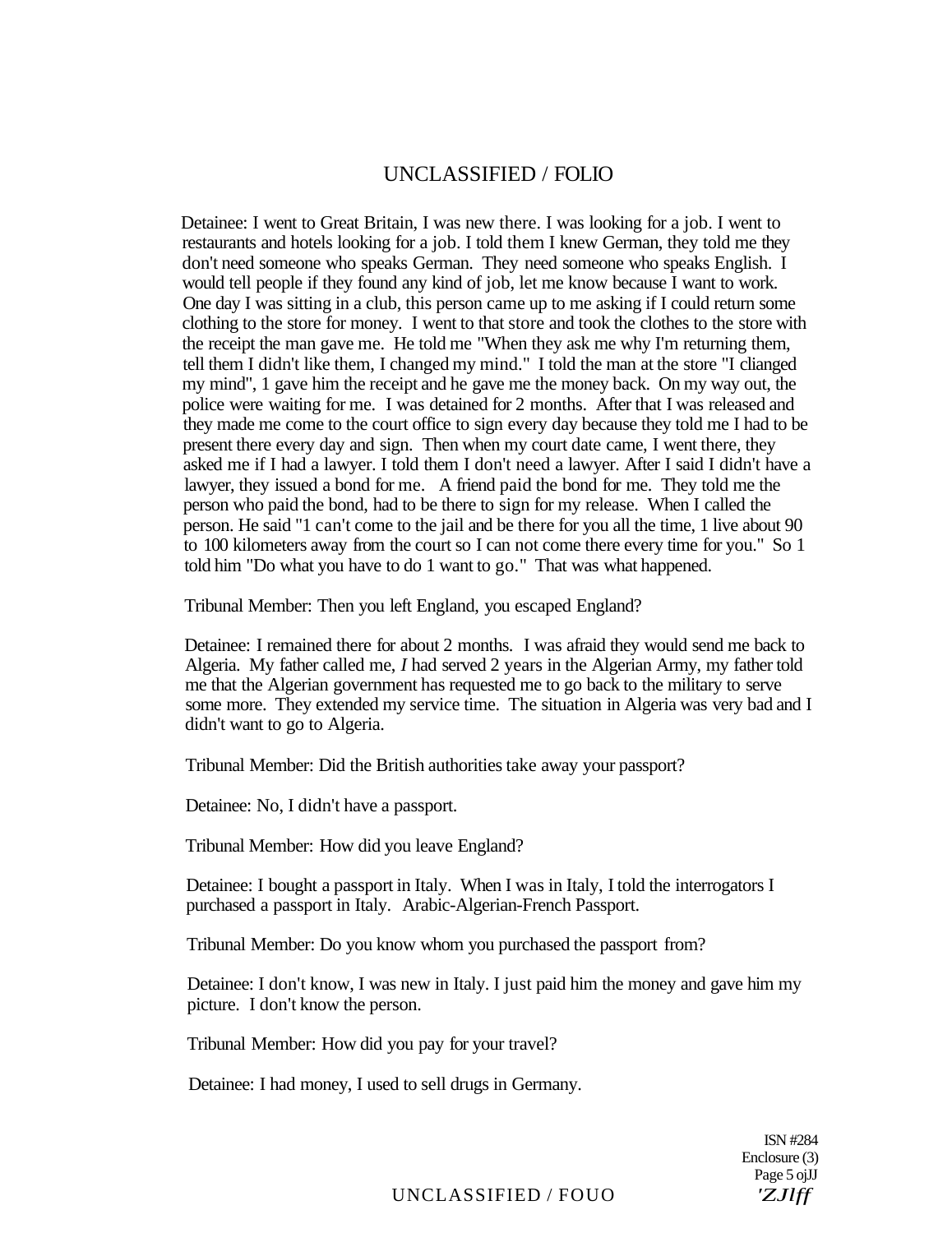Tribunal Member: How did you support yourself when you lived in Jalalabad for the 5 or 6 months you were there?

Detainee: In interrogation, I used to sell prayer tapes. That's how I made money. I also worked with someone in produce.

Tribunal Member: You said that you refused to train at the Khalden Camp. Who asked you to train there?

Detainee: I have never trained. Even if I were asked to train I would never train. You can go look for evidence. I never trained there. How could someone accuse me of training at Khalden Camp if they don't have any evidence against me? *I* never trained there. You can go ask the people that were there and find out for sure I never trained there. I never went there. There ts no evidence against me that I trained there.

Tribunal Member: Did anyone ever ask you to train there?

Detainee: The interrogators would take me for about 2 weeks and interview him and ask " Did you train? Did you train at Khalden Camp? Did you train there?" I would tell them no. They would force me. They would say, "Just say you would trained at Khalden Camp nothing will happen to you, just say you were trained in Khalden Camp." And I told them no I did not train in Khalden Camp. When I was in military in Algeria *I* was trained in the Kalishnikov, but I never trained in Khalden Camp. So they forced me. They said if 1 say that, I will not be punished for it. But I said  $*N_0**$  Why would 1 say something that I did not do?

Tribunal Member: I would like to get a rough timeline of the time he was in Algeria, England, and in Germany.

Detainee: 23 *Vi* years in Algeria, then officially I had a passport and I traveled from Algeria to Italy and I stayed a month and a half in Italy. 1 wanted to go back to Algeria, it was difficult to get a passport to Germany, and they would not give me a visa to Germany. I wanted to go tiiere because all my friends were in Germany. They gave me a visa to Italy. I took a train the France border and walked into France, then I took another train to the German-French border and I took a bus to Germany. I applied as a refugee there. At the train station, I went to the immigration office and they took ray fingerprints and filled out some papers. Then the French took me back to the French office. They told me, if I stay at the French border for too long you will get arrested. Where do you want to go. Do you want to go to France or do you want to go to Germany? I said I want to go to Germany because all my friends are there. So they sent me back to the German office and they asked me where 1 want to go and I said Frankfurt, because my friends are there. One more time they asked do I want to go to Italy and  $I$  said  $\rm{^{(c}No, I}$  want to go to Germany." I took a train to Frankfurt from there.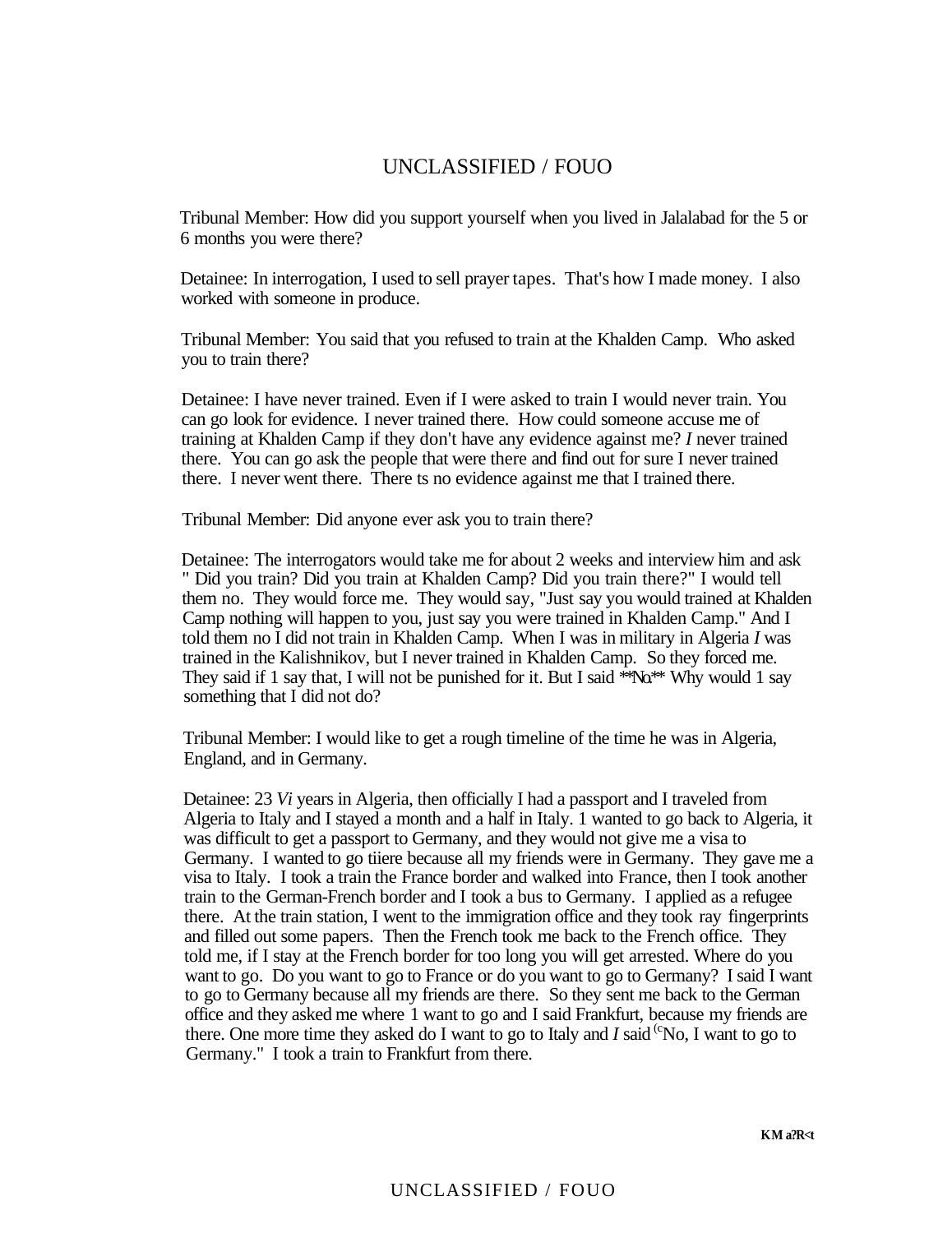# **w if**

## UNCIASSIFIED*I*FOUO

Tribunal Member: How long were you in Frankfurt and when and why did you go to England?

Detainee: 1993-1999 or 2000. 1 wanted to stay in Germany but Germany wanted me to go back to Algeria. I don't want to go to Algeria. Because of my record for stealing, they told me that I could not stay there and they wanted me to go to the Algerian embassy. I went to the embassy and they said "Ok, you don't have to go to Algeria, just sign those papers and you don't have to go." So I signed, I was detained for 3 months, and then 1 was released. I was staying in Frankfurt at the time. They gave me a green paper, it was like a permit to stay there. In 3 months, they would renew it for me. When I was in the detention facility, they took it from me. For a short period of time 1 did not have that paper. So I went to a lawyer so they would give me back my permit. But the lawyer told me if you get arrested they will send you back to Algeria so you have to leave this country. So in Italy, they used to make immigration papers, so I went to Italy. When I went to Italy, I found out they no longer make those papers. Living in Italy was difficult. I worked in produce. I cannot work that kind of job. It's very difficult. lama sick person, not very healthy. So I bought a passport and went to England.

Tribunal Member: How long were you in England?

Detainee: About 9 to 10 months.

Tribunal Member: Did you attend any mosques in England?

Detainee: Yes I went to pray, the mosques are open to any Muslim who wants to pray.

Tribunal Member: Namely, were you ever at the Baker Street or Kingsbury mosque?

Detainee: I prayed at Finsbury and 1 prayed at Baker Street. I would go next door to the library that sold the prayer tapes. It would be prayer time and I would go next door to the mosque and pray because it was prayer time. It's hot forbidden to go to a mosque, it's a normal thing. It's official; it's open to anyone who wants to pray.

Tribunal President: It appears you are still rather ill. How did you receive the injury to your arm and I'm assuming your leg?

Detainee: How did it happen or am I still able to walk?

Tribunal President: What is the nature of the injury?

Detainee: The guard closed the gate on my hand and I went to the doctor and the doctor put that on my hand.

Tribunal President: I want to thank you for your participation in this tribunal today. Mohammed Abd Al Qadr, do you have any other evidence to present to this tribunal?

> ISN #284 Enclosure (3) Page 7 ofR

UNCLASSIFIED / FOUO *'ZS19C\**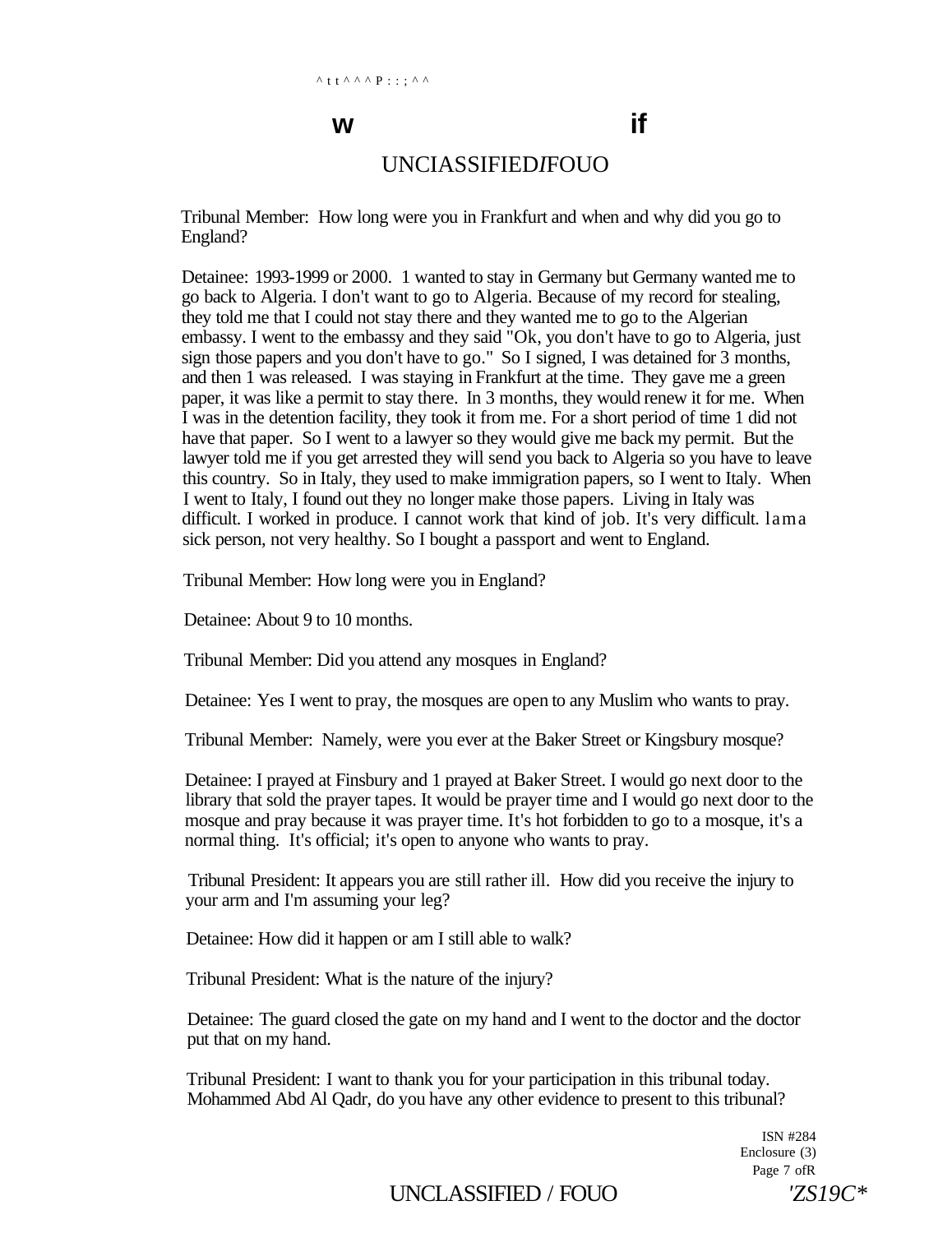Detainee: Because 1 am detained, I cannot get you any more evidence. But if you go ask the British, the Germans, the Italians, 1 have never done anything to harm any Americans there. I don't want to go back to Algeria. I do not want to go back to Algeria. There are a lot of Americans in Germany. *I* have never ever tried to harm any Americans or anyone. I have never done anything to harm anybody. Is it not official being in Afghanistan? When I was in Afghanistan I saw a lot of Americans, a lot of British, normally they would pass by me and I never tried to harm anyone. It was like normal being there. Traveling to France, to Italy, to Germany, 1 traveled to Afghanistan too because I know they would not make me go back to Algeria. I don't not want to go back to Algeria because I know if I go back to Algeria, they will give me a weapon, they will tell me to go fight and I don't want to put myself in danger, I don't want to be killed. Would you want to be killed?

Tribunal President: We appreciate your comments and we will take them in to consideration.

#### **Personal Representative has** no **further witnesses** or **comments.**

Tribunal President: AH unclassified evidence having been provided to this tribunal this concludes the open session of the tribunal.

## **AUTHENTICATION**

I certify the material contained in this transcript is a true and accurate summary of the testimony given during the proceedings.

Colonel, U.S. Army Tribunal President

> ISN #284 Enclosure (3) Pfiwe g of 8

 $\textbf{UNCLASSIFIED} / \textbf{FOUO}$   $-I \sim l^{\wedge} l$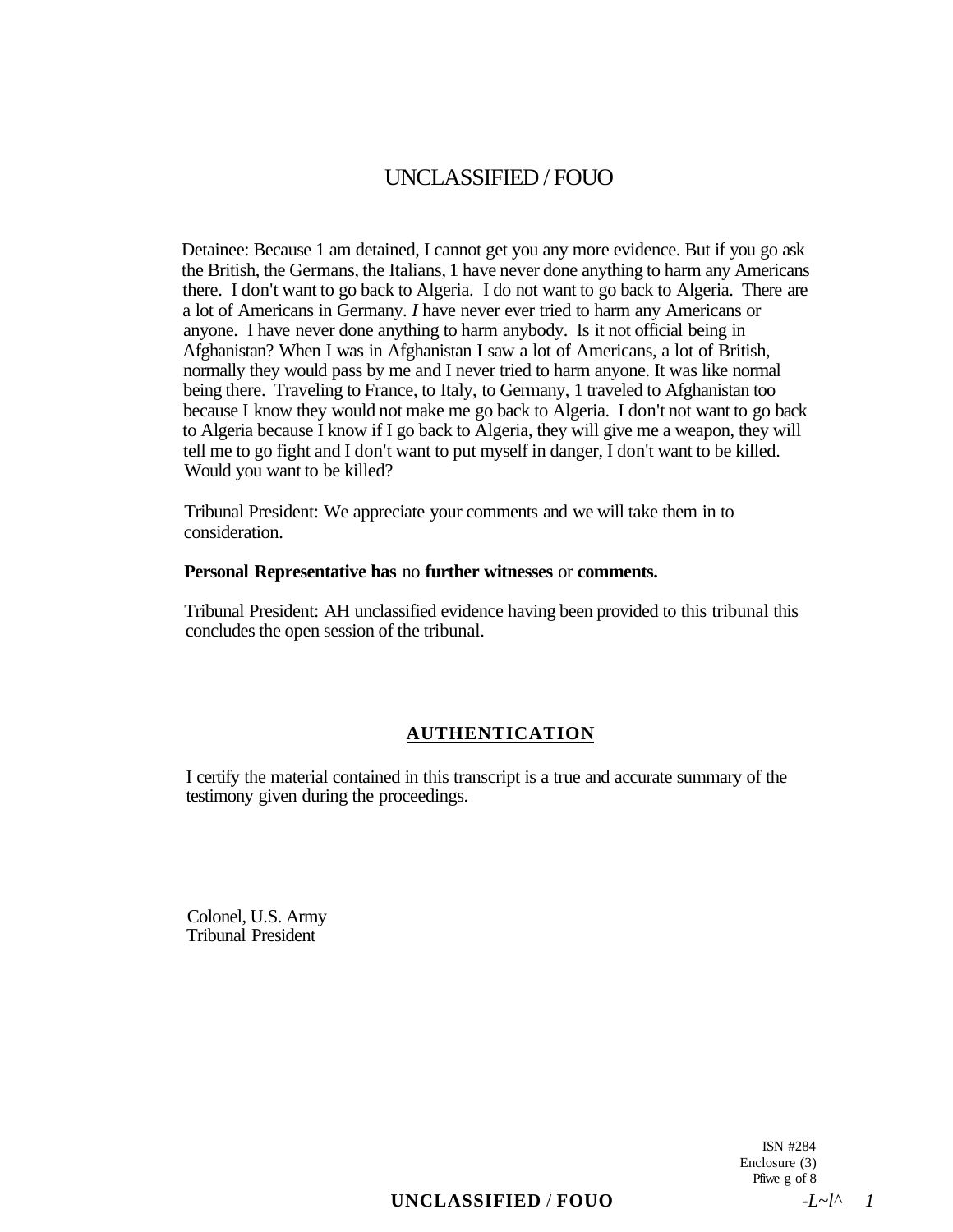#### **Summarized Unsworn Detainee Statement**

*The Tribunal President read the Hearing Instructions to the Detainee, The Detainee confirmed that he understood the process and had no questions.* 

*The Recorder presented the Unclassified Summary of Evidence (Exhibit R~l) to the Tribunal The Detainee requested to have a copy of the Unclassified Summary of Evidence and was then instructed that he be given an opportunity to respond to each allegation.* 

*The Recorder presented Exhibits R-2 andR-3 into evidence and gave a brief description of the contents of the Unclassified Summary of Evidence (Exhibit R-1).* 

*Th e Recorder confirmed that he had no further unclassified evidence or witnesses and requested a closed Tribunal session to present classified evidence,* 

*The Tribunal President opened the Tribunal to the Detainee to make his statement and asked if he would tike to make his statement under oath,* 

Detainee: 1 swear that if I say something it would be true.

Tribunal President: Would you like to an oath to that?

Detainee: I will talk everything about everything I'm asked. Every word that I speak will be truthful. I'm ready but if you don't accept my words then I swear.

Tribunal President: It's up to you.

Detainee: If you need me to swear, I will swear. But whatever I say will be truthful.

JAG Tribunal Member: Treat it as un-sworn (to Tribunal President).

Personal Representative: Previously you said you would take the Muslim oath. Do you want to take the Muslim oath or not?

Detainee: I am ready. I don't have any problems.

*The Detainee opted to take the Islamic oath prior to making his statement to the Tribunal,* 

*3.a. 1. Detainee facilitated the travel of individuals from Meshad, Iran to the border town ofTayyebat, Iran, which is near the Afghan border in 2001.* 

> rsN# 1012 Enclosure (3) Page 1 of 7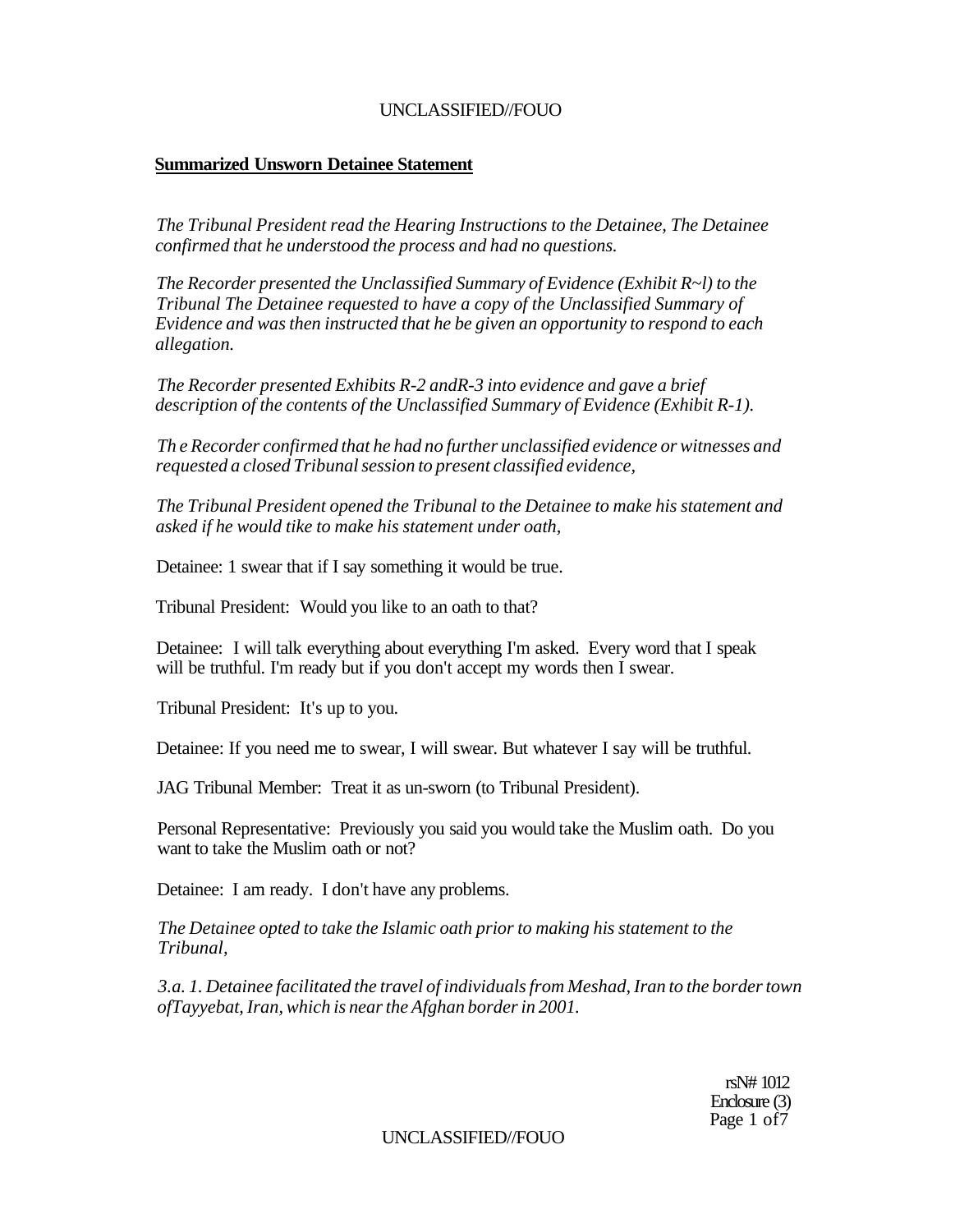Detainee; The first one, number one, about the year 2001; I have talked to my Personal Representative and I have said that I have not engaged.

Personal Representative: Would you like to read what you have said (to Detainee)?

Detainee: Yes.

In 20011 was living in Meshad, Iran. I have not traveled from Mashad to Tayyebat in 2001. I was captured in Iran in March 2002, then they brought me to Afghanistan. I did no traveling. I was a taxi driver. I traveled 5 to 10 KM around the city, not 3 hours to Tayyebat.

Once I took Abdulla Aziz from Meshad to Tayyebat in 1999. I basically did it just for the pay. Someone called me and asked me pick up this person and I took him to Tayyebat. He (referring to Aziz) had the legal documents he needed. My friend asked me to take this Sunni on this trip so he could find Sunni food and I wanted to make some money. The manager of the hotel said this man wanted Sunni food so I went along to help and earn money. I met Adbulla Aziz three times. When I went from Meshad to Tayyebat with him and later returning. My third time, he called me on my cell phone and asked if I could take his friends for Sunni food. I did this five to seven times.

It was to my own will to talk about this situation. On my own will I decided to talk to American Interrogators. How did America know that I was in touch with Abdulla Aziz? I was the one who told them that I had talked to Abdulla Aziz. I talked everything truthful to my interrogators. My Personal Representative said that it was in 1999. Only one time I went to Tayyebat with Abdulla Aziz that I have not went with anybody else. 1 am a taxi driver even if you come and ask me to bring you somewhere I will bring you. I don't not belong to any group and to make a living for my wife and child I did this. What else can 1 say? For three years I've been telling the truth on whatever I'm asked. I have told this of my own will and I have told them in year of 1999 one time I went with Abdulla Aziz. It seems that American interrogators does what he likes to do, because I have said that it was in 19991 have done but it says it was in 2001.

#### *3. a. 2 Detainee associated with the leader of al Wafa, Abdulla Aziz, and received payments for arranging the travel of individuals to and from Afghanistan*

I don't know who al Wafa is, I don't know anything about al Wafa. Only interrogators told me about al Wafa. Abdulla Aziz would call me and ask me to take his friends for Sunni food. Since I was a Sunni and knew about Sunni food. I went to the hotel with food from the restaurant. I was just doing this to earn money for my family.

I will try to explain this more. All this happened from 1999 to 2000. Abdulla Aziz sometimes called me and told me to get food for his friends and this is common between Muslims. Those people who come to Meshad, they have documents and they were at the hotel so I did not see anything to me to worried about them. I only helped them put food

> ISN# 1012 Enclosure (3) Page 2 of7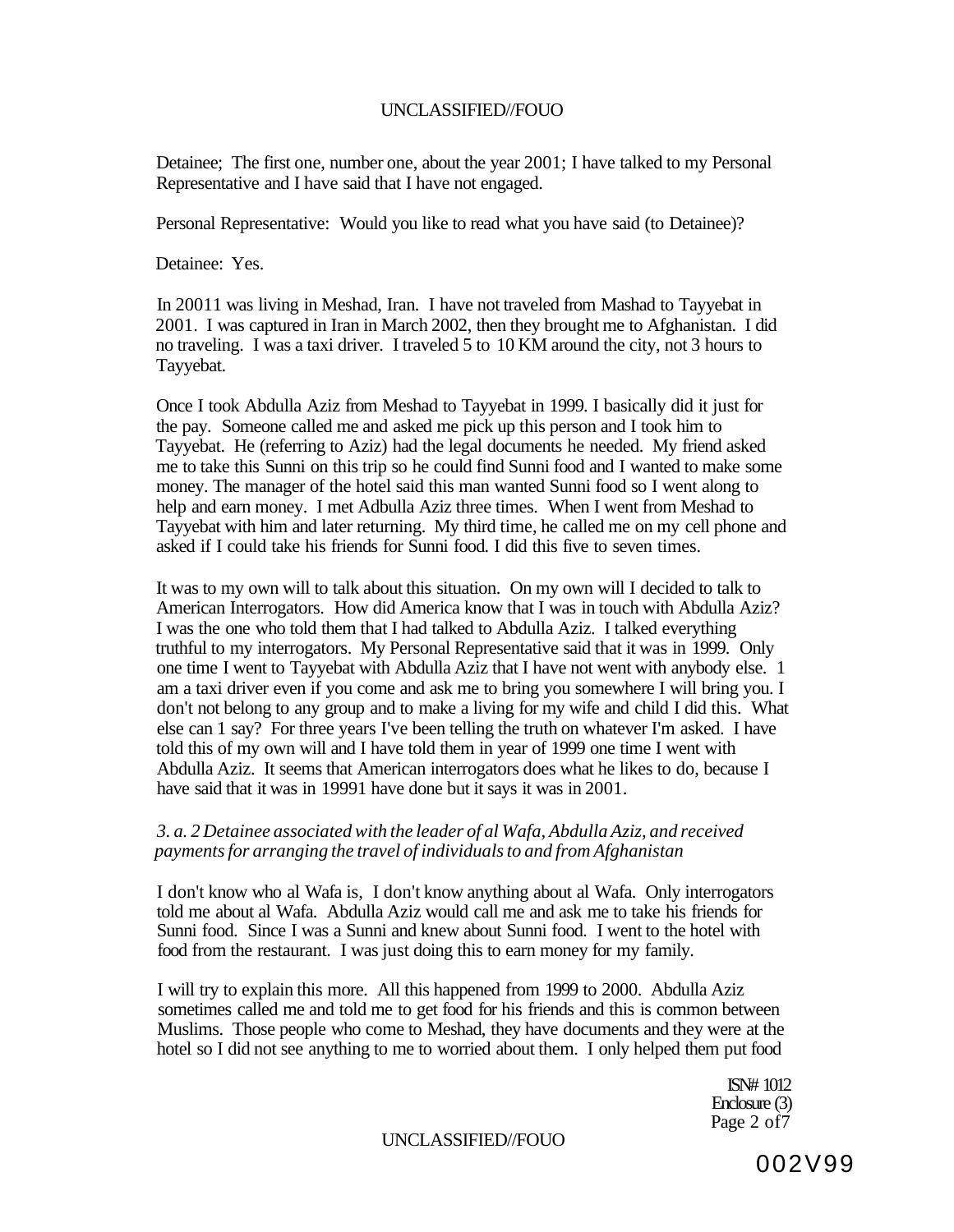in out of their mouth not to go in and out of Afghanistan. In here it says that I received money but it was like petty money like \$2, \$5, \$10. I'm ashamed of myself when I see here that I got money for this. I did not receive major money from these people. If I was sent to buy food, and there was change left, I kept the change and they would give me a little bit more money. All the time that in the year and half, that I worked with these people, I did not make more than \$1, 000 approximately. I have told them that the money in American money would be about \$1,000. My interrogator told me the amount of money you said you took from them, if you convert it to American dollars. I'm ashamed that it says here that I got money from them. I have not brought anybody in and out of Afghanistan. I have not done this and would have told the interrogators that the same I told them that not Abdulla Aziz.

#### *3. a. 3. Al Wafa is a known Terrorist organization as directed in Presidential Executive Order 13224*

So. It has nothing *to* do with me. Al Wafa is not up to me. I don't have anything to do with al Wafa. Al Wafa, is whatever it is and is for itself. I don't have anything to do with it. I have worked with Abdulla Aziz and it didn't say in his forehead that he a dangerous person so I would know. In that year that I knew him, it didn't seem that he was odd and he could not ask me something that would seem odd.

#### *3.a.4. Detainee forged documents tofaciliate the escape of al Qaida members,*

Respectful lady, if I was forging documents I would do it first for myself so I would be not detained. I flatly deny this. I have not made any forged documents and I am not a person to do such a thing. If you read how I was detained and how I was chained and how I'm in Cuba right now.

#### *The Tribunal President asked if that had concluded the Detainee's statement*

Detainee: About this forged document that I helped al Qaida members, I would like to make another statement.

Tribunal President: Please do.

Respectful Lady, if I were forging documents for al Qaida members the first person who would have wanted me to forge for him, would have been Abdulla Aziz. From what I know from what the Detainees here have told me, Abdulla Aziz was arrested in Pakistan. If I had forged documents for him, Abdulla Aziz would have come to Iran. Abdulla Aziz did not have my address. Abdulla Aziz didn't know any information about rae. Abdulla Aziz did know that I'm not this kind of person. Respectful Lady, Abdulla Aziz only had my cell phone and after that I sold my cell phone and I did not have any contact with him. I am a person that is educated. I studied in Afghanistan. I studied economics. All my life in Afghanistan I have worked as a pharmacist. I am not a person to carry a weapon. I escaped from the Taliban's bad regime to Iran to make an easier life for myself. I am

> 1SN# 1012 Enclosure (3) Page 3 of7

UNCLASSIFIED//FOUO

002800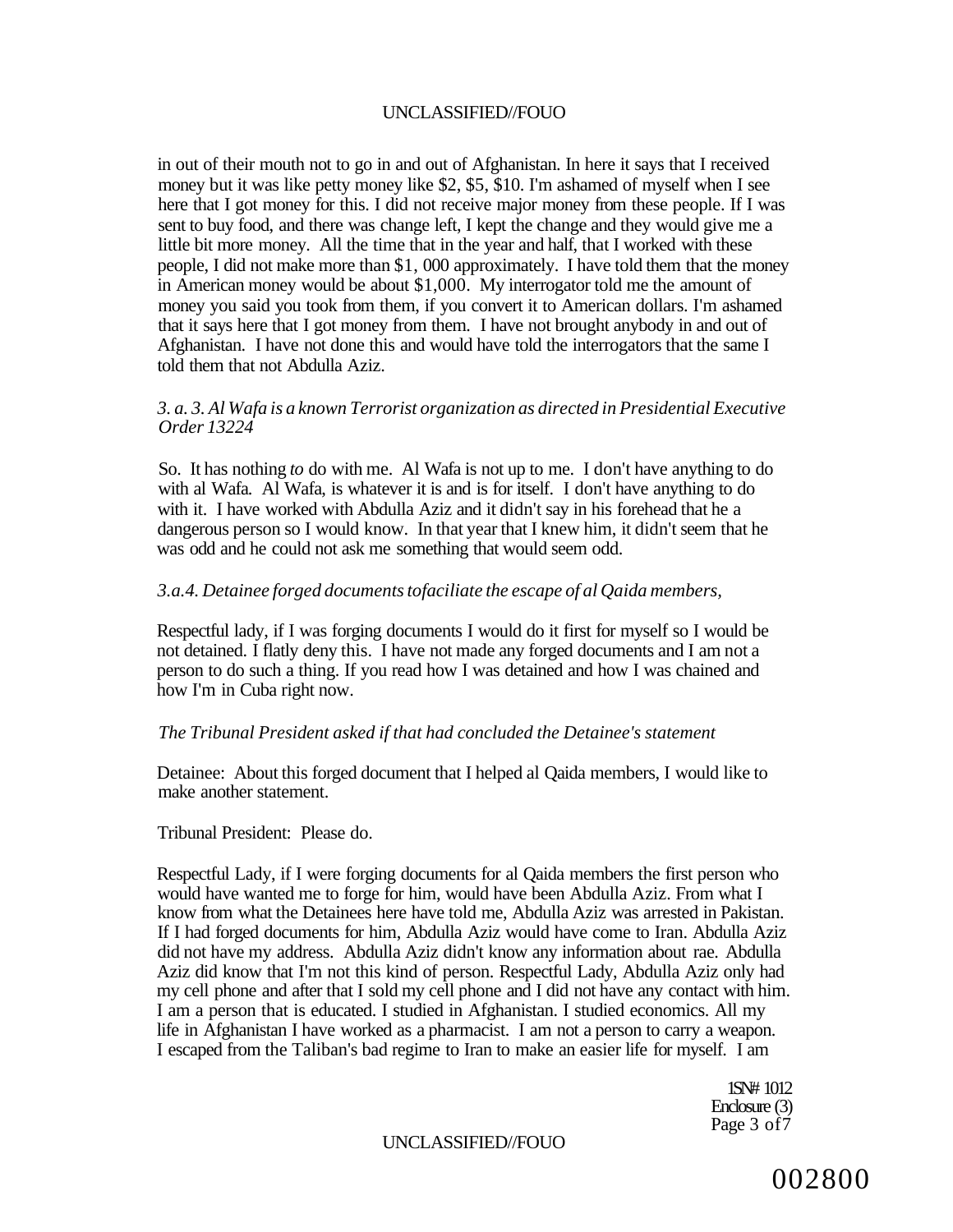## UNCLASSIFIED//FOU0

under so much pressure that I would like to speak more but I cannot. I cannot speak more.

Tribunal President: We're certainly willing to listen if you have something else you feel we need to know.

Detainee: I have talked to interrogators about Abdulla Aziz and have been a shown picture of Abdulla Aziz. I don't believe that Abdulla Aziz would be a truthful witness; otherwise I would ask him to come here. Abdulla Aziz is right here. You caught him. I know that Abdulla Aziz, he would not come here to testify for me.

Tribunal President: Personal Representative, did you have anything else?

Personal Representative: I don't have any further questions for you.

Detainee: The last thing that... I am married and I have a child and they are waiting for my return in Afghanistan. Fm trying to provide for my family, for my son, a life that he wouldn't be like me in chains.

Tribunal President: Recorder do you have any questions for the Detainee?

Recorder: No.

Tribunal President: Do any Tribunal members have any questions?

Tribunal Members' questions

- Q. Have you ever had any military training?
- A. I did not have any military training.
- Q. Were you born in Iran or Afghanistan?
- A. I was bom in Afghanistan and during the time of algeree (ph). I moved to Iran.
- Q. Why did A2iz come to you for Sunni food? Were there no other Sunnis he could goto?
- A. I did not know Abdulla Aziz. I did not have any contact with Abdulla Aziz except my friend. He introduced him to me. I told the interrogators everything about my friend who introduced Abdulla Aziz to me.
- Q. How long did you spend with Abdulla Aziz when you took him for the taxi ride back and forth? How many days? How many weeks?

ISN#1012 Enclosure (3) Page 4 of7

UNCLASS1FIED//FOUO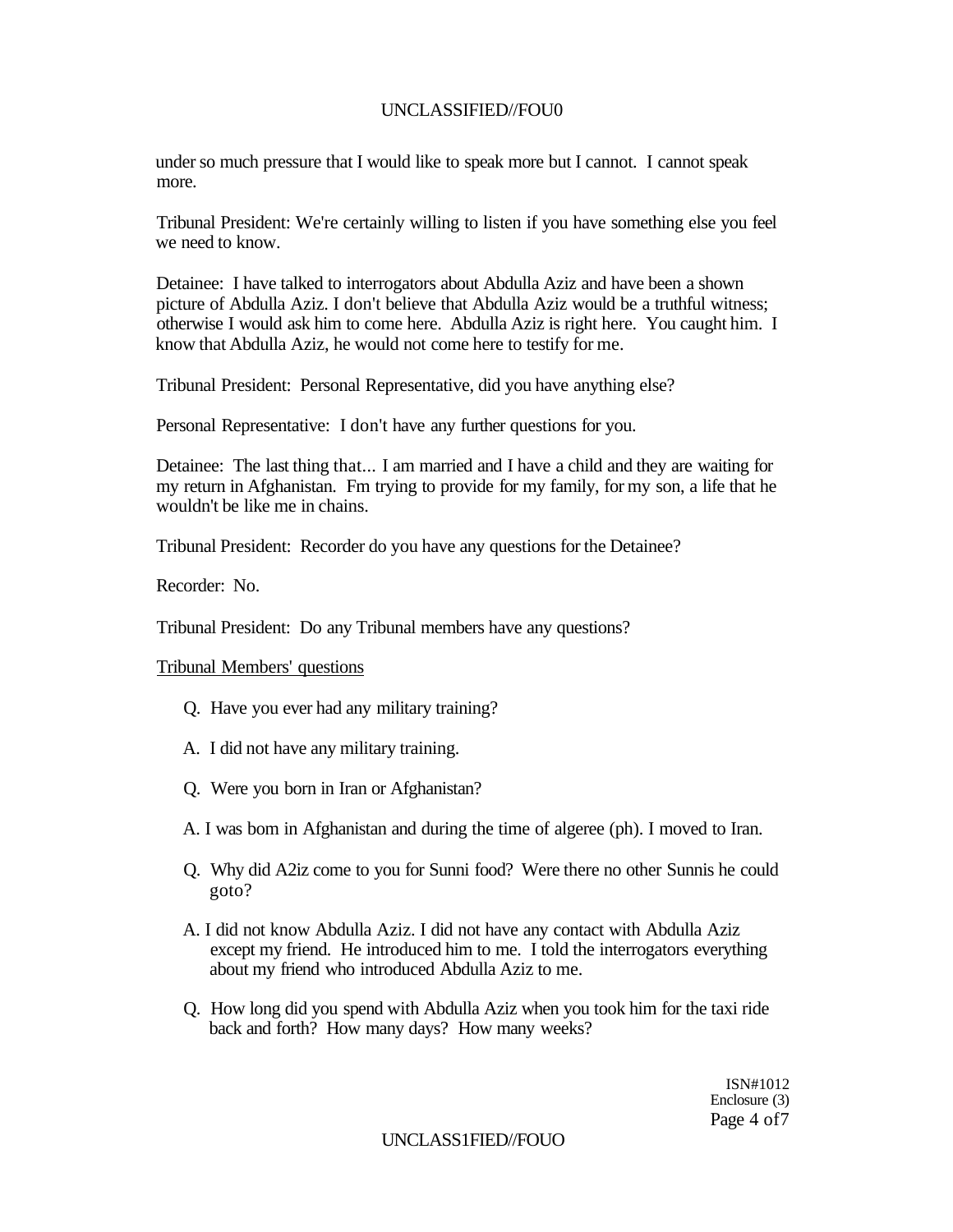- A. Only one time in the last part of 1998 and beginning part of 1999 only one time. From Meshad to Tayyebat which is three hours ride. I do not speak the language of him. Only with friends we have talked. The first time the manager of a hotel translated his words to me.
- Q. Who captured you in Iran?
- A. Iranian police.
- Q. Do you believe in jihad?
- A. Jihad is about the time of prophets. I don't understand the meaning in the Quran about jihad.

Detainee: If you want me to explain how I was arrested?

Tribunal President: Certainly, we do.

Detainee: All the refugees during Taliban came to Iran. They did not have proper documents. In the year of 1988 the United Nations and Iranian Security Forces sent all the refuges that came to Iran during Taliban. They have to come register themselves with the Iranian government. After that we were given a piece of paper mat much (showing a folded sheet of paper to the Tribunal to illustrate the size of the document) which was a picture of myself my wife and my child, my son. It said that the people with the picture could live in Iran and with the United Nations have registered ourselves with the government of Iran. Every three months we had to go and sign it again. The time the three months had run out and I was going to renew it. I had the registration... when the police pull you over you have to show your documents and that registration card that I have; I had put it between that paper that I showed the police when I was pulled over. That day President Bush had announced that Iran is not a good country and now Iran, everything wasn't, normal that day. Police were everywhere and they were looking for everything. Even thougji I was a taxi driver, Afghans are not allowed legally to work in Iran. I was illegally working. Afghans, they could only work illegal jobs in Iran. The way I speak is the same way Iranians speak. I don't have any ascent So when the police asked me where you are from I would answer that I am Meshad or Tayyebat. I would tell them that I'm from Tayyebat or Meshad. That night the police stopped me and asked me for license and registration. I had told them that I forgot my license at home and here is my registration. When the police saw the registration with my Afghan refugee status card was in it and he looked at and saw that I was Afghan and you are working illegally. And that's how I ended up here. Iranian police, you don't understand you don't know how they are. Nobody had understood the fact that, that's how I arrived in Cuba. I have explained to everyone that I did this.

> ISN# 1012 Enclosure (3) Page 5 of7

#### UNCLASSIFIED//FOUO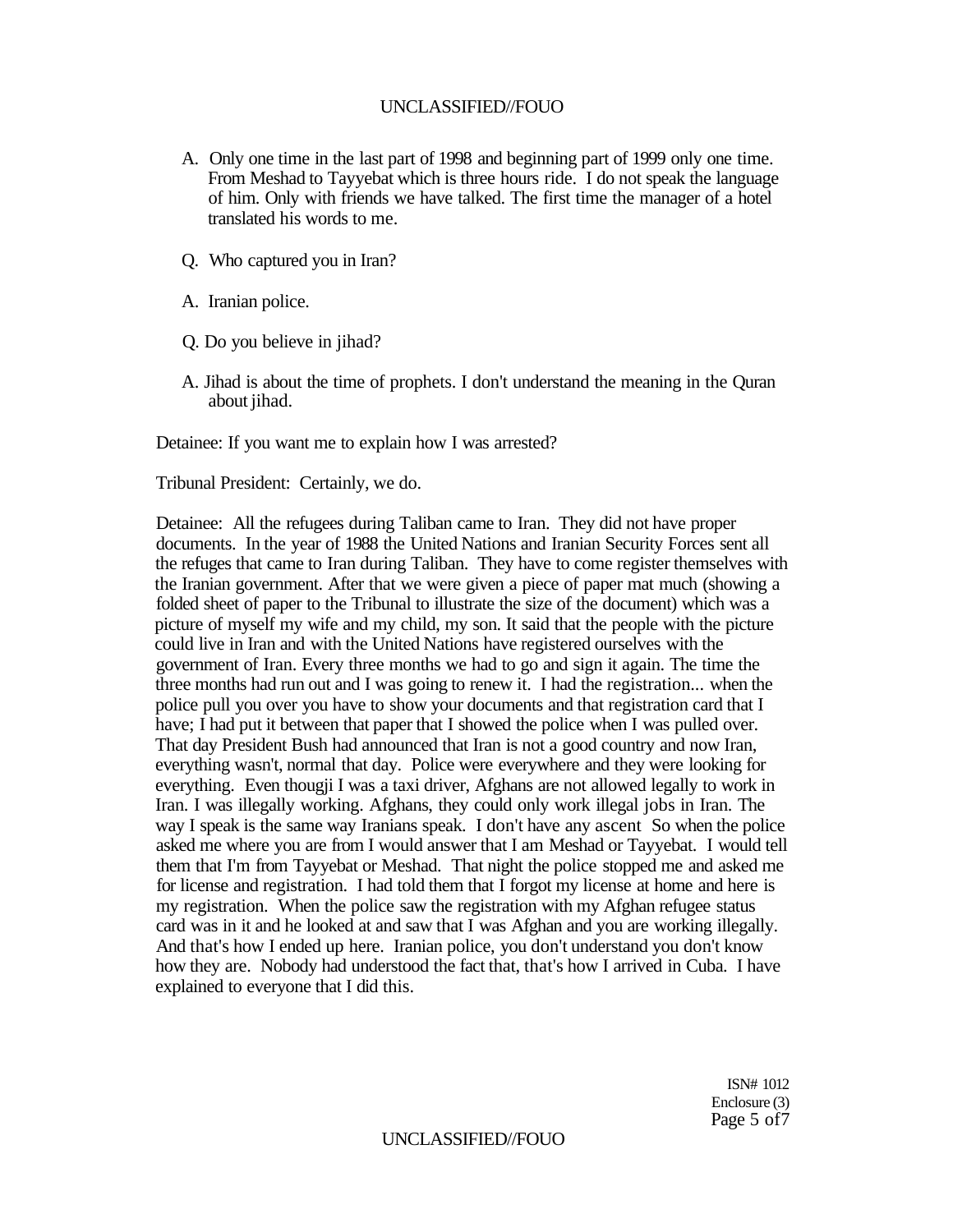## UNCLASSIF1ED//F0U0

#### Tribunal Member's question:

- Q. Did the Iranian police hand you over to the United States?
- A. No. When the Iranian police arrested me, I was one month in the Iranian Prison after that one plane from **the** government of Afghanistan. They took me from the prison to the airport in Meshad. I though that Afghan forces would obtain. There were ten of us. Six Arab, two Afghans, one Uzbeck (ph), and one tongee (ph). The Afghan forces came and took possession of us from Iranian forces. That night American interrogators asked me questions and I told them all this.

Tribunal President: I want to thank you for participating in this Tribunal today.

Detainee: I thank you and I thank the government of the United States to come to decide about what's going to happen to me.

Tribunal President: Do you have any other evidence to present to this Tribunal

Detainee: I have talked on my own, my own (inaudible). Ifl was a bad person, if I was trained not to talk I would have denied everything connecting me to Abdulla Aziz. I would have said I don't know anything about it

### *The Tribunal President confirmed that the Detainee had no further evidence or witnesses to present to the Tribunal*

Detainee: One more thing that I add; when I went with Abdulla Aziz to Tayyebat, I wasn't a taxi driver myself. Because I was not allowed to perform a job taxi on that route, so there was an Iranian taxi and Iranian taxi driver. Because police would ask for permission or documents and I am not allowed. I don't have a permit to drive on that route.

Tribunal President: Okay, we will make note of that.

Detainee: I don't know what else to say. My heart is not bad. My heart is sad and I don't know what else to say.

## *The Tribunal President explained the remainder of the Tribunal process to the Detainee.*

Detainee: I have never been in this situation before. I have never known all these words. If you three are the ones who decide of my fate?

Tribunal President: We will make a determination of his Enemy Combatant status.

ISN# 1012 Enclosure (3) Page 6 of 7

UNCLASSIFIED//FOUO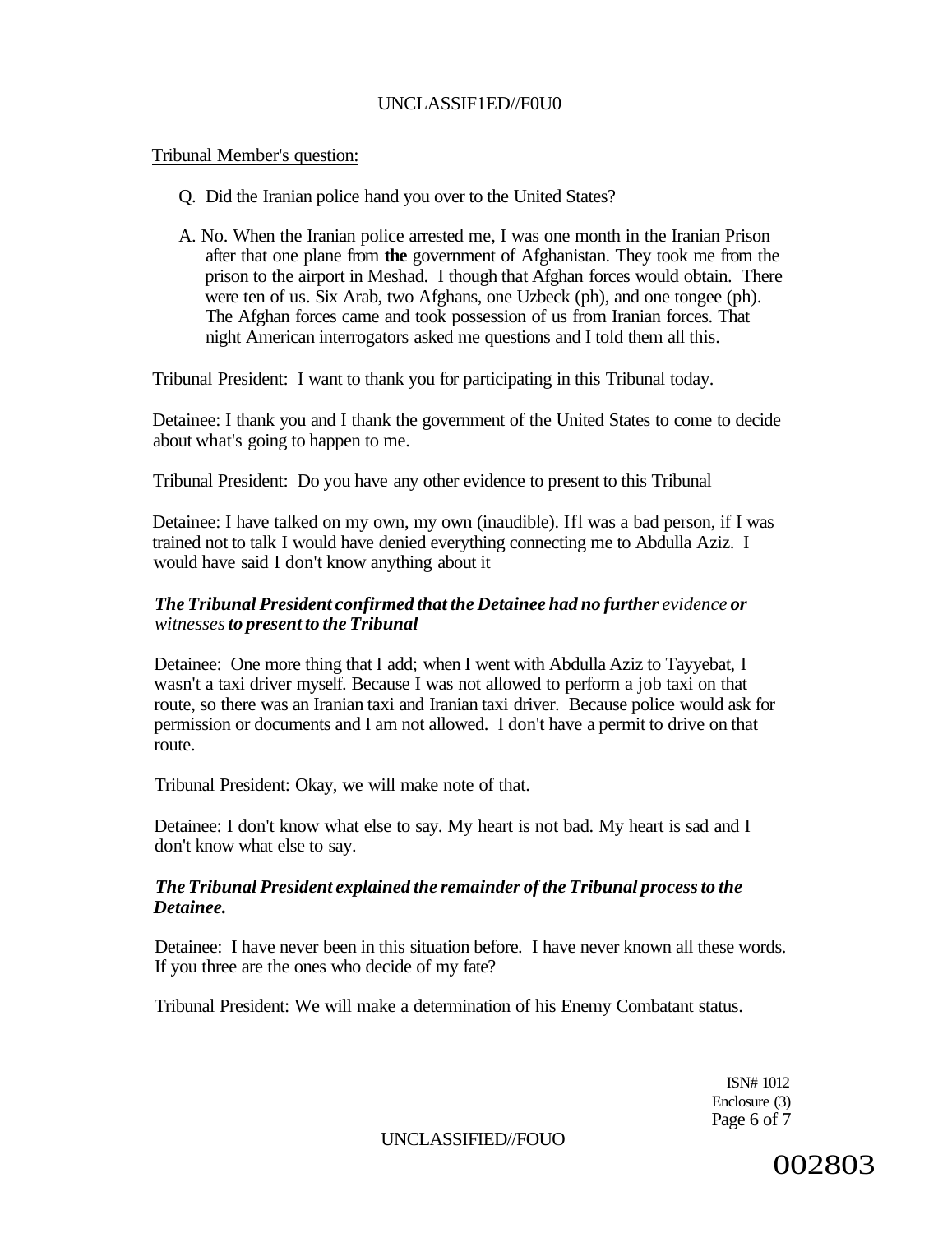**Detainee: Don't look at these (referring to the Unclassified Summary of Evidence) this is not my words and this has nothing to do with me.** 

*The Tribunal President continued to explain the remainder of the Tribunal process to the Detainee and adjourned the Tribunal* 

## **AUTHENTICATION**

**I certify the matenal contained in this transcript is a true and accurate summary of the testimony given during the proceedings.** 

**Colonel, United States Army Tribunal President** 

> **ISN#10I2 Enclosure (3)**  Page 7 of 7<br>**OO** <u>∧</u> ∧ **O4**

**UNCLASSIFIED//FOUO 00^^04**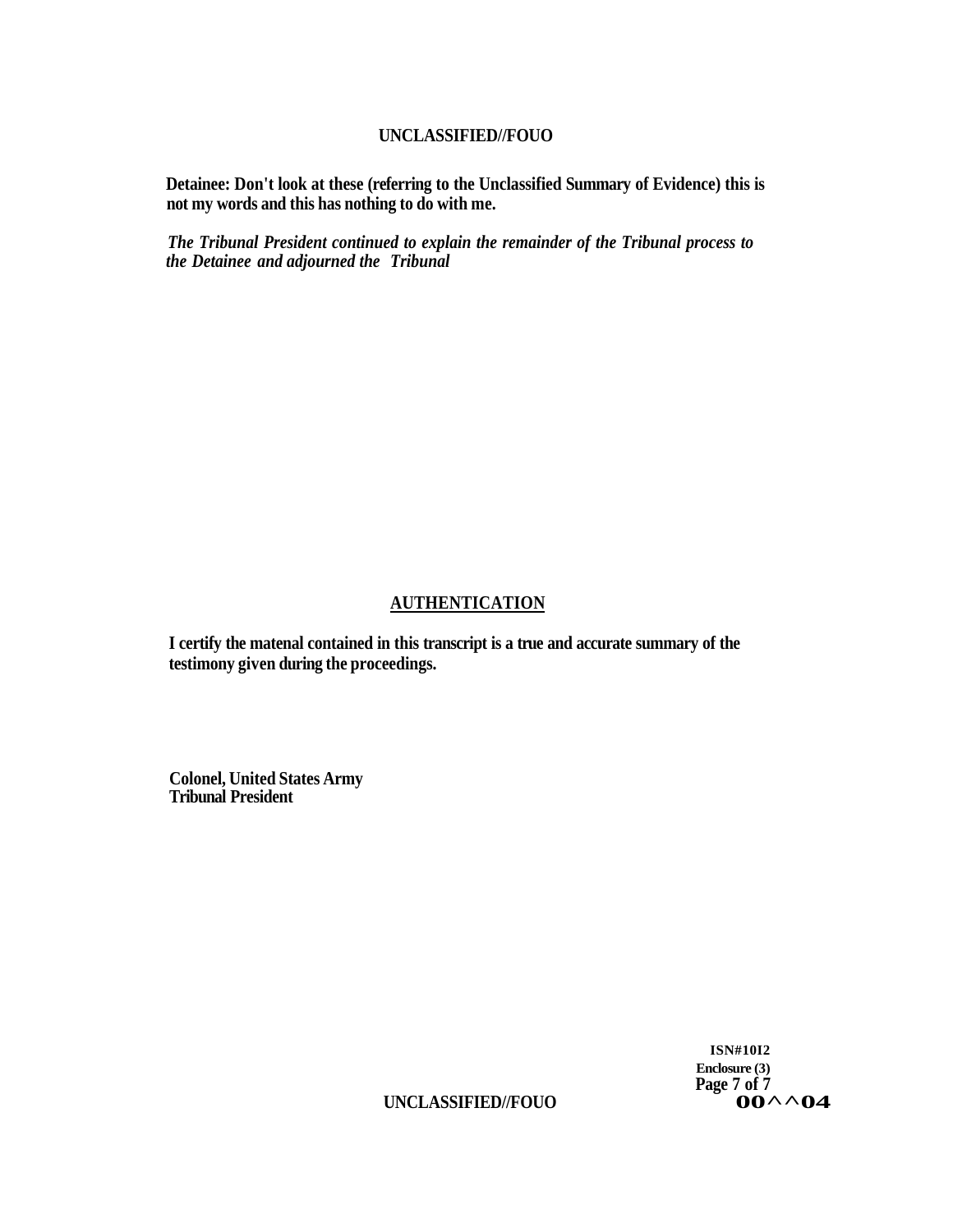### **Summarized Sworn Detainee Statement**

[The Tribunal President asked the detainee if he understand the CSRT process.]

Detainee: I heard it.

[The Tribunal President asked the detainee if he had any questions concerning the Tribunal process.]

Detainee: What kind of questions?

Tribunal President: Do you have any questions about why you are here and why we are doing what we are doing today?

Detainee: Yes.

Tribunal President; What questions do you have?

Detainee: Why did this Tribunal start, what is the purpose of it?

Tribunal President: You have been classified as an enemy combatant by the government of the United States. The purpose of this Tribunal is to determine whether that classification is right or not. We will listen to you statements and we will review written evidence that the government has. Base upon that information we will determine whether or not you have been proper classified as an enemy combatant Do you have any other questions?

Detainee: What type of person is considered an enemy of the United States or United Nations?

Tribunal President: For the purposes of this Tribunal, an enemy combatant means an individual who is part of or supporting Taliban or Al-Qaida forces or associated forces who are engaged in hostilities against the United States or it's coalition partners. This includes any person who has committed a belligerent act or who has directly supported hostilities in aid of enemy armed forces.

Tribunal President: That is the definition we will use to measure whether or not you have been properly classified as an enemy combatant.

Detainee: If you could really focus on the issue of the Taliban. I have never been associated with them. The Taliban usually forces people. Especially at that time.

Tribunal President: As we go through the Tribunal process you will have an opportunity to present your statement to us.

> ISN#1103 Enclosure (3) Page I of 6

**UNCLASSIFIED / FOUO .**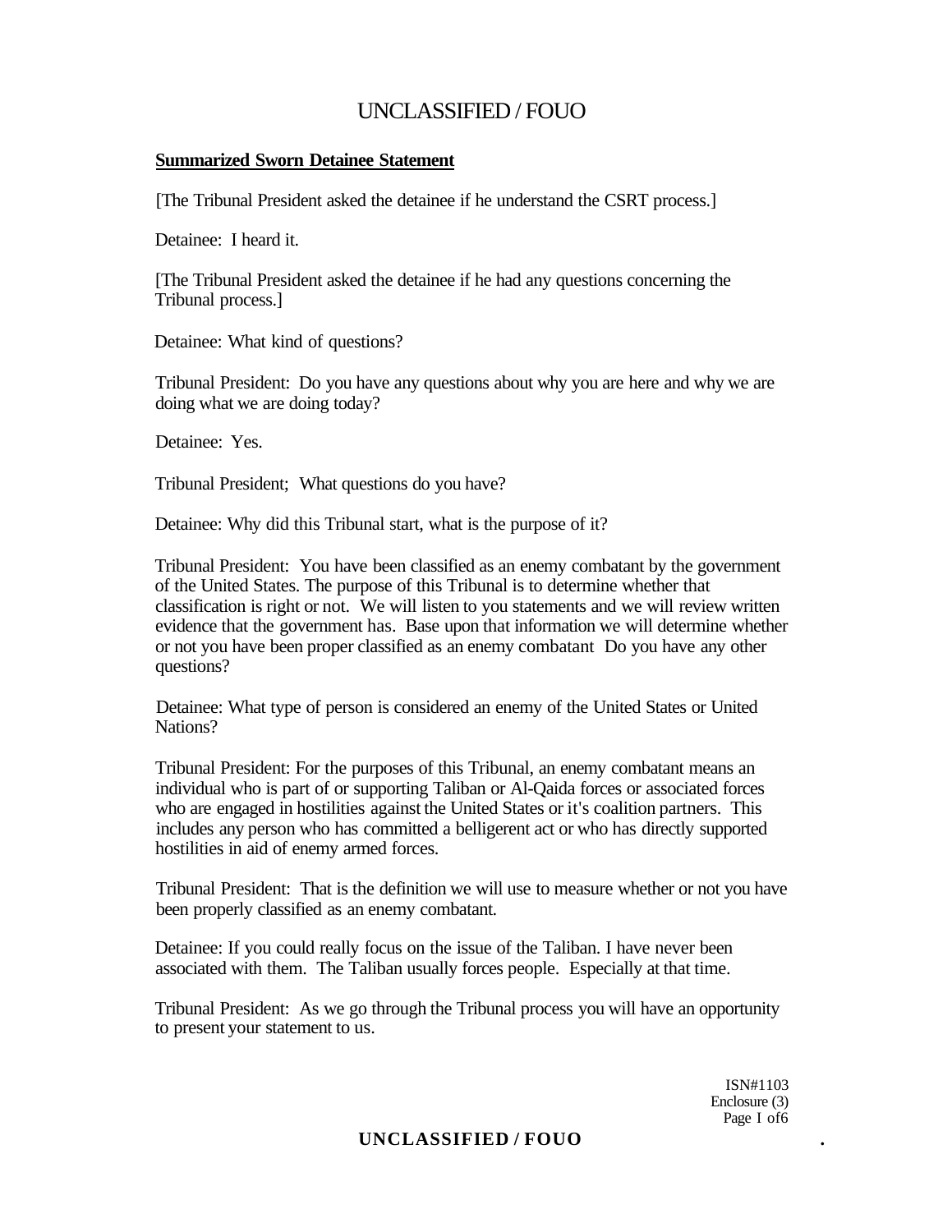Tribunal President: Do you have any other questions about the process?

Detainee: I don't have any more questions; I'll follow the process as long as you will listen.

Tribunal President: Do you wish to make a statement to this Tribunal?

Detainee: Yes.

Tribunal President: Would you like to make your statement under oath?

Detainee: Yes.

[The Detainee was sworn,]

Tribunal President: Please begin.

Detainee: I was a teacher and have always been in the teaching profession. How can 1 be processed as an enemy combatant?

Tribunal President: That is what we are here to determine.

Detainee: I brought my diploma with me. The telephone, maps and the passport pictures; I was in Iran when the Taliban forcefully put those in my house. The Taliban's car got stuck in the mud in front of my house. They took the papers and gave them to my wife. They told her to leave them there and they would be back the next morning to pick them up. If I had been there 1 would not have accepted the papers. When I came back from Iran the woman told me the Taliban stopped and left the papers. I was very upset and angry and asked why she took the documents, I went to the governor and told him about the documents. The car and the weapons were surrendered to the governor. The governor took the car and the weapons and told me not to worry about the paperwork to throw it away; the Taliban was finished. I surrendered the car to the present government, the Karsi government. The government told me several times not to worry about the paperwork; the Taliban government was finished. I fought the Russians when they were there I was use to weapons. When the Russians left I sold the weapons I had. After the Russians left, I swear, I never saw the Taliban or associated with them. The only fighting I did was when the Russians were there. If you have any evidence that I have seen or been associated with the Taliban, kill me. There was a time when the Taliban forcefully took me. I had to pay 100,000 rupees or serve them. At that time everyone was under Taliban control, I was taken forcefully. After the Taliban was finished I never saw them or associated with them.

Tribunal President: Is there anything else you would like to say.

ISN#tl03 Enclosure (3) Page 2 of 6

## **UNCLASSIFIED / FOUO**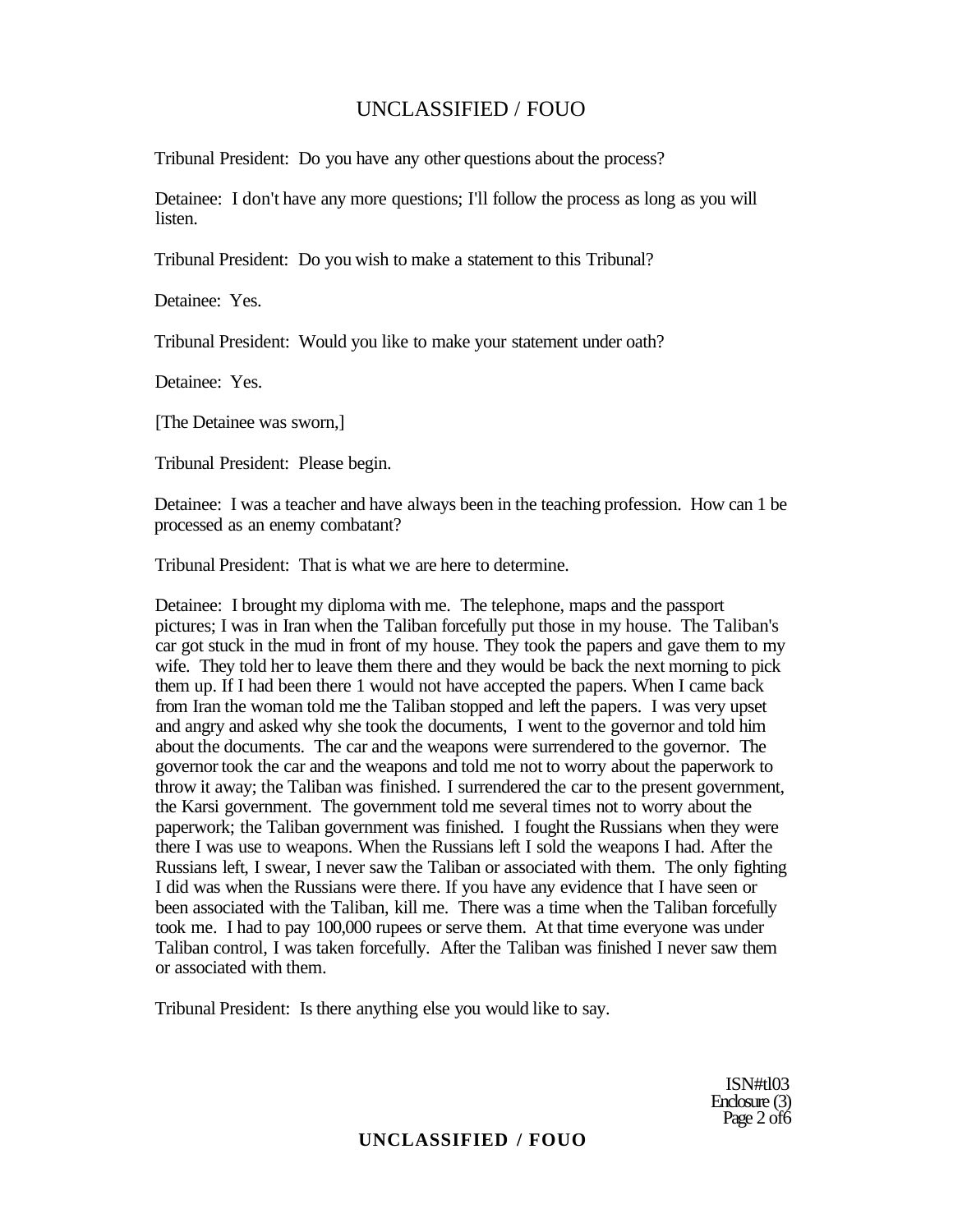Detainee: An enemy is one that goes to the field and prepares for war, but I was sleeping at home. What kind of enemy sleeps at home? The Taliban government left and I was doing my only duty, teaching. Under the new government I was a teacher I have the papers. When the new government came I supported them, but I was threatened, as were others that supported them. People were against me because I started a new school they wanted a religious school. Think about this and use your best knowledge. I never associated with the Taliban. I have never seen a Taliban, when they left that was it. Also, you should know that anybody who is educated in Afghanistan are called infidels or not on the right track by the religious people. As a Muslim I feel as though I have nobody here. The other day I received a letter that my brother died. I have ten children at home to worry about. I am in debt and have no money, but I want you to make the best decision.

#### **Summarized Answers in Response to Questions by the Personal Representative**

- Q. You mentioned that you took the papers to the governor and he told you to throw them out, how did they get back in your home?
- A. I mentioned them to the governor but never took them to him. He told me not to worry about it and to throw them away. He had never seen the documents, the only time he saw them was when the soldiers saw them.
- Q. Prior to the current government, how did you support yourself?
- A. I had a cart and grew my own stuff. I would push the cart and sell fruit.

#### **Summarized Answers in Response to Questions by the Tribunal Members**

- Q. Where were you captured or arrested?
- A. At my house and then taken to Kardiz. I was sold.
- Q. Who captured or arrested you?
- A. Soldiers came during early Morning Prayer.
- Q. American soldiers or Afghani soldiers?
- A. They were Afghan but they were speaking English.
- Q, Did they tell you why they were arresting you?
- A. Till this day I have not been told.

ISN#1I03 Enclosure (3) Page 3 of 6

## **UNCLASSIFIED / FOUO**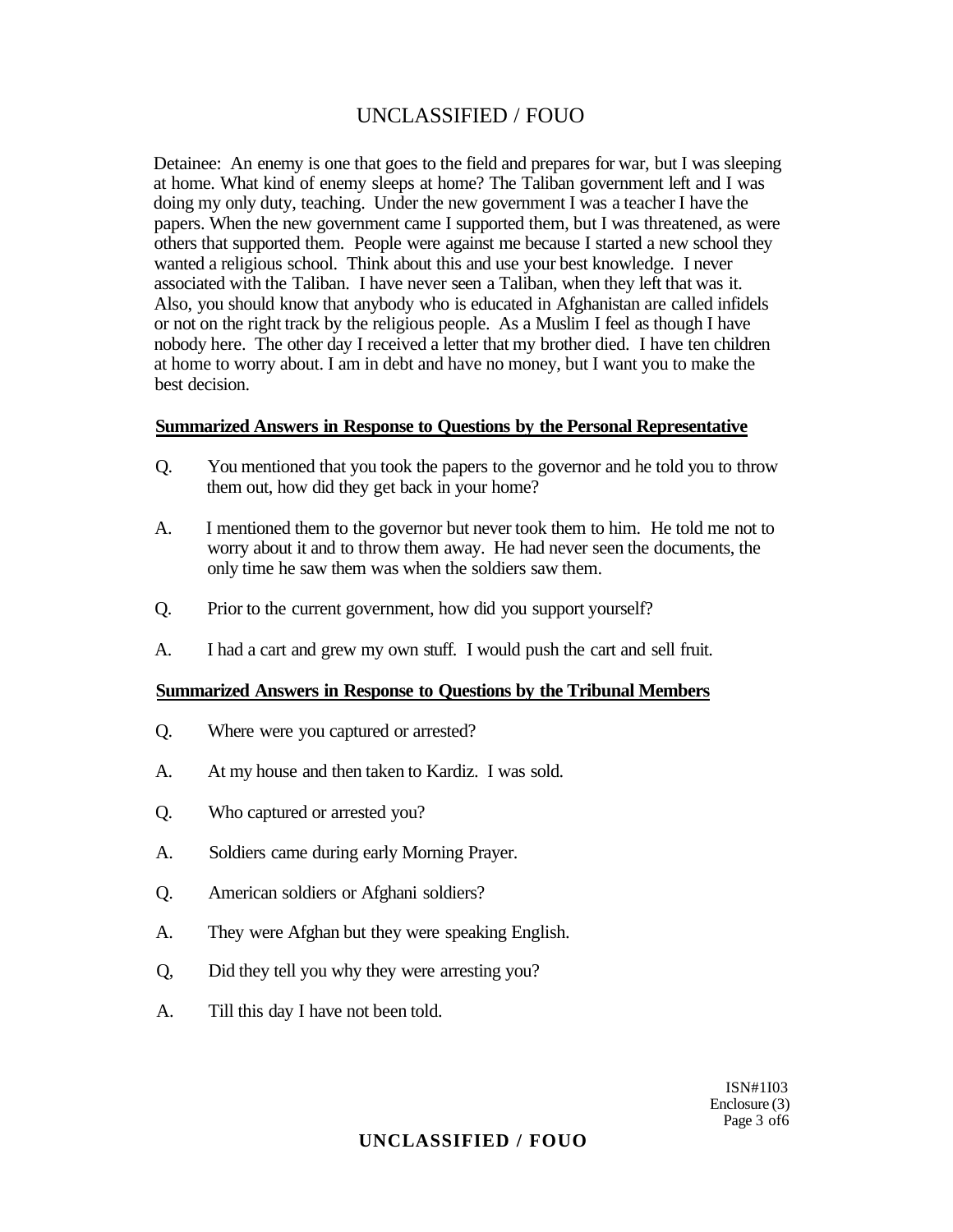Did they ask anything about why you had the documents or did you tell them why you had the documents?

They asked, I told them I was in Iran when the Taliban gave them to the woman. When the Taliban was fleeing their car broke down in front of the house and they left the documents.

Why did you go to Iran?

I was working and trying to make money. There was no government or economy at the time and I was trying to make extra money.

When did you become a teacher?

After the Karsi government was installed, I came back to Afghanistan.

So, you were a teacher when you were captured?

Yes. •

But you also went to Iran to support yourself?

I was never a teacher when the Taliban was in power.

So when the Taliban left the car by your house and until the time you were captured, how long was that?

It was a long time.

Where were the documents kept in your house?

They were thrown on the side in the bushes.

Why didn't you destroy them?

I wish I would have but the governor insured me nothing would come of them, the Taliban government was finished.

When the Taliban was in power, wjiere you a teacher?

No at that time the schools were not there. The only thing allowed was religious schools.

But you stayed and you did work for the Taliban?

ISN#1103 Enclosure (3) Page 4 of 6

## **UNCLASSIFIED / FOUO**

 $\wedge \epsilon_0$ .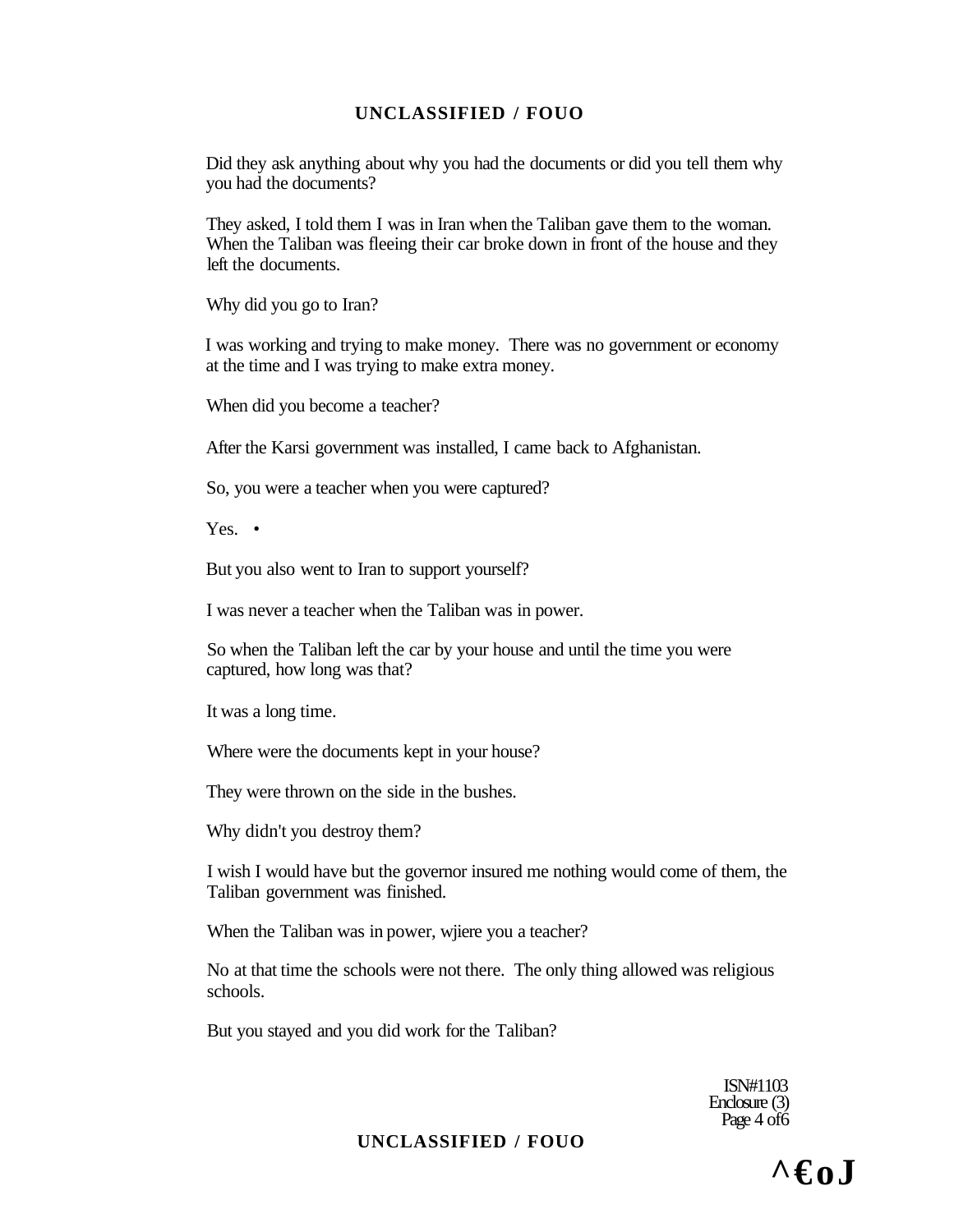- A. I forcefully taken, I was told to pay them 100,000 rupees or work for them.
- Q. Did you fight for the Taliban when you were conscripted?
- A. I was a cook for three months.
- Q. Where did you cook?
- A. In Kabul and the surrounding areas. When the Russians were there I helped the mujahidine rebels.
- Q. So, you cooked for the Taliban when they were fighting the Russians, is that right?
- A. No, the Taliban did not fight the Russians.
- Q. Okay were talking about the Taliban, follow me here.
- A. I cooked for the Taliban for three months that's it.
- Q. When you cooked for the Taliban, did you cook for commanders or soldiers, were you on the front lines?
- A. They told me to fight and I told them I didn't know how. They told me if I couldn't fight then cook.
- Q. You don't know how to fight even though you were with the mujahidine?
- A. I didn't want to be with them, so I excused myself.
- Q. You said earlier that you brought your diploma with you, is that somewhere in your file?
- A. It's in the files with the soldiers.
- Q. What year was it that the Taliban took you and forced you to work?
- A. The same year they were overthrown.
- Q. When they were fighting the Americans?
- A. No there were no Americans.
- Q. So when they were just fighting the Northern Alliance?

ISN#1103 Enclosure (3) Page 5 of 6 UNCLASSIFIED / FOUO  $\sum_{i=1}^{N} m_i$